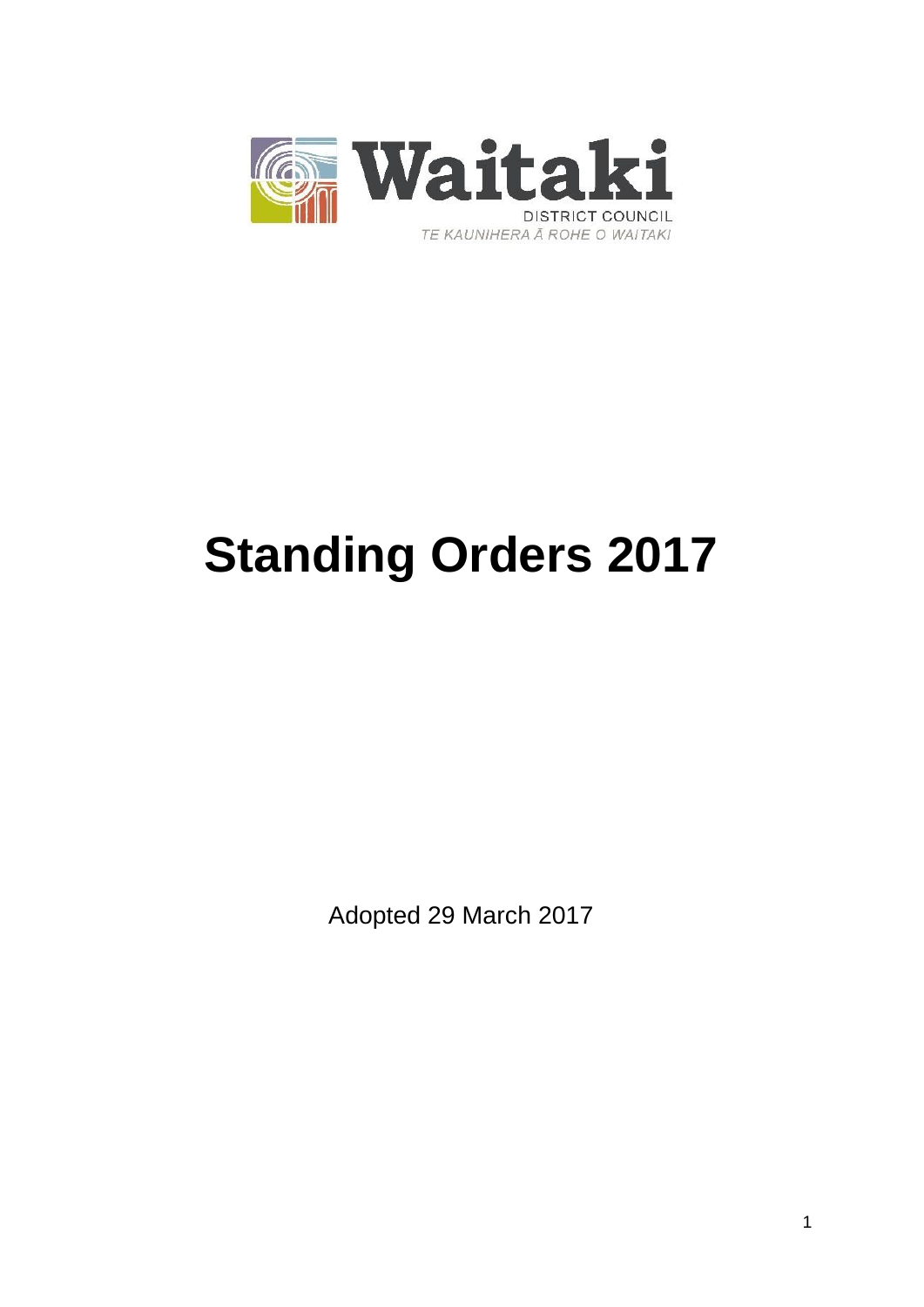## **Preface**

Standing orders contain rules for the conduct of the proceedings of local authorities, committees, subcommittees and subordinate decision-making bodies, and local and community boards. Their purpose is to enable local authorities to exercise their decision-making responsibilities in a transparent, inclusive and lawful manner.

In doing so the application of standing orders contributes to greater public confidence in the quality of local governance and democracy in general.

These standing orders have been designed specifically for local authorities, their committees, subcommittees and subordinate decision-making bodies, and local and community boards. They fulfil the requirements of the Local Government Act 2002 and the Local Government Official Information and Meetings Act 1987 with regard to the conduct of meetings.

Please note standing orders do not apply to advisory bodies or workshops unless incorporated in their specific terms of reference.

It is mandatory that councils adopt standing order for the conduct of their meetings and the meetings of any subordinate bodies, such as committees and subcommittees (see cl. 27 Schedule 7 of the Local Government Act 2002).

For clarity's sake whenever a question about the interpretation or application of these standing orders is raised, particularly where a matter might not be directly provided for, it is the responsibility of the Chairperson of each meeting to make a ruling.

All members of a local authority must abide by standing orders.

#### *Copyright Notice:*

The Waitaki District Council **(Council)** has been granted a royalty-free, non-exclusive, non-transferable and revocable licence to:

- amend the standing orders **(Amended Standing Orders)** so that they are suitable for the Council's specific context and needs;
- copy the Amended Standing Orders for use by the Council's employees and elected members and the public; and
- place the Amended Standing Orders on the Council or public website.

The Council will not supply or make available to any third party a copy of the Guide, the Standing Orders or the Amended Standing Orders other than as permitted by this licence. All other rights are reserved by EquiP, the copyright owner, under the Copyright Act 1994. Any request to use the standing orders for purposes other than those described above should be made directly to EquiP.

EquiP has made every reasonable effort to provide accurate information in this document, however it is not advice and we do not accept any responsibility for actions taken that may be based on reading it.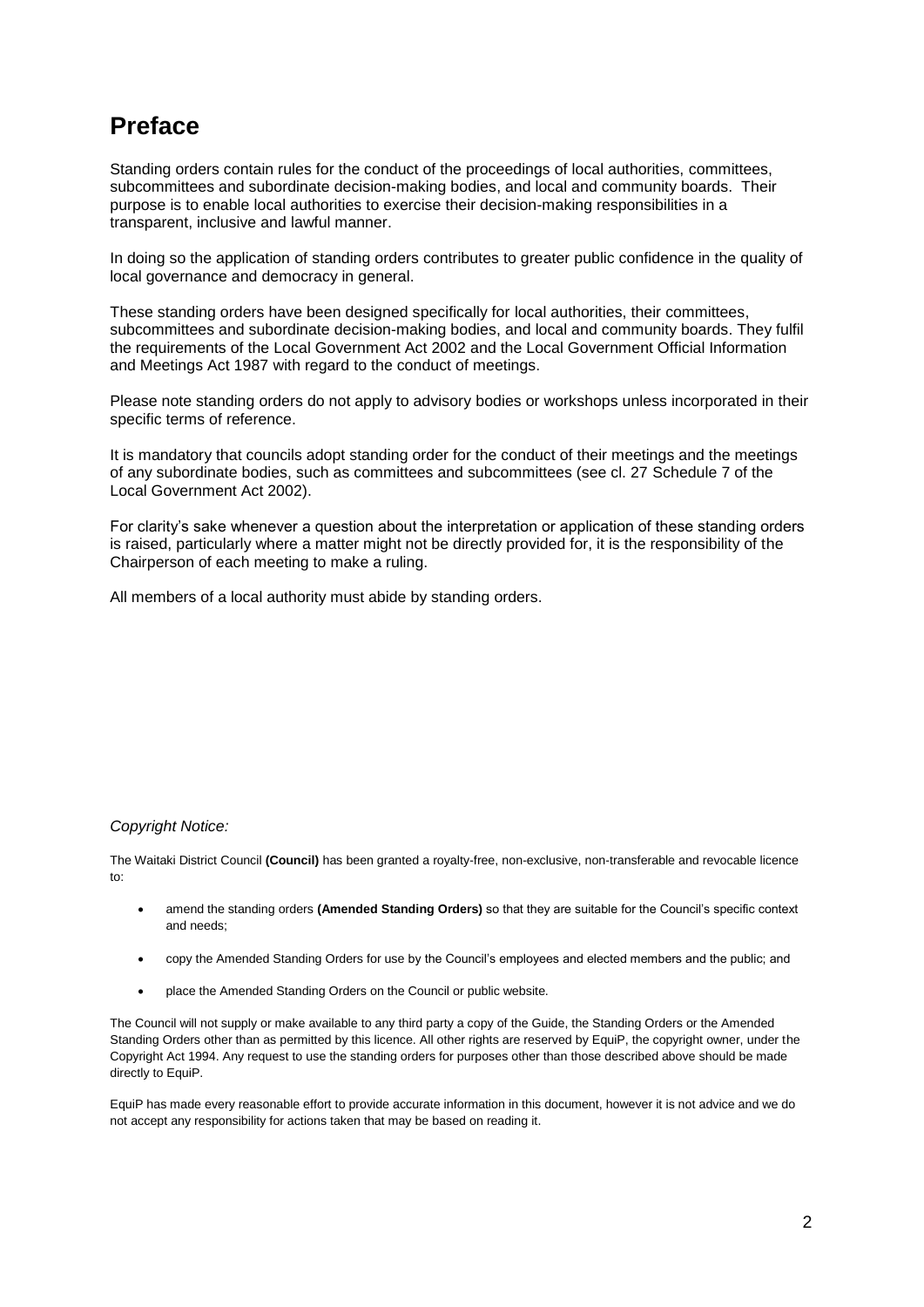# **Contents**

| 1. |                 | <b>Introduction</b>                                                           | 10 |
|----|-----------------|-------------------------------------------------------------------------------|----|
|    | 1.1             | Principles                                                                    | 10 |
|    | 1.2             | <b>Statutory references</b>                                                   | 10 |
|    | 1.3             | Acronyms                                                                      | 10 |
|    | 1.4             | Application                                                                   | 11 |
| 2. |                 | <b>Definitions</b>                                                            | 11 |
|    |                 | <b>General matters</b>                                                        | 14 |
| 3. |                 | <b>Standing orders</b>                                                        | 14 |
|    | 3.1             | Obligation to adopt standing orders                                           | 14 |
|    | 3.2             | Process for adoption and alteration of standing orders                        | 14 |
|    | 3.3             | Members must obey standing orders                                             | 14 |
|    | 3.4             | Application of standing orders                                                | 14 |
|    | 3.5             | Temporary suspension of standing orders                                       | 14 |
|    | 3.6             | Quasi-judicial proceedings                                                    | 15 |
|    | 3.7             | Physical address of members                                                   | 15 |
| 4. | <b>Meetings</b> |                                                                               | 15 |
|    | 4.1             | Legal requirement to hold meetings                                            | 15 |
|    | 4.2             | Meeting duration                                                              | 15 |
|    | 4.3             | Language                                                                      | 15 |
|    | 4.4             | Webcasting meetings                                                           | 15 |
|    | 4.5             | First meeting (inaugural)                                                     | 16 |
|    | 4.6             | Requirements for the first meeting                                            | 16 |
| 5. |                 | <b>Appointments and elections</b>                                             | 16 |
|    | 5.1             | Mayoral appointment of deputy Mayor, committee chairs and members             | 16 |
|    | 5.2             | Council discharge of a Mayoral appointment                                    | 16 |
|    | 5.3             | Establishment of committees by the Mayor                                      | 17 |
|    | 5.4             | Elections of regional Chairpersons, deputy Mayors and deputy Chairpersons     | 17 |
|    | 5.5             | Removal of a deputy Mayor                                                     | 17 |
|    | 5.6             | Voting system for chairs, deputy Mayors and committee chairs                  | 17 |
| 6. |                 | <b>Delegations</b>                                                            | 18 |
|    | 6.1             | Limits on delegations                                                         | 18 |
|    | 6.2             | Committees may delegate                                                       | 18 |
|    | 6.3             | Use of delegated powers                                                       | 18 |
|    | 6.4             | Decisions made under delegated authority cannot be rescinded or amended       | 18 |
|    | 6.5             | Committees and sub committees subject to the direction of the local authority | 18 |
|    | 6.6             | Duty to consider delegations to community boards                              | 18 |
| 7. |                 | <b>Committees</b>                                                             | 19 |
|    | 7.1             | Appointment of committees and subcommittees                                   | 19 |

3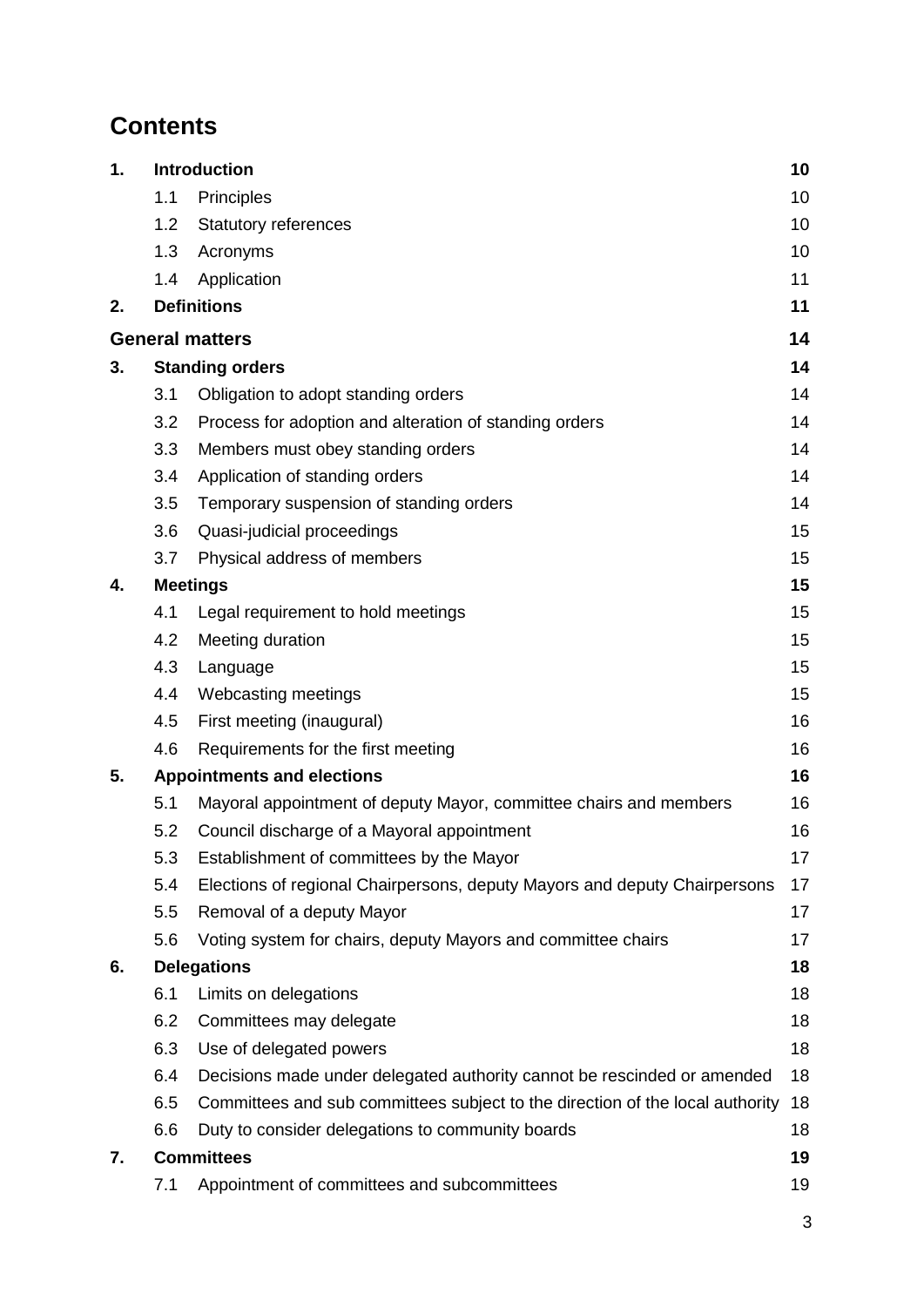|    | 7.2                | Discharge or reconstitution of committees and subcommittees                | 19 |
|----|--------------------|----------------------------------------------------------------------------|----|
|    | 7.3                | Appointment or discharge of committee members and subcommittee members19   |    |
|    | 7.4                | Elected members on committees and subcommittees                            | 19 |
|    | 7.5                | Local authority may replace members if committee not discharged            | 19 |
|    | 7.6                | Membership of Mayor                                                        | 20 |
|    | 7.7                | Decision not invalid despite irregularity in membership                    | 20 |
|    | 7.8                | Appointment of joint committees                                            | 20 |
|    | 7.9                | Status of joint committees                                                 | 20 |
|    |                    | 7.10 Power to appoint or discharge individual members of a joint committee | 20 |
|    | <b>Pre-meeting</b> |                                                                            | 20 |
| 8. |                    | <b>Giving notice</b>                                                       | 20 |
|    | 8.1                | Public notice – ordinary meetings                                          | 20 |
|    | 8.2                | Notice to members - ordinary meetings                                      | 21 |
|    | 8.3                | Extraordinary meeting may be called                                        | 21 |
|    | 8.4                | Notice to members - extraordinary meetings                                 | 21 |
|    | 8.5                | Public notice - extraordinary meetings                                     | 21 |
|    | 8.6                | Process for calling an extraordinary meeting at an earlier time            | 21 |
|    | 8.7                | Notification of extraordinary meetings held at an earlier time             | 21 |
|    | 8.8                | Chief executive may make other arrangements                                | 21 |
|    | 8.9                | Meetings not invalid                                                       | 22 |
|    |                    | 8.10 Resolutions passed at an extraordinary meeting                        | 22 |
|    |                    | 8.11 Meeting schedules                                                     | 22 |
|    |                    | 8.12 Non-receipt of notice to members                                      | 22 |
|    |                    | 8.13 Meeting cancellations                                                 | 22 |
| 9. |                    | <b>Meeting agenda</b>                                                      | 22 |
|    | 9.1                | Preparation of the agenda                                                  | 22 |
|    | 9.2                | Process for raising matters for a decision                                 | 23 |
|    | 9.3                | Chief executive may delay or refuse request                                | 23 |
|    | 9.4                | Order of business                                                          | 23 |
|    | 9.5                | Chairperson's recommendation                                               | 23 |
|    | 9.6                | Chairperson's report                                                       | 23 |
|    | 9.7                | Public availability of the agenda                                          | 23 |
|    | 9.8                | Public inspection of agenda                                                | 23 |
|    | 9.9                | Withdrawal of agenda items                                                 | 24 |
|    |                    | 9.10 Distribution of the agenda                                            | 24 |
|    |                    | 9.11 Status of agenda                                                      | 24 |
|    |                    | 9.12 Items of business not on the agenda which cannot be delayed           | 24 |
|    |                    | 9.13 Discussion of minor matters not on the agenda                         | 24 |
|    |                    | 9.14 Public excluded business on the agenda                                | 24 |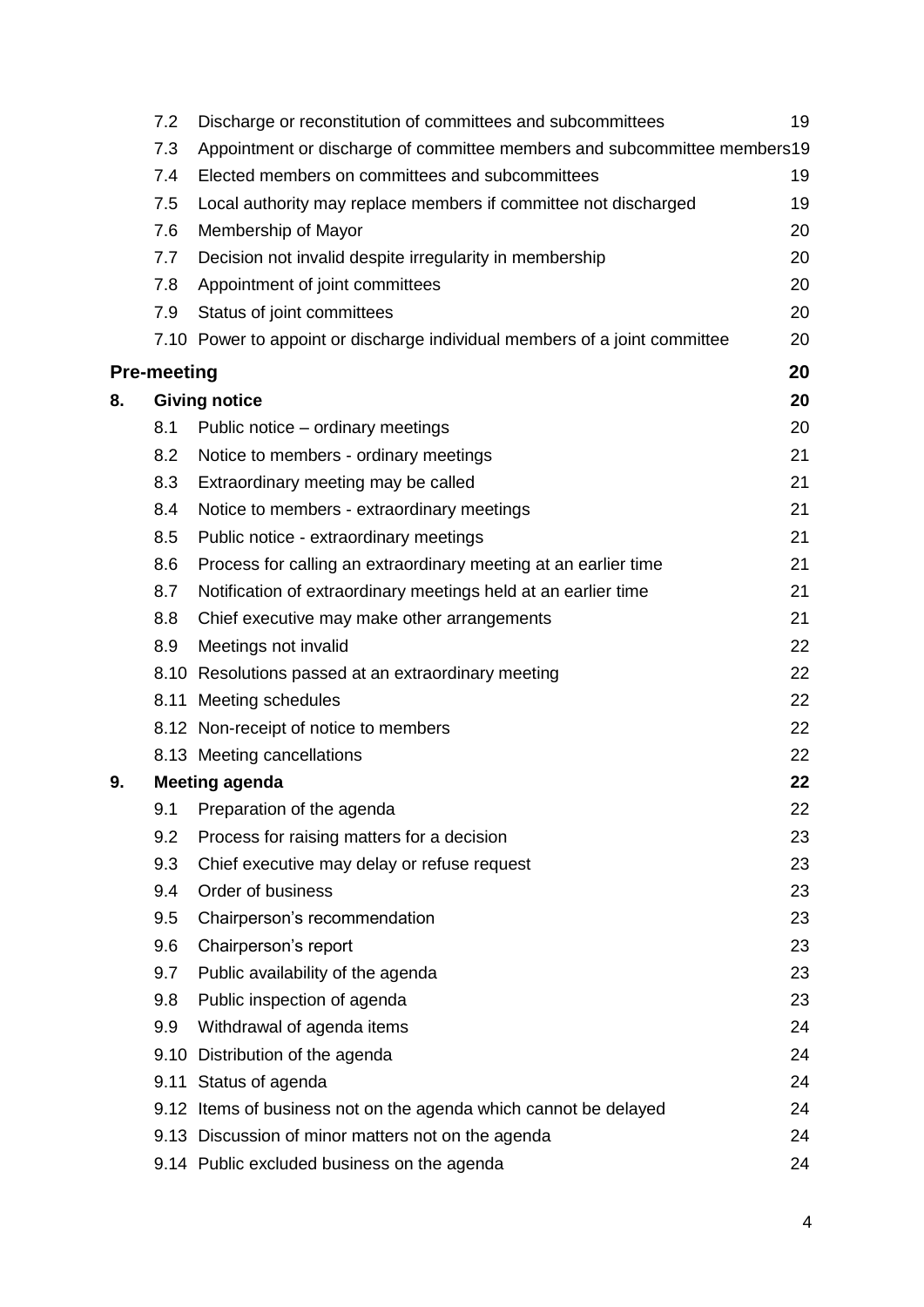|     | 9.15 Qualified privilege relating to agenda and minutes                                | 24 |
|-----|----------------------------------------------------------------------------------------|----|
|     | <b>Meeting Procedures</b>                                                              | 25 |
|     | <b>Opening and closing</b>                                                             | 25 |
| 10. | Quorum                                                                                 | 25 |
|     | 10.1 Councils                                                                          | 25 |
|     | 10.2 Committees and subcommittees                                                      | 25 |
|     | 10.3 Joint committees                                                                  | 25 |
|     | 10.4 Requirement for a quorum                                                          | 25 |
|     | 10.5 Meeting lapses where no quorum                                                    | 25 |
|     | 10.6 Business from lapsed meetings                                                     | 26 |
| 11. | <b>Public access and recording</b>                                                     | 26 |
|     | 11.1 Meetings open to the public                                                       | 26 |
|     | 11.2 Grounds for removing the public                                                   | 26 |
|     | 11.3 Local authority may record meetings                                               | 26 |
|     | 11.4 Public may record meetings                                                        | 26 |
| 12. | <b>Attendance</b>                                                                      | 26 |
|     | 12.1 Members right to attend meetings                                                  | 26 |
|     | 12.2 Attendance when a committee is performing judicial or quasi-judicial functions 26 |    |
|     | 12.3 Leave of absence                                                                  | 27 |
|     | 12.4 Apologies                                                                         | 27 |
|     | 12.5 Recording apologies                                                               | 27 |
|     | 12.6 Absent without leave                                                              | 27 |
|     | 12.7 Right to attend by audio or audio visual link                                     | 27 |
|     | 12.8 Member's status: quorum                                                           | 27 |
|     | 12.9 Member's status: voting                                                           | 27 |
|     | 12.10 Chairperson's duties                                                             | 27 |
|     | 12.11 Conditions for attending by audio or audio visual link                           | 28 |
|     | 12.12 Request to attend by audio or audio visual link                                  | 28 |
|     | 12.13 Chairperson may terminate link                                                   | 28 |
|     | 12.14 Giving or showing a document                                                     | 28 |
|     | 12.15Link failure                                                                      | 28 |
|     | 12.16Confidentiality                                                                   | 28 |
| 13. | Chairperson's role in meetings                                                         | 29 |
|     | 13.1 Council meetings                                                                  | 29 |
|     | 13.2 Committee meetings                                                                | 29 |
|     | 13.3 Addressing the Chairperson                                                        | 29 |
|     | 13.4 Chairperson's rulings                                                             | 29 |
|     | 13.5 Chairperson standing                                                              | 29 |
|     | 13.6 Member's right to speak                                                           | 29 |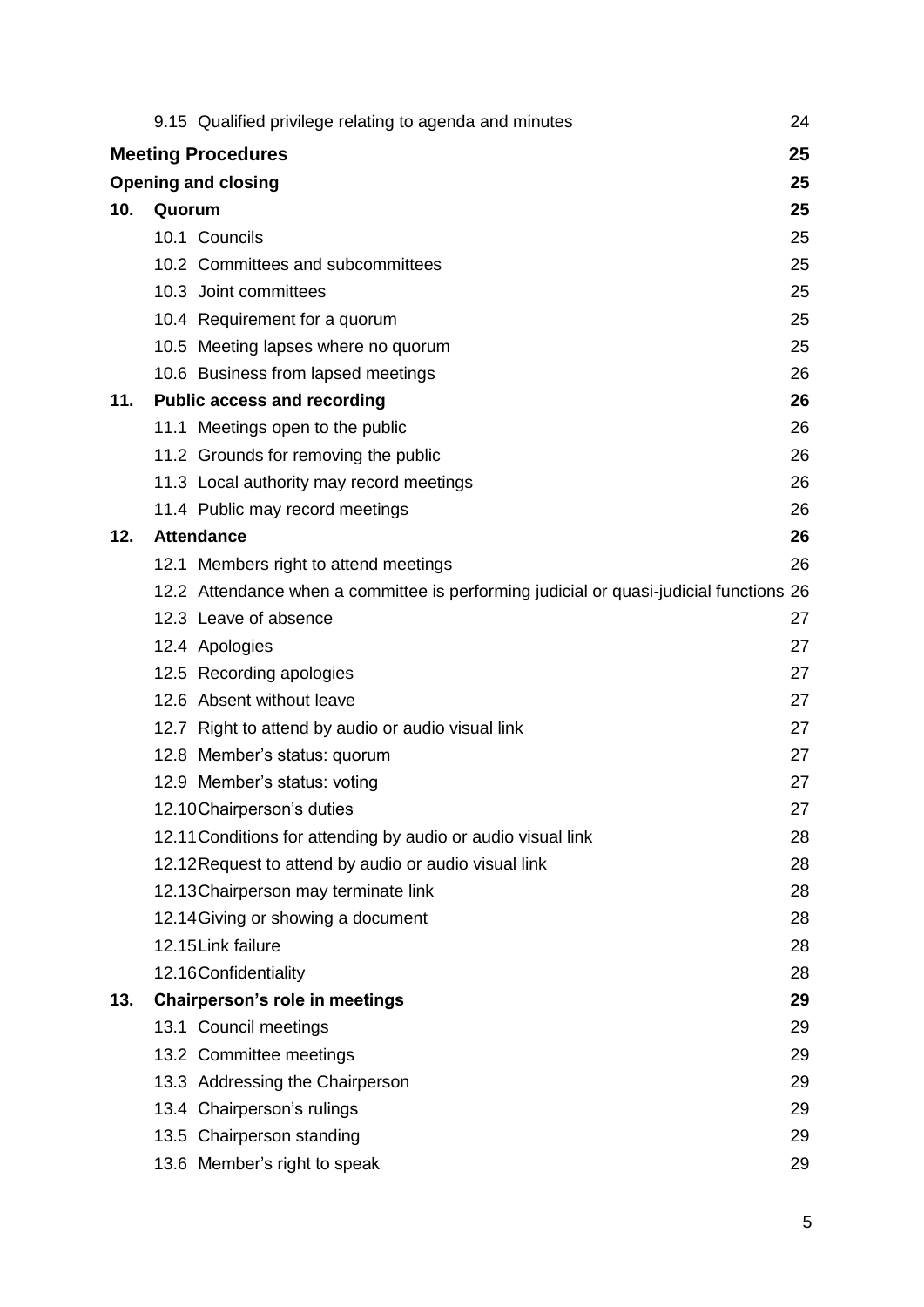|     | 13.7 Chairperson may prioritise speakers                                                                         | 29       |
|-----|------------------------------------------------------------------------------------------------------------------|----------|
| 14. | <b>Public Forums</b>                                                                                             | 30       |
|     | 14.1 Time limits                                                                                                 | 30       |
|     | 14.2 Restrictions                                                                                                | 30       |
|     | 14.3 Questions at public forums                                                                                  | 30       |
|     | 14.4 No resolutions                                                                                              | 30       |
| 15. | <b>Deputations</b>                                                                                               | 30       |
|     | 15.1 Time limits                                                                                                 | 30       |
|     | 15.2 Restrictions                                                                                                | 30       |
|     | 15.3 Questions of a deputation                                                                                   | 31       |
|     | 15.4 Resolutions                                                                                                 | 31       |
| 16. | <b>Petitions</b>                                                                                                 | 31       |
|     | 16.1 Form of petitions                                                                                           | 31       |
|     | 16.2 Petition presented by petitioner                                                                            | 31       |
|     | 16.3 Petition presented by member                                                                                | 31       |
| 17. | <b>Exclusion of public</b>                                                                                       | 31       |
|     | 17.1 Motions and resolutions to exclude the public                                                               | 31       |
|     | 17.2 Specified people may remain                                                                                 | 32       |
|     | 17.3 Public excluded items                                                                                       | 32       |
|     | 17.4 Non-disclosure of information                                                                               | 32       |
|     | 17.5 Release of information from public excluded session                                                         | 32       |
| 18. | <b>Voting</b>                                                                                                    | 32       |
|     | 18.1 Decisions by majority vote                                                                                  | 32       |
|     | 18.2 Open voting                                                                                                 | 33       |
|     | 18.3 Chairperson has a casting vote                                                                              | 33       |
|     | 18.4 Method of voting                                                                                            | 33       |
|     | 18.5 Calling for a division                                                                                      | 33       |
|     | 18.6 Request to have votes recorded                                                                              | 33       |
|     | 18.7 Members may abstain                                                                                         | 33       |
| 19. | <b>Conduct</b>                                                                                                   | 33       |
|     | 19.1 Calling to order                                                                                            | 33       |
|     | 19.2 Disrespect                                                                                                  | 33       |
|     | 19.3 Retractions and apologies                                                                                   | 33       |
|     | 19.4 Disorderly conduct                                                                                          | 34       |
|     | 19.5 Contempt                                                                                                    | 34       |
|     | 19.6 Removal from meeting                                                                                        | 34       |
|     | 19.7 Financial conflicts of interests                                                                            | 34       |
|     |                                                                                                                  |          |
|     | 19.8 Non-financial conflicts of interests                                                                        | 34       |
|     | 19.9 Qualified privilege for meeting proceedings<br>19.10 Qualified privilege additional to any other provisions | 35<br>35 |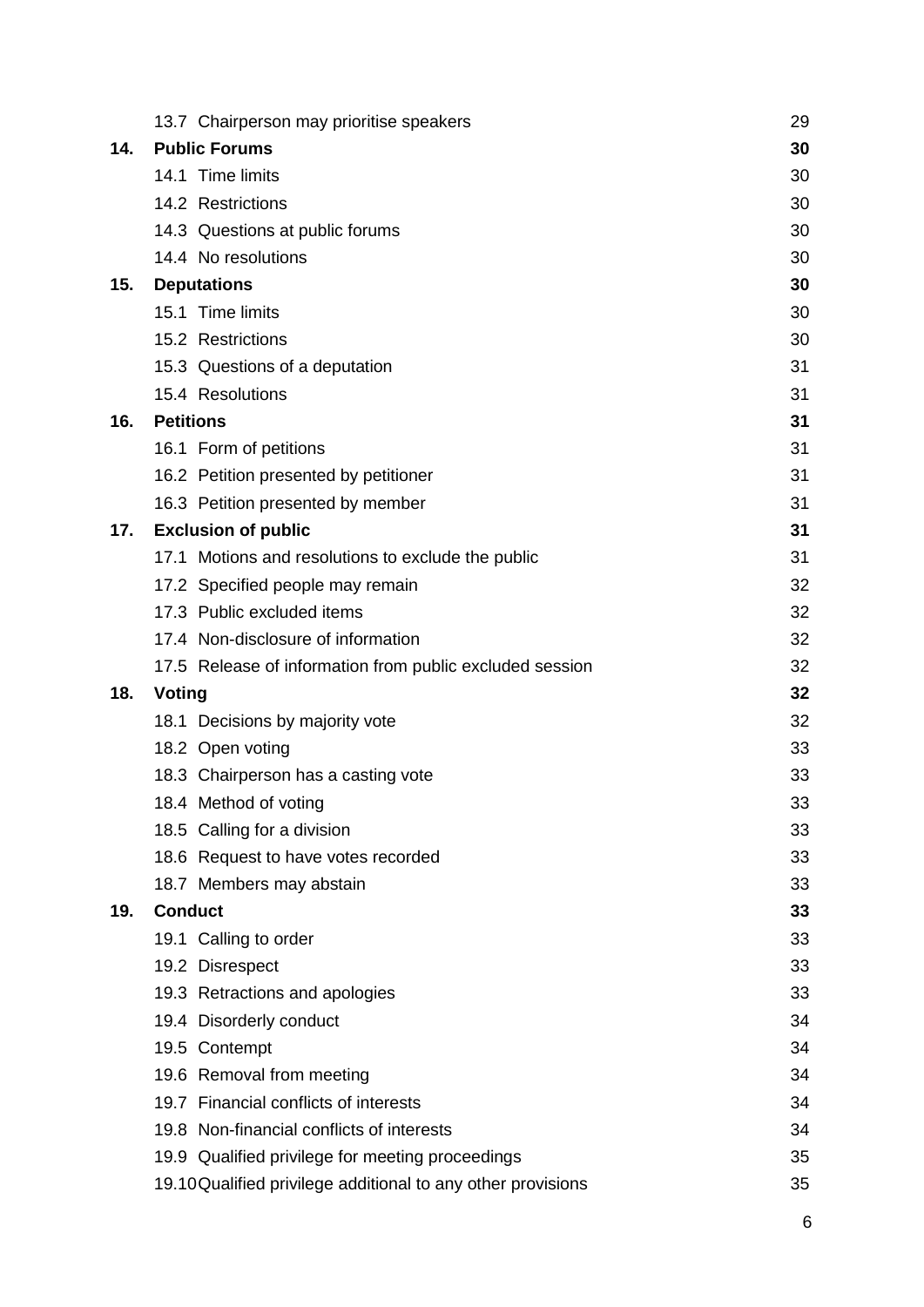|     | 19.11 Electronic devices at meetings                                  | 35 |
|-----|-----------------------------------------------------------------------|----|
| 20. | <b>General rules of debate</b>                                        | 35 |
|     | 20.1 Chairperson may exercise discretion                              | 35 |
|     | 20.2 Time limits on speakers                                          | 35 |
|     | 20.3 Questions to staff                                               | 35 |
|     | 20.4 Questions of clarification                                       | 35 |
|     | 20.5 Members may speak only once                                      | 35 |
|     | 20.6 Limits on number of speakers                                     | 36 |
|     | 20.7 Seconder may reserve speech                                      | 36 |
|     | 20.8 Speaking only to relevant matters                                | 36 |
|     | 20.9 Restating motions                                                | 36 |
|     | 20.10 Criticism of resolutions                                        | 36 |
|     | 20.11 Objecting to words                                              | 36 |
|     | 20.12 Right of reply                                                  | 36 |
|     | 20.13No other member may speak                                        | 36 |
|     | 20.14Adjournment motions                                              | 37 |
|     | 20.15 Chairperson's acceptance of closure motions                     | 37 |
| 21. | General procedures for speaking and moving motions                    | 37 |
|     | 21.1 Options for speaking and moving                                  | 37 |
|     | 21.2 Option A                                                         | 37 |
|     | 21.3 Option B                                                         | 37 |
|     | 21.4 Option C                                                         | 38 |
|     | 21.5 Procedure if no resolution reached                               | 38 |
| 22. | <b>Motions and amendments</b>                                         | 38 |
|     | 22.1 Proposing and seconding motions                                  | 38 |
|     | 22.2 Motions in writing                                               | 38 |
|     | 22.3 Motions expressed in parts                                       | 38 |
|     | 22.4 Substituted motion                                               | 38 |
|     | 22.5 Amendments to be relevant and not direct negatives               | 38 |
|     | 22.6 Foreshadowed amendments                                          | 38 |
|     | 22.7 Lost amendments                                                  | 38 |
|     | 22.8 Carried amendments                                               | 39 |
|     | 22.9 Where a motion is lost                                           | 39 |
|     | 22.10 Withdrawal of motions and amendments                            | 39 |
|     | 22.11 No speakers after reply or motion has been put                  | 39 |
| 23. | <b>Revocation or alteration of resolutions</b>                        | 39 |
|     | 23.1 Member may move revocation of a decision                         | 39 |
|     | 23.2 Revocation must be made by the body responsible for the decision | 39 |
|     | 23.3 Requirement to give notice                                       | 39 |
|     | 23.4 Restrictions on actions under the affected resolution            | 40 |

7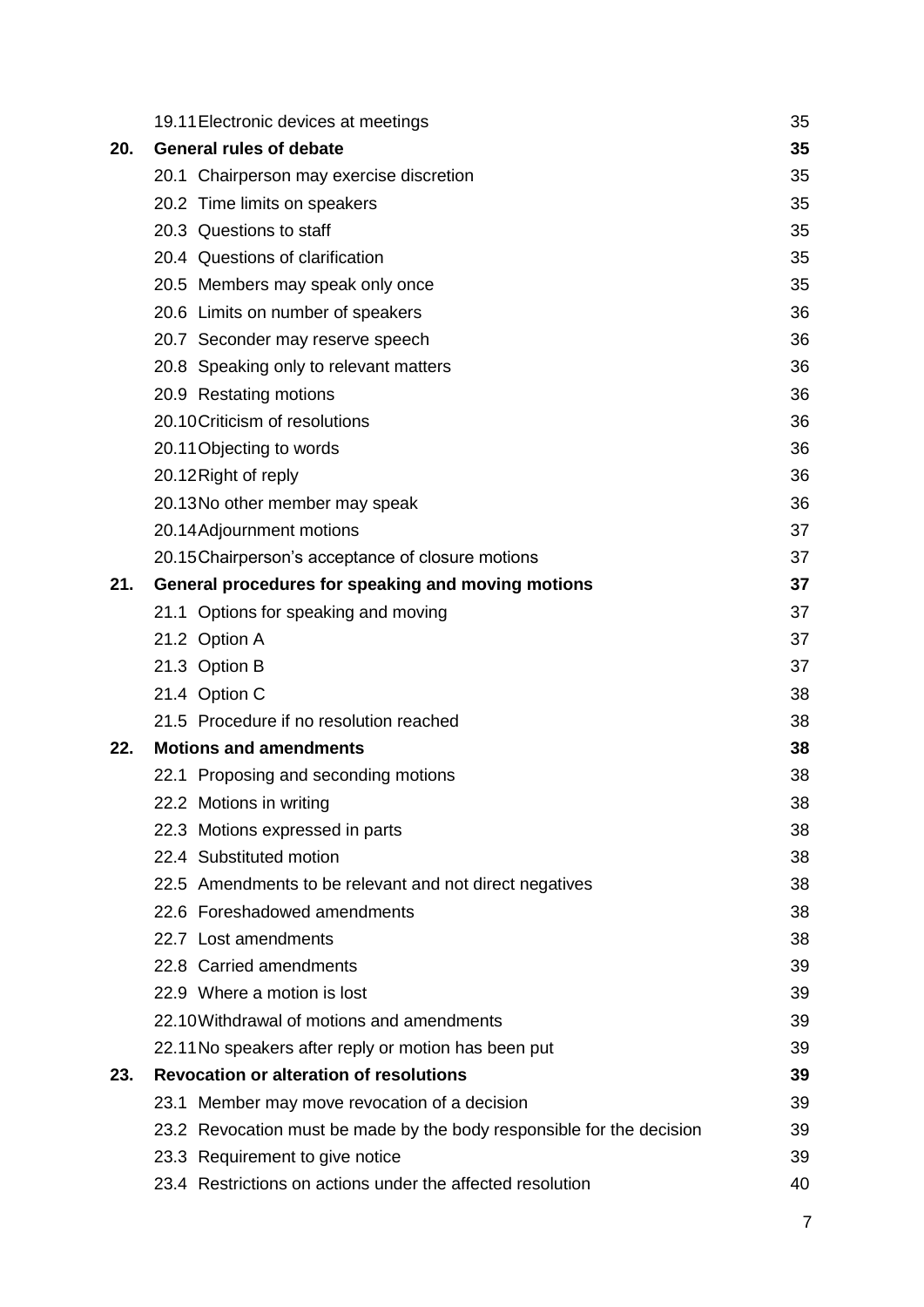|     | 23.5 Revocation or alteration by resolution at same meeting                  | 40 |
|-----|------------------------------------------------------------------------------|----|
|     | 23.6 Revocation or alteration by recommendation in report                    | 40 |
| 24. | <b>Procedural motions</b>                                                    | 40 |
|     | 24.1 Procedural motions must be taken immediately                            | 40 |
|     | 24.2 Procedural motions to close or adjourn a debate                         | 40 |
|     | 24.3 Voting on procedural motions                                            | 41 |
|     | 24.4 Debate on adjourned items                                               | 41 |
|     | 24.5 Remaining business at adjourned meetings                                | 41 |
|     | 24.6 Business referred to the council, committee or local or community board | 41 |
|     | 24.7 Other types of procedural motions                                       | 41 |
| 25. | <b>Points of order</b>                                                       | 41 |
|     | 25.1 Members may raise points of order                                       | 41 |
|     | 25.2 Subjects for points of order                                            | 41 |
|     | 25.3 Contradictions                                                          | 41 |
|     | 25.4 Point of order during division                                          | 41 |
|     | 25.5 Chairperson's decision on points of order                               | 42 |
| 26. | <b>Notices of motion</b>                                                     | 42 |
|     | 26.1 Notice of intended motion to be in writing                              | 42 |
|     | 26.2 Refusal of notice of motion                                             | 42 |
|     | 26.3 Mover of notice of motion                                               | 42 |
|     | 26.4 Alteration of notice of motion                                          | 42 |
|     | 26.5 When notices of motion lapse                                            | 42 |
|     | 26.6 Referral of notices of motion                                           | 42 |
|     | 26.7 Repeat notices of motion                                                | 43 |
| 27. | <b>Minutes</b>                                                               | 43 |
|     | 27.1 Minutes to be evidence of proceedings                                   | 43 |
|     | 27.2 Matters recorded in minutes                                             | 43 |
|     | 27.3 No discussion on minutes                                                | 43 |
|     | 27.4 Minutes of last meeting before election                                 | 43 |
| 28. | <b>Minute books</b>                                                          | 44 |
|     | 28.1 Inspection                                                              | 44 |
|     | 28.2 Inspection of public excluded matters                                   | 44 |
|     | <b>Referenced documents</b>                                                  | 44 |
|     | Appendix 1: Grounds to exclude the public                                    | 45 |
|     | Appendix 2: Sample resolution to exclude the public                          | 46 |
|     | Appendix 3: Motions and amendments (option A)                                | 48 |
|     | Appendix 4: Table of procedural motions                                      | 49 |
|     | <b>Appendix 5: Webcasting protocols</b>                                      | 51 |
|     | Appendix 6: Powers of a Chairperson                                          | 52 |
|     | Appendix 7: Mayors' powers to appoint under s.41A                            | 55 |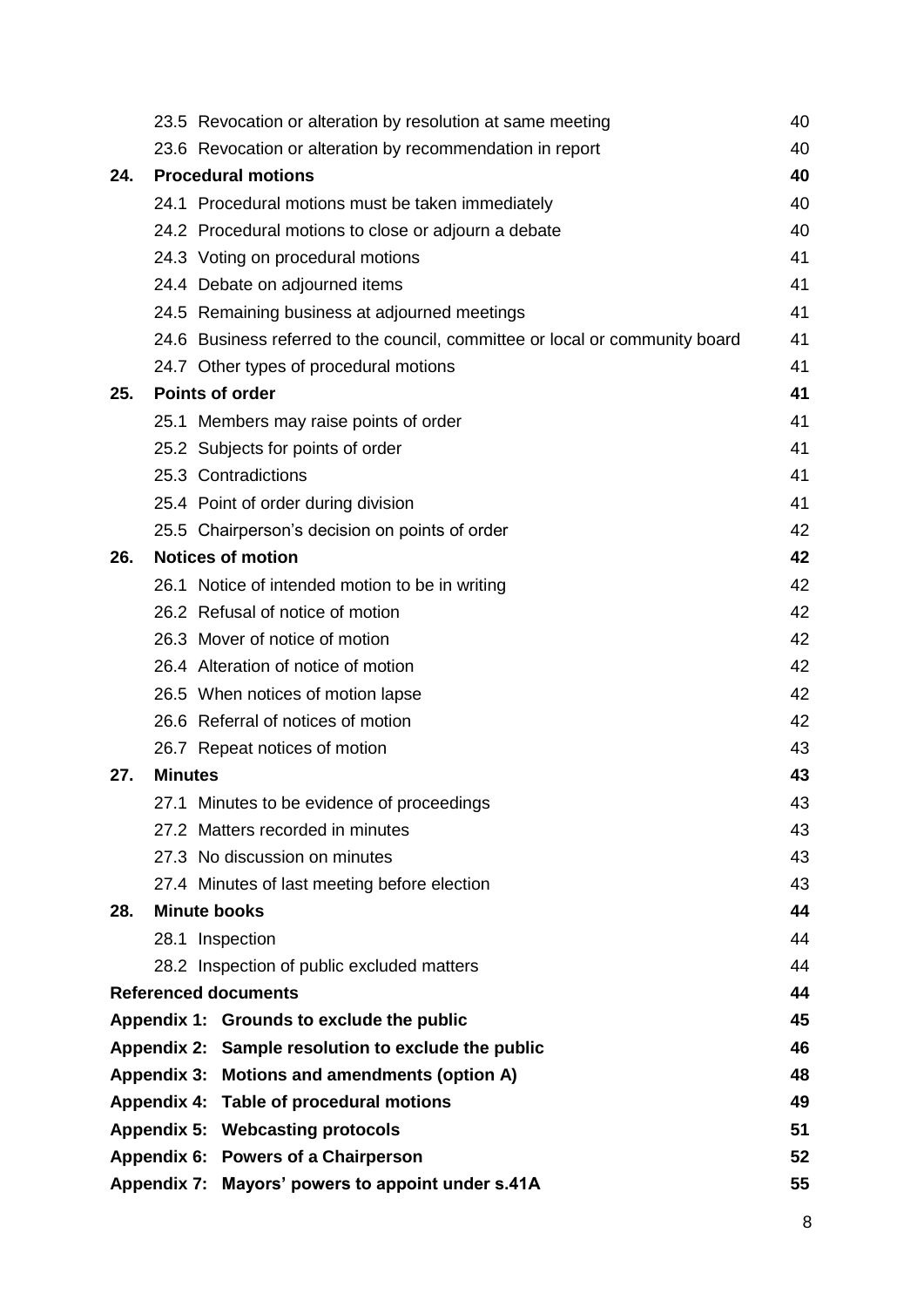| Appendix 8: Process for removing a Chairperson and deputy Mayor from office | 56 |
|-----------------------------------------------------------------------------|----|
| Appendix 9: Workshops                                                       | 57 |
| Appendix 10: Sample order of business                                       | 58 |
| Appendix 11: Process for raising matters for a decision                     | 59 |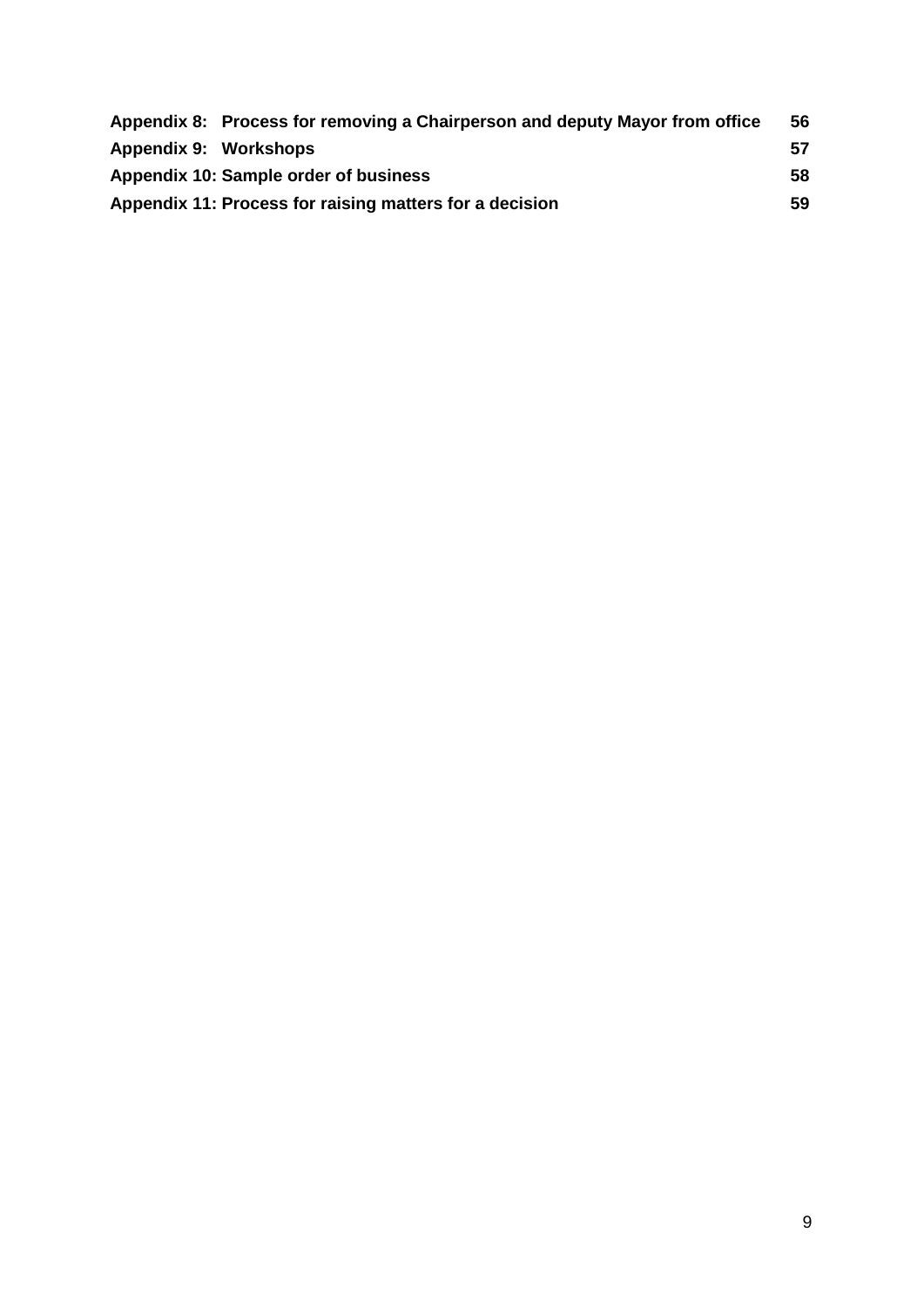## <span id="page-9-0"></span>**1. Introduction**

These standing orders have been prepared to enable the orderly conduct of local authority meetings. They incorporate the legislative provisions relating to meetings, decision making and transparency. They also include practical guidance on how meetings should operate so that statutory provisions are complied with and the spirit of the legislation fulfilled.

To assist elected members and officials the document is structured in three parts:

- Part 1 deals with general matters
- Part 2 deals with pre-meeting procedures
- Part 3 deals with meeting procedures.

Following Part 3 the Appendices provide templates and additional guidance for implementing provisions within the standing orders. Please note; the Appendix is an attachment to the standing orders and not part of the standing orders themselves, consequently amendments to the Appendix do not require the agreement of 75% of those present. In addition the 'Guide to Standing Orders' provides additional advice for Chairpersons and staff on implementation of the standing orders and are not part of the standing orders.

## <span id="page-9-1"></span>**1.1 Principles**

Standing orders are part of the framework of processes and procedures designed to ensure that our system of local democracy and in particular decision-making within local government is transparent and accountable. They are designed to give effect to the principles of good governance, which include that a local authority should:

- conduct its business in an open, transparent and democratically accountable manner;
- give effect to its identified priorities and desired outcomes in an efficient and effective manner;
- make itself aware of, and have regard to, the views of all of its communities;
- take account, when making decisions, of the diversity of the community, its interests and the interests of future communities as well;
- ensure that any decisions made under these standing orders comply with the decision-making provisions of Part 6 of the LGA; and
- ensure that decision-making procedures and practices meet the standards of natural justice.

These are reinforced by the requirement that all local authorities act so that "governance structures and processes are effective, open and transparent" (s. 39 LGA 2002).

#### <span id="page-9-2"></span>**1.2 Statutory references**

The Standing Orders combine statutory provisions with guidance on their application. Where a statutory provision has been augmented with advice on how it might be implemented the advice (so as not to confuse it with the statutory obligation) is placed below the relevant legislative reference. In some cases the language in the statutory provision has been modernised for ease of interpretation or amended to ensure consistency with more recently enacted statutes.

It is important to note that during a meeting any statutory references in the standing orders apply throughout the period of the meeting, regardless of whether or not parts or all of the Standing Orders have been suspended. These provisions must also be carried through into any amendment of the standing orders that might be made. Please note, where it is employed the word 'must', unless otherwise stated, identifies a mandatory legislative requirement.

#### <span id="page-9-3"></span>**1.3 Acronyms**

- LGA 2002 Local Government Act 2002
- LGOIMA Local Government Official Information Act 1987
- LAMIA Local Authority Members' Interests Act 1968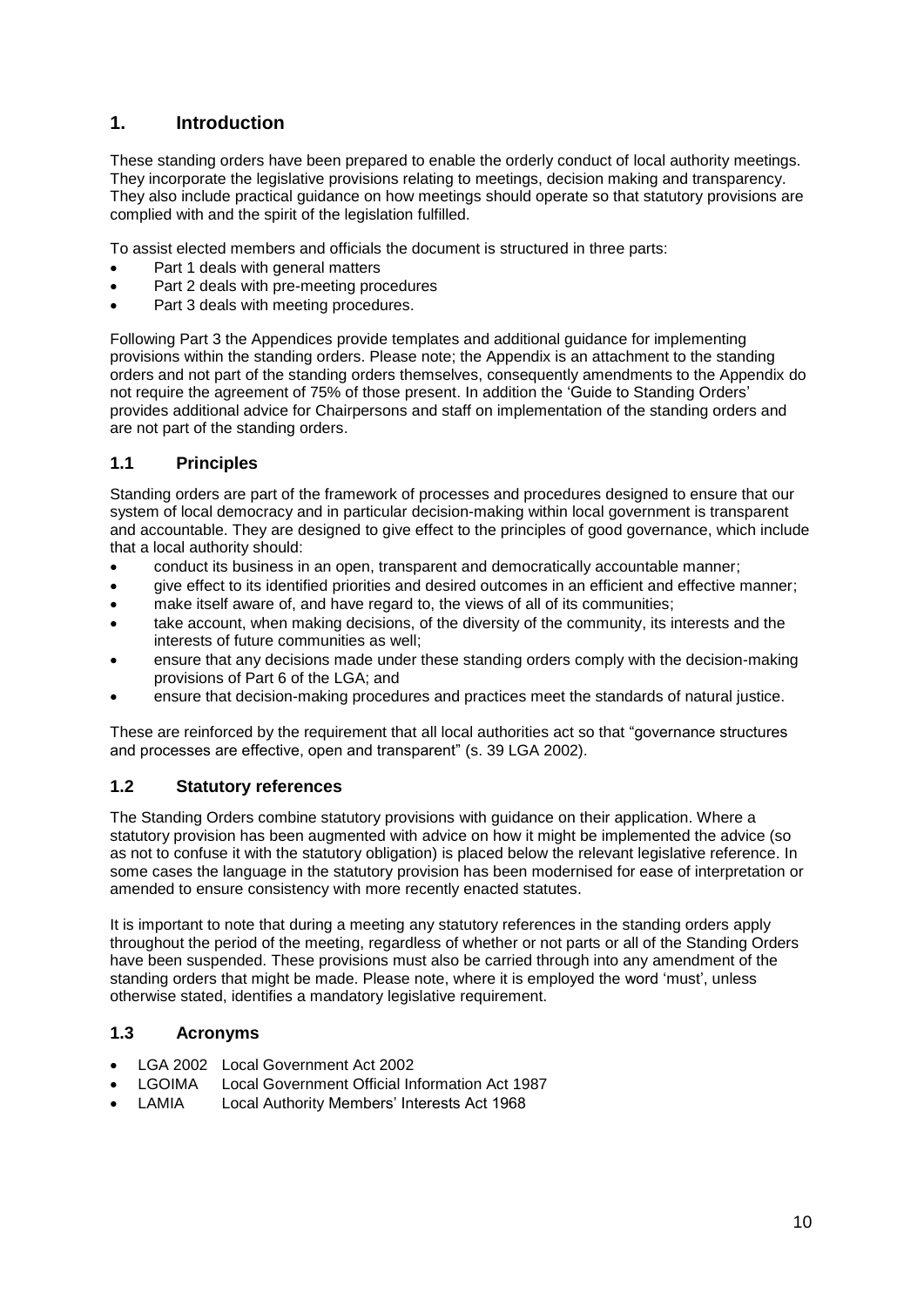## <span id="page-10-0"></span>**1.4 Application**

For the removal of any doubt these standing orders do not apply to workshops or meetings of working parties and advisory groups.

## <span id="page-10-1"></span>**2. Definitions**

**Adjournment** means a break in the proceedings of a meeting. A meeting, or discussion on a particular business item, may be adjourned for a brief period, or to another date and time.

**Advisory group** means a group of people convened by a local authority for the purpose of providing advice or information that is not a committee or subcommittee. These standing orders do not apply to such groups. This definition also applies to workshops, working parties, working group, panels, forums, portfolio groups, briefings and other similar bodies.

**Agenda** means the list of items for consideration at a meeting together with reports and other attachments relating to those items in the order in which they will be considered. It is also referred to as an 'order paper'.

**Amendment** means any change or proposed change to the original or substantive motion.

**Audio link** means facilities that enable audio communication between participants at a meeting when one or more of the participants is not physically present at the place of the meeting.

**Audio visual link** means facilities that enable audiovisual communication between participants at a meeting when one or more of them is not physically present at the place of the meeting.

**Chairperson** means the person presiding at a meeting – the presiding member.

**Chief executive** means the chief executive of a territorial authority or regional council appointed under section 42 of the LGA 2002, and includes, for the purposes of these standing orders, any other officer authorised by the local authority.

**Clear working days** means the number of working days (business hours) prescribed in these standing orders for giving notice and excludes the date of the meeting and date on which the notice is served.

**Committee** includes, in relation to a local authority:

- (a) A committee comprising all the members of that authority;
- (b) A standing committee or special committee appointed by that authority;
- (c) A joint committee appointed under clause 30A of Schedule 7 of the LGA 2002; and
- (d) Any subcommittee of a committee described in (a), (b) and (c) of this definition.

**Community board** means a community board established under s.49 of the LGA 2002.

**Contempt** means being disobedient to, or disrespectful of, the chair of a meeting, or disrespectful to any members, officers or the public.

**Council** means, in the context of these standing orders, the governing body of a local authority.

**Deputation** means a request from any person or group to make a presentation to the local authority which is approved by the Chairperson and which may be made in English, te reo Māori or New Zealand Sign Language.

**Electronic link** means both an audio and audio visual link.

**Extraordinary meeting** has the same meaning as defined in cl. 22 of Schedule 7 of the LGA 2002.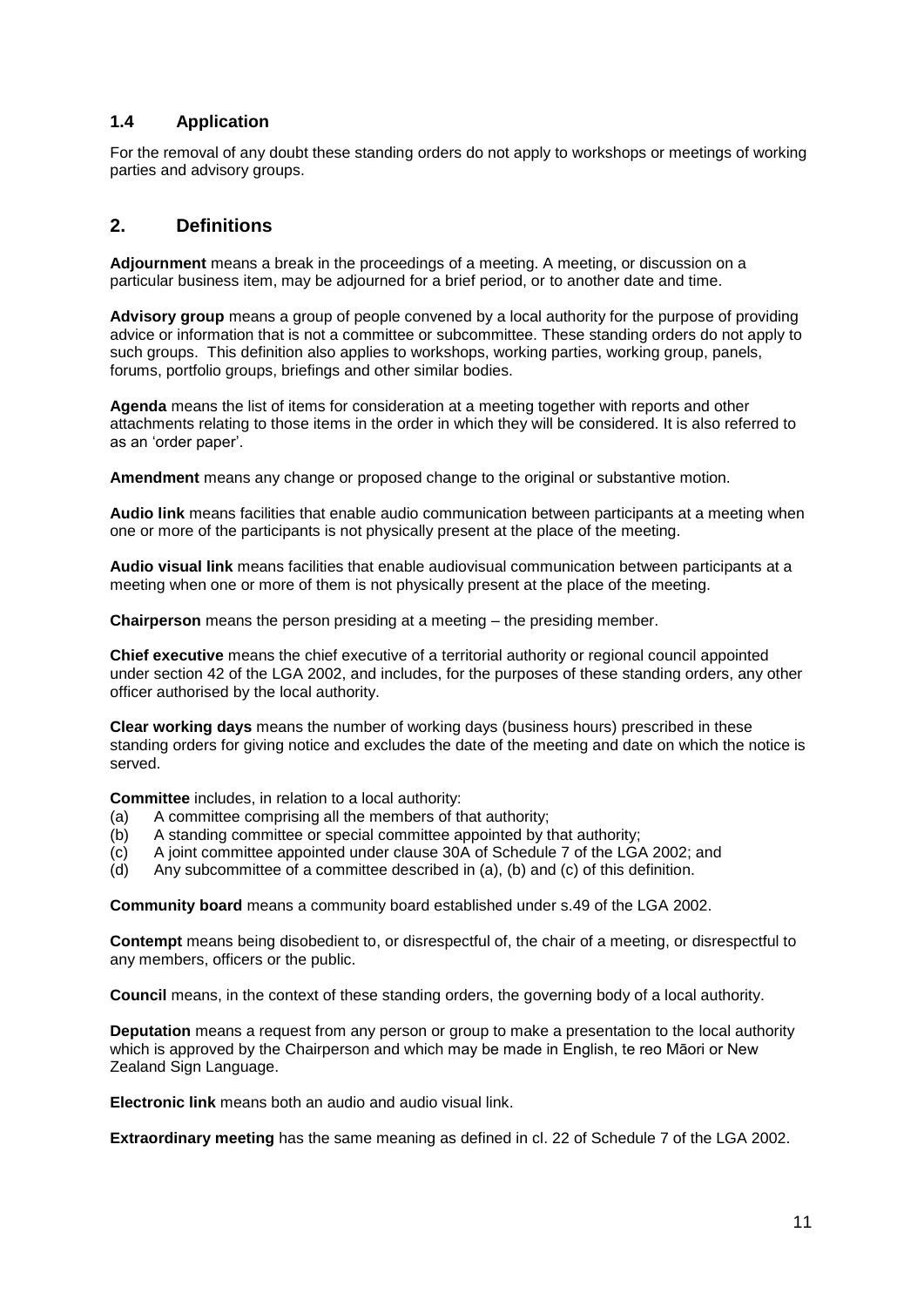**Foreshadowed motion** means a motion that a member indicates their intention to move once the debate on a current motion or amendment is concluded.

**Joint committee** means a committee in which the members are appointed by more than one local authority in accordance with clause 30A of Schedule 7 of the LGA 2002.

**Karakia timatanga** means an opening prayer.

**Karakia whakamutunga** means a closing prayer.

**Lawfully excluded** means a member of a local authority who has been removed from a meeting due to behaviour that a Chairperson has ruled to be contempt.

**Local authority** means in the context of these standing orders a regional council or territorial authority, as defined in s. 5 of the LGA 2002, which is named in these standing orders, and any subordinate decision-making bodies established by the local authority.

**Mayor** means the Mayor of a territorial authority elected under the Local Electoral Act 2001.

**Meeting** means any first, inaugural, ordinary, or extraordinary meeting of a local authority, subordinate decision-making bodies and any community or local board of the local authority convened under the provisions of LGOIMA.

**Member** means any person elected or appointed to the local authority.

**Mihi whakatau** means a brief welcome typically delivered by one person without any further formalities.

**Minutes** means the record of the proceedings of any meeting of the local authority.

**Motion** means a formal proposal to a meeting.

**Mover** means the member who initiates a motion.

**Newspaper** means a periodical publication published (whether in New Zealand or elsewhere) at intervals not exceeding 40 days, or any copy of, or part of any copy of, any such publications; and this includes every publication that at any time accompanies and is distributed along with any newspaper.

**Notice of motion** means a motion given in writing by a member in advance of a meeting in accordance with, and as provided for, in these standing orders.

**Open voting** means voting that is conducted openly and in a transparent manner and may be conducted by electronic means. The result of the vote must be announced immediately it has concluded. Secret ballots are specifically excluded.

**Order paper** means the list of items for consideration at a meeting together with reports and other attachments relating to those items set out in the order in which they will be considered. An order paper is also referred to as an agenda.

**Ordinary meeting** means any meeting, other than the first meeting, of a local authority publicly notified in accordance with sections 46(1) and (2) of LGOIMA.

**Petition** means a request to a local authority which contains at least 20 signatures.

**Powhiri** means a formal welcome involving a Karanga from the Tangata Whenua (the home people) followed by formal speech making. A Powhiri is generally used for formal occasions of the highest significance.

**Presiding member** means the person chairing a meeting.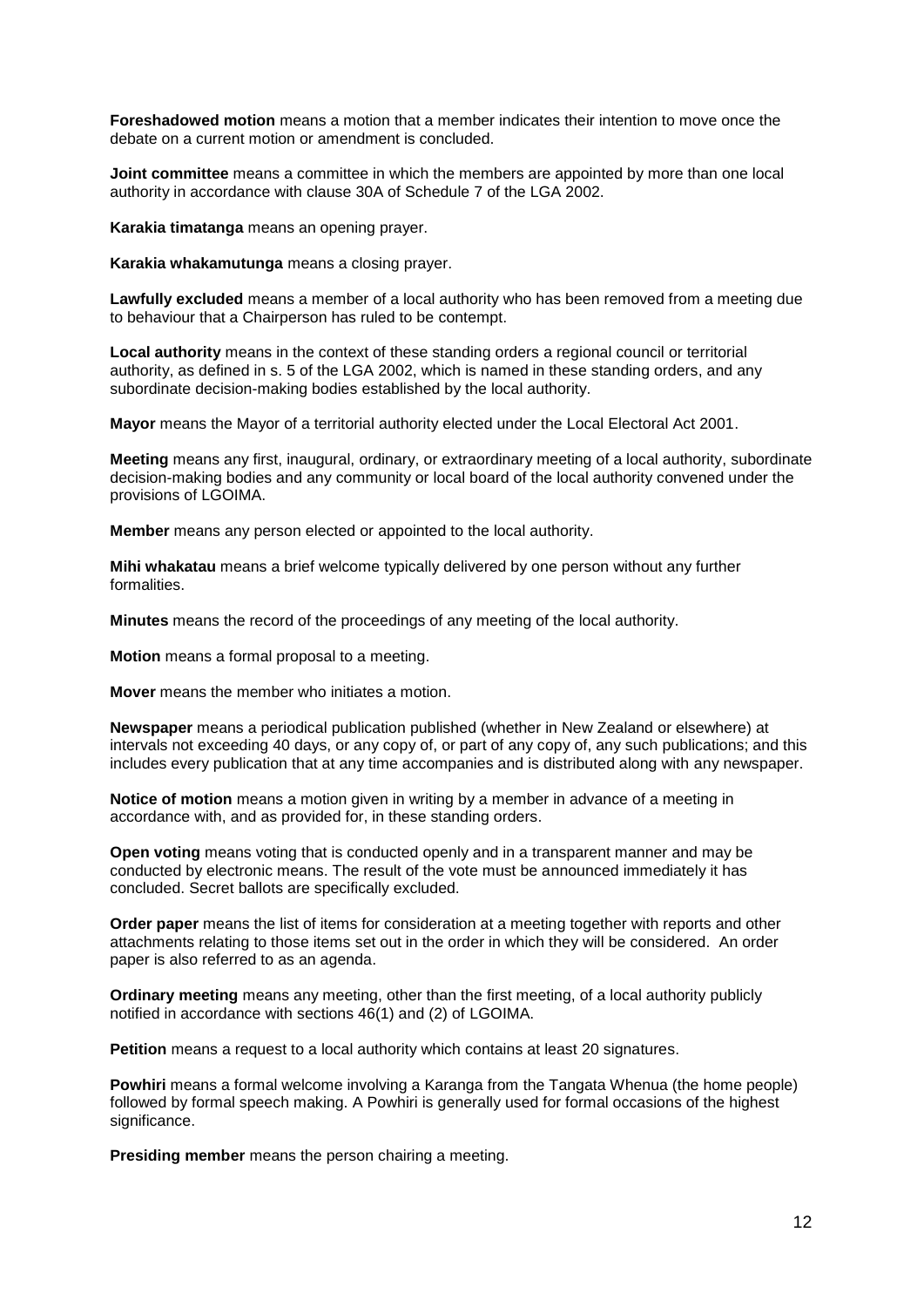**Procedural motion** means a motion that is used to control the way in which a motion or the meeting is managed as specified in standing orders 24.1 – 24.7.

**Public excluded information** refers to information which is currently before a public excluded session, is proposed to be considered at a public excluded session, or had previously been considered at a public excluded session and not yet been released as publicly available information. It includes:

- any minutes (or portions of minutes) of public excluded sessions which have not been subsequently released by the local authority;
- any other information which has not been released by the local authority as publicly available information.

**Public excluded session,** also referred to as confidential or in-committee session, refers to those meetings or parts of meetings from which the public is excluded by the local authority as provided for in LGOIMA.

**Public forum** refers to a period set aside usually at the start of a meeting for the purpose of public input.

**Publicly notified** means notified to members of the public by a notice contained in a newspaper circulating in the district of the local authority, or where there is no such newspaper, by notice displayed in a public place. The notice may also be replicated on a council's website.

**Qualified privilege** means the privilege conferred on member by s. 52 and s. 53 of LGOIMA.

**Quasi-judicial** means a meeting involving the consideration of issues requiring the evaluation of evidence, the assessment of legal argument and/or the application of legal principles.

**Quorum** means the minimum number of members required to be present in order to constitute a valid meeting.

**Regional Council Chairperson** means the member of the governing body of a regional council elected as Chairperson of that regional council under cl.25 Schedule 7 LGA 2002.

**Resolution** means a motion that has been adopted by the meeting.

**Right of reply** means the right of the mover of a motion to sum up the debate and reply to those who have spoken against the motion. (The right can also apply to an amendment).

**Seconder** means the member who seconds a motion.

**Sub judice** means under judicial consideration and therefore prohibited from public discussion elsewhere.

**Subordinate decision-making body** means committees, subcommittees, and any other bodies established by a local authority that have decision-making authority, but not local or community boards or joint committees.

**Substantive motion** means the original motion. In the case of a motion that is subject to an amendment, the substantive motion is the original motion incorporating any amendments adopted by the meeting.

**Substantive resolution** means the substantive motion that has been adopted by the meeting or a restatement of a resolution that has been voted on in parts.

**Subcommittee means** a subordinate decision-making body established by a council, or a committee of a council, local board or community board. See definition of "Committee".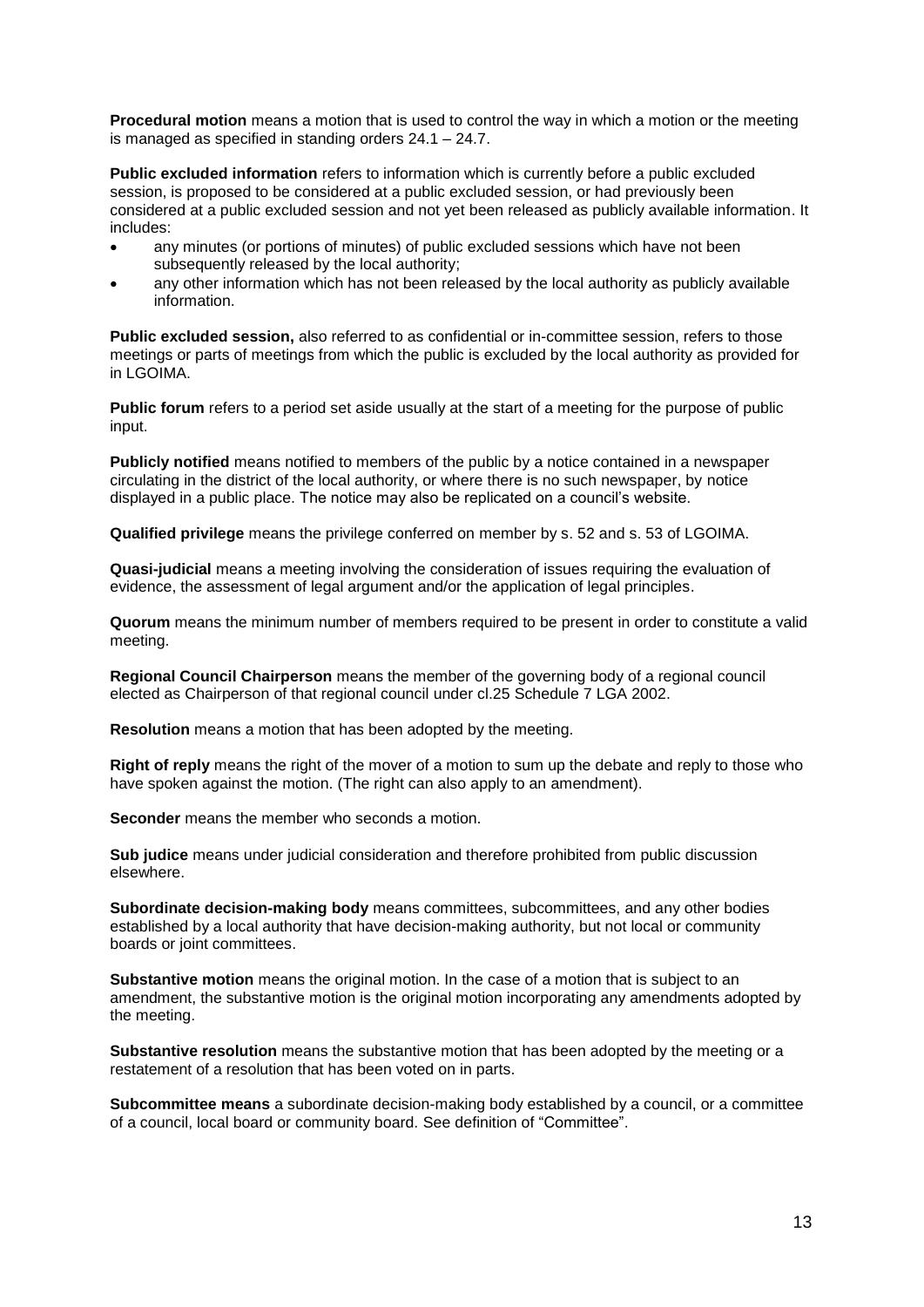Working day means any day of the week other than:

- (a) Saturday, Sunday, Waitangi Day, Good Friday, Easter Monday, Anzac Day, the Sovereign's Birthday, and Labour Day and, if Waitangi Day or Anzac Day falls on a weekend, the following Monday.
- (b) A day in the period commencing with the 25th day of December in any year and ending with the 15th day of January in the following year.

Should a local authority wish to meet between the 25th of December and the 15th day of January in the following year any meeting must be notified as an extraordinary meeting unless there is sufficient time to notify an ordinary meeting before the commencement of the period.

**Working party** means a group set up by a local authority to achieve a specific objective that is not a committee or subcommittee and to which these standing orders do not apply.

**Workshop** means in the context of these standing orders, a gathering of elected members for the purpose of considering matters of importance to the local authority at which no decisions are made and to which these standing orders do not apply. Workshops may include non-elected members. See definition of "advisory group". Workshops are also described as briefings.

# <span id="page-13-0"></span>**General matters**

## <span id="page-13-1"></span>**3. Standing orders**

#### <span id="page-13-2"></span>**3.1 Obligation to adopt standing orders**

A council is required to operate in accordance with standing orders for the conduct of its meetings and the meetings of its committees and subcommittees. Local boards and community boards must also adopt standing orders. Standing orders must not contravene any Act.

*cl. 27(1) & (2), Schedule 7, LGA 2002.*

#### <span id="page-13-3"></span>**3.2 Process for adoption and alteration of standing orders**

The adoption of standing orders and any amendment to standing orders must be made by Council and by a vote of not less than 75 % of the members present. Similarly, in the case of a local and community board the adoption of standing orders and any amendments also requires a vote of not less than 75% of the members of the specific board.

*cl. 27(3) Schedule 7, LGA 2002.*

#### <span id="page-13-4"></span>**3.3 Members must obey standing orders**

All members of the local authority, including members of committees and subcommittees, must obey these standing orders. Local boards and community boards which have adopted these standing orders must also comply with them.

*cl. 16(1) Schedule 7, LGA 2002.*

#### <span id="page-13-5"></span>**3.4 Application of standing orders**

These standing orders apply to all meetings of the local authority, its committees, subcommittees and subordinate decision-making bodies. They will also apply to any local boards and community boards unless stated otherwise. This includes meetings and parts of meetings that the public are excluded from.

#### <span id="page-13-6"></span>**3.5 Temporary suspension of standing orders**

Any member of a council, committee, subcommittee and subordinate body, and local and community board, may move a motion to suspend standing orders at a meeting of which they are a member. Any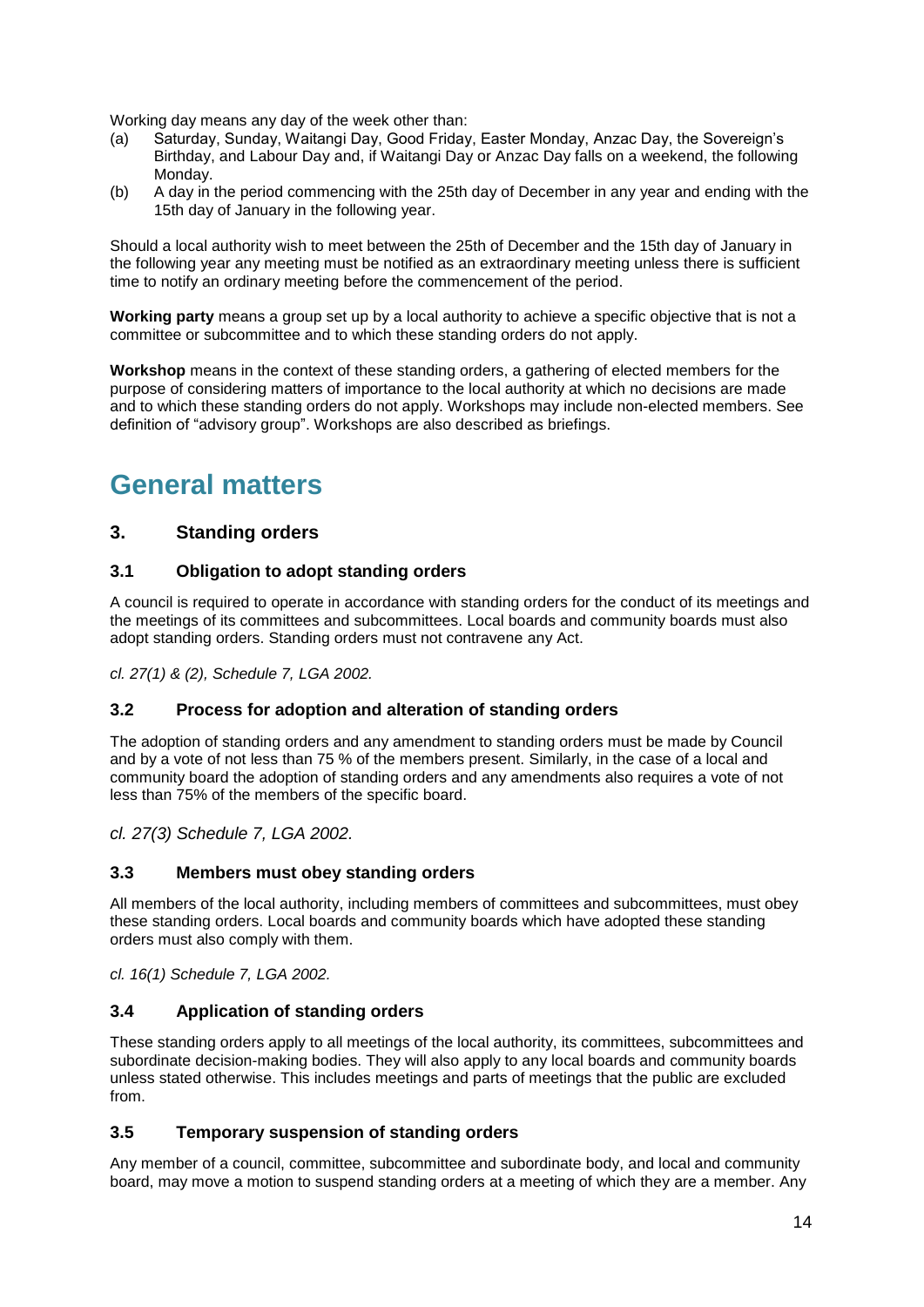such motion must also include the reason for the suspension. If seconded, the Chairperson must put the motion without debate and at least 75 per cent of the members present and voting must support the motion for it to be carried.

*cl. 27(4), Schedule 7, LGA 2002.*

A motion to suspend standing orders may also identify the specific standing orders to be suspended. In the event of suspension those standing orders prescribed in statute will continue to apply, such as the quorum requirements.

## <span id="page-14-0"></span>**3.6 Quasi-judicial proceedings**

For quasi-judicial proceedings the local authority or a local or community board may amend meeting procedures. For example, committees hearing applications under the RMA 1991 have additional powers under the Commissions of Inquiry Act 1908.

## <span id="page-14-1"></span>**3.7 Physical address of members**

Every member of a local authority, local board and community board must give to the chief executive a physical residential or business address within the district or region of the local authority and, if desired, an electronic or other address, to which notices and material relating to meetings and local authority business may be sent or delivered. Members are to provide their address within 5 working days of the publication of the declaration of the election results.

## <span id="page-14-2"></span>**4. Meetings**

## <span id="page-14-3"></span>**4.1 Legal requirement to hold meetings**

The local authority must hold meetings for the good government of its city, district or region. The same requirement applies to local boards and community boards in respect of their communities. Meetings must be called and conducted in accordance with:

- (a) Schedule 7 of the LGA 2002;
- (b) Part 7 of LGOIMA; and
- (c) These standing orders.

A meeting can be adjourned to a specified time and day if required by resolution of the meeting.

#### <span id="page-14-4"></span>**4.2 Meeting duration**

A meeting cannot continue more than six hours from when it starts (including any adjournments) or after 10.30pm, unless the meeting resolves to continue. If there is no such resolution any business on the agenda that has not been dealt with must be adjourned, transferred to the next meeting or transferred to an extraordinary meeting.

No meeting can sit for more than three hours continuously without a break of at least ten minutes unless the meeting resolves to extend the time before a break.

## <span id="page-14-5"></span>**4.3 Language**

A member may address a meeting in English, te reo Māori or New Zealand Sign Language. A Chairperson may require that a speech is translated and printed in English or te reo Māori. If a member intends to address the meeting in New Zealand Sign Language, or in te reo Māori when the normal business of the meeting is conducted in English, they must give prior notice to the Chairperson not less than 2 working days before the meeting. Where the normal business of the meeting is conducted in te reo Māori then prior notice of the intention to address the meeting in English must also be given to the Chairperson not less than 2 working days before the meeting.

## <span id="page-14-6"></span>**4.4 Webcasting meetings**

Webcast meetings should be provided in accordance with the protocols contained in Appendix 5.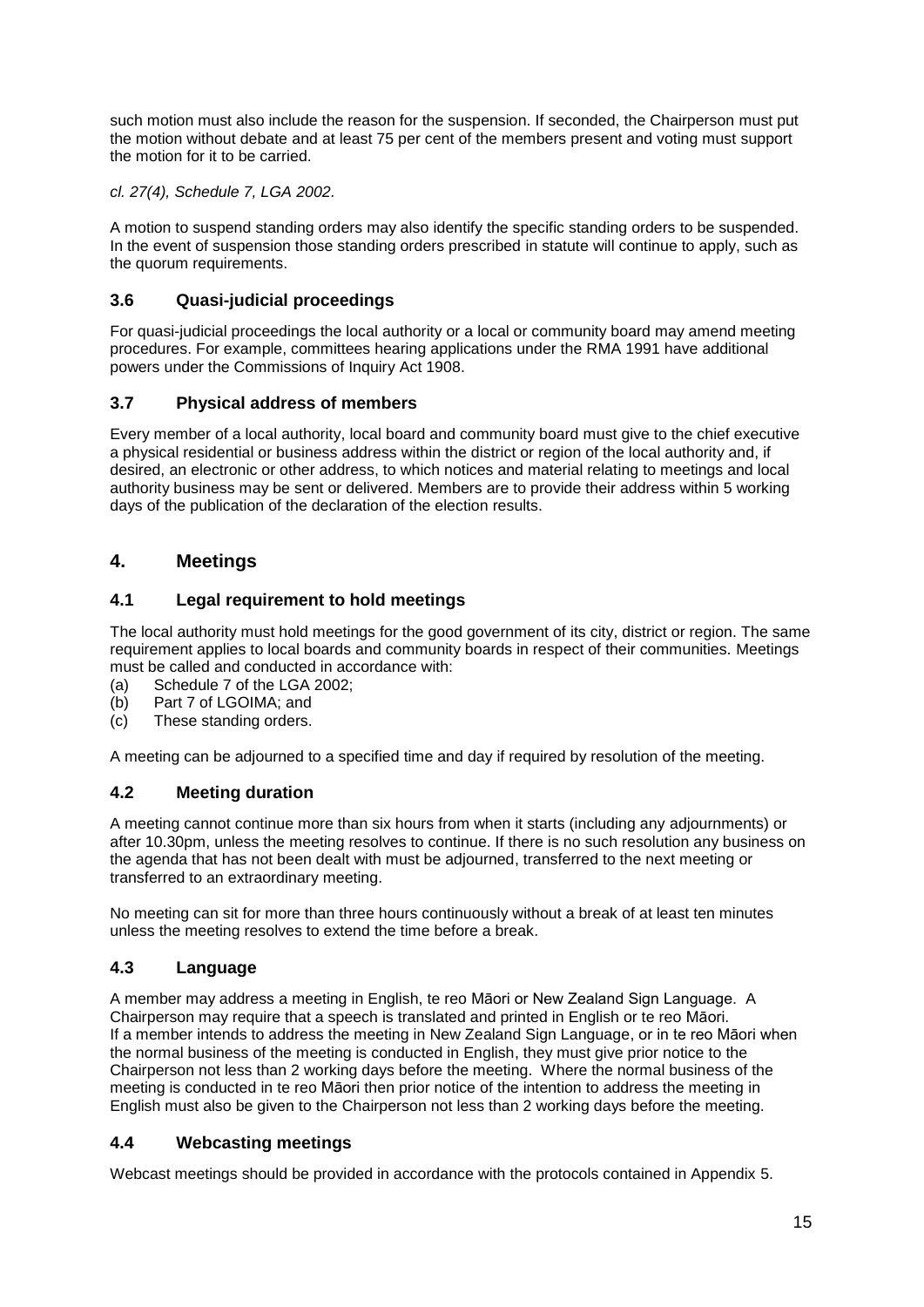## <span id="page-15-0"></span>**4.5 First meeting (inaugural)**

The first meeting of a local authority following a local authority triennial general election must be called by the chief executive as soon as practicable after the results of the election are known. The chief executive must give elected members not less than 7 days' notice of the meeting. However in the event of an emergency the chief executive may give notice of the meeting as soon as practicable.

*cl. 21(1) - (4), Schedule 7, LGA 2002.*

#### <span id="page-15-1"></span>**4.6 Requirements for the first meeting**

The chief executive (or, in the absence of the chief executive, their nominee) must chair the first meeting until the Chairperson has made an oral declaration and attested the declaration (see cl. 21(4), Schedule 7 (LGA 2002)).

The business to be conducted at the first meeting following a general election must include the following:

- (a) The making and attesting of the declarations required of the mayor (if any) and members under cl.14, Schedule7, (LGA 2002), and
- (b) The election of the Chairperson (if any) and the making and attesting of the declaration required of the Chairperson under cl. 14 Schedule7, (LGA 2002), and
- (c) A general explanation, given or arranged by the chief executive, of:
	- i. LGOIMA; and
	- ii. Other laws affecting members, including the appropriate provisions of the Local Authorities (Members Interests) Act 1968; and sections 99, 105, and 105A of the Crimes Act 1961; and the Secret Commissions Act 1910; and the Financial Markets Conduct Act 2013;
- (d) The fixing of the date and time of the first meeting of the local authority, or the adoption of a schedule of meetings; and
- (e) The election of the deputy Mayor or deputy Chairperson in accordance with cl.17 Schedule7, (LGA 2002).

#### *cl. 21(5), Schedule 7, LGA 2002.*

It is common for councils to adopt standing orders at the first meeting; however this is not always necessary as, if not amended, standing orders will remain in force after each triennial election.

Please note that the election of a deputy mayor is not required if the Mayor has already made the appointment under s. 41A (3)(a) of the LGA 2002 prior to the meeting. Nothing limits a territorial authority from removing a deputy Mayor from office in accordance with cl.18 of Schedule 7 LGA 2002.

## <span id="page-15-2"></span>**5. Appointments and elections**

#### <span id="page-15-3"></span>**5.1 Mayoral appointment of deputy Mayor, committee chairs and members**

A Mayor may appoint the deputy Mayor, the Chairperson and the members of each committee of the territorial authority. The names of any appointments made by the Mayor must be tabled at the first meeting of the council after the appointments are made. The Mayor may also appoint him or herself.

*s. 41A (3) LGA 2002.*

#### <span id="page-15-4"></span>**5.2 Council discharge of a Mayoral appointment**

Nothing, however, limits or prevents a territorial authority from discharging deputy Mayor, a Chairperson or a member of a committee appointed by the Mayor. Any decision by the territorial authority to discharge a deputy Mayor shall follow the procedure in Standing Order 5.5.

If the Mayor declines to appoint a deputy Mayor or committee Chairpersons in accordance with s.41A LGA 2002, the council (or a committee, if so directed by the council) must elect those positions in accordance with standing order 5.4.

*cl. 31, Schedule 7 LGA 2002*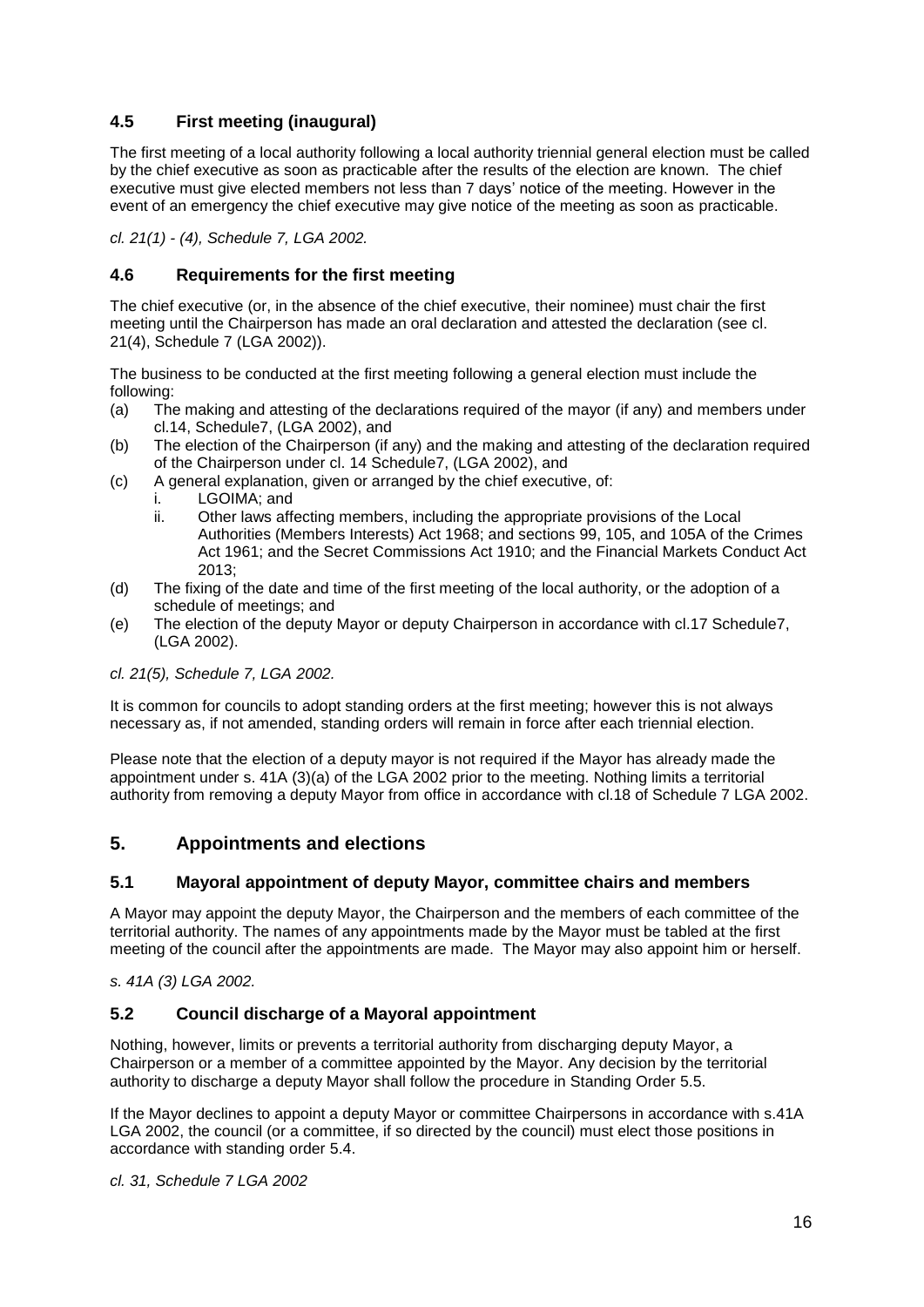## <span id="page-16-0"></span>**5.3 Establishment of committees by the Mayor**

The Mayor may establish committees of the territorial authority. Where a Mayor exercises this right a list of the committees and their terms of reference must be tabled at the next following meeting of the Council. Should the Mayor decline to establish committees under s. 41A then any decision to establish committees must follow the processes set out in these standing orders.

Nothing, however, limits or prevents a territorial authority from discharging or reconstituting, in accordance with cl. 30 of Schedule 7, LGA 2002, a committee established by the Mayor or appointing, more committees in addition to any established by the Mayor.

*s. 41A (3) and (4) LGA 2002.*

#### <span id="page-16-1"></span>**5.4 Elections of regional Chairpersons, deputy Mayors and deputy Chairpersons**

The council (or a committee responsible for making the appointment) must decide by resolution to use one of two voting systems (see standing order 5.5) when electing people to the following positions:

- the Chairperson and deputy Chairperson of a regional council;
- the deputy Mayor;
- the Chairperson and deputy Chairperson of a committee; and
- a representative of a local authority.

Please note, this provision does not apply in situations where a mayor has used their appointment powers under s.41A to appoint a deputy Mayor or committee chairs. See Appendix 7.

*cl. 25 Schedule 7, LGA 2002.*

#### <span id="page-16-2"></span>**5.5 Removal of a deputy Mayor**

A deputy Mayor, whether appointed by the Mayor under standing order 5.1 or elected by the council, can only be removed in accordance with cl. 18, Schedule 7, of the LGA 2002. See Appendix 8.

*cl. 18, Schedule 7, LGA 2002.*

#### <span id="page-16-3"></span>**5.6 Voting system for chairs, deputy Mayors and committee chairs**

When electing a regional council chair, a deputy Mayor or a committee chair the local authority must resolve to use one of the following two voting systems.

#### **System A**

The candidate will be elected or appointed if he or she receives the votes of a majority of the members of the local authority or committee who are present and voting. This system has the following characteristics:

- (a) there is a first round of voting for all candidates;
- (b) if no candidate is successful in the first round, there is a second round of voting from which the candidate with the fewest votes in the first round is excluded; and
- (c) if no candidate is successful in the second round, there is a third round, and if necessary subsequent rounds, of voting from which, each time, the candidate with the fewest votes in the previous round is excluded.

In any round of voting, if two or more candidates tie for the lowest number of votes, the person to be excluded from the next round is resolved by lot.

#### **System B**

The candidate will be elected or appointed if he or she receives more votes than any other candidate. This system has the following characteristics:

- (a) there is only one round of voting; and
- (b) if two or more candidates tie for the most votes, the tie is resolved by lot.

*cl. 25 Schedule 7, LGA 2002.*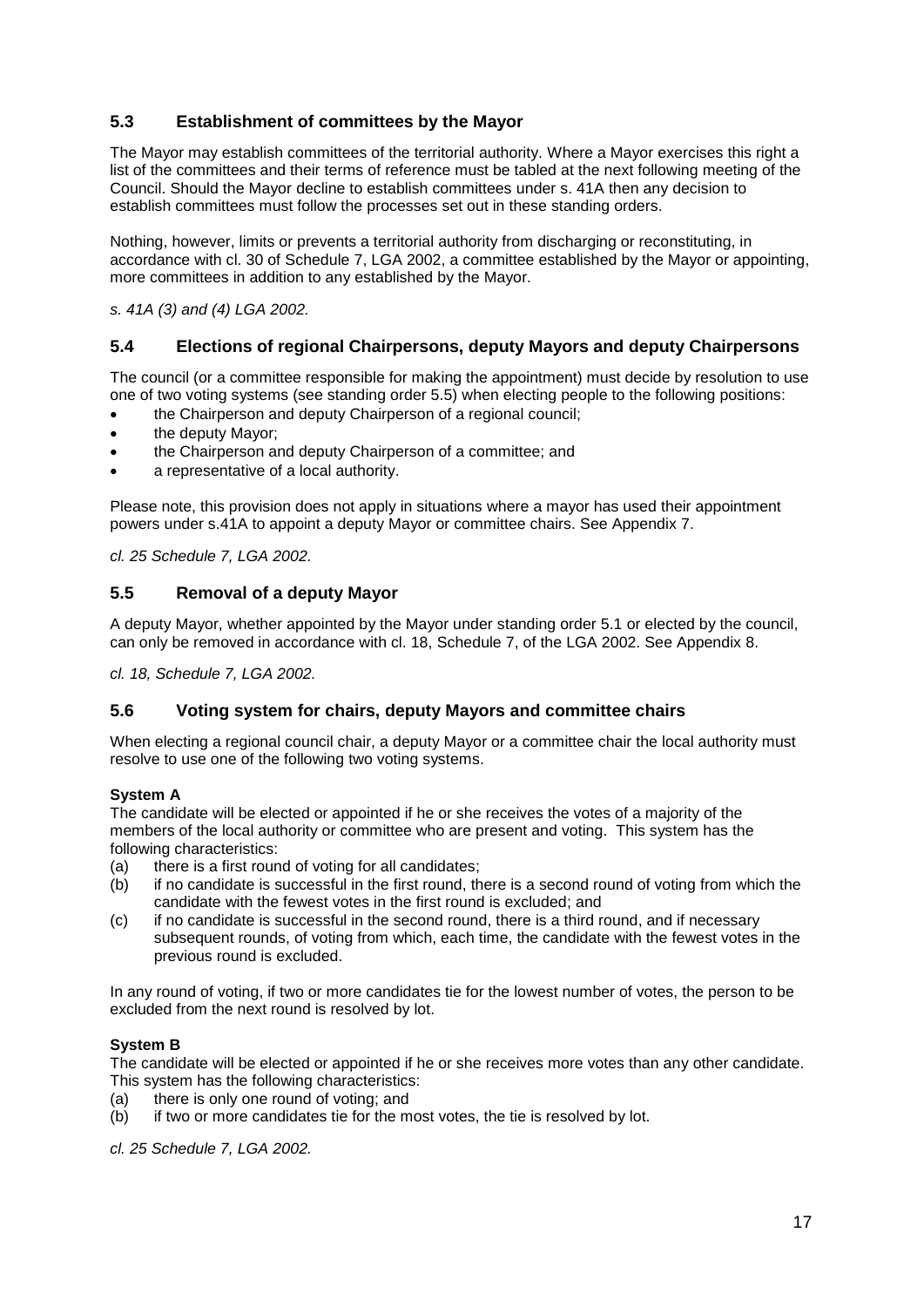## <span id="page-17-0"></span>**6. Delegations**

## <span id="page-17-1"></span>**6.1 Limits on delegations**

Unless clearly stated in the LGA or any other Act, a council may, for the purposes of efficiency and effectiveness, delegate to a committee, subcommittee, subordinate decision-making body, community board, local board, member, or officer of the local authority, any of its responsibilities, duties, or powers except:

- i. the power to make a rate;
- ii. the power to make a bylaw;
- iii. the power to borrow money, or purchase or dispose of assets, other than in accordance with the long-term plan;
- iv. the power to adopt a long-term plan, annual plan, or annual report;
- v. the power to appoint a chief executive;
- vi. the power to adopt policies required to be adopted and consulted on under the LGA in association with the long-term plan or developed for the purpose of the local governance statement;
- vii. repealed;
- viii. the power to adopt a remuneration and employment policy.

*cl. 32 (1) Schedule 7, LGA 2002.*

#### <span id="page-17-2"></span>**6.2 Committees may delegate**

A committee, subcommittee, subordinate decision-making body, local board, community board, member, or officer of the local authority, may delegate any of its responsibilities, duties, or powers to a subcommittee or person, subject to any conditions, limitations, or prohibitions imposed by the body that made the original delegation.

*cl. (2) & (3), Schedule 7, LGA 2002.*

#### <span id="page-17-3"></span>**6.3 Use of delegated powers**

The committee, subcommittee, other subordinate decision-making body, community board, or member or officer of the local authority to which or to whom any responsibilities, powers, duties are delegated may, without confirmation by the council, committee or body or person that made the delegation, exercise or perform them in the like manner and with the same effect as the local authority could itself have exercised or performed them.

*cl. 32(2) & (3)(4) Schedule 7, LGA 2002.*

#### <span id="page-17-4"></span>**6.4 Decisions made under delegated authority cannot be rescinded or amended**

Nothing in these standing orders allows a council, committee and subcommittee to rescind or amend a lawfully made decision of a subordinate decision-making body carried out under a delegation authorising the making of that decision. The same requirement applies to a local board and community board in relation to any committees or subcommittees with delegated authority.

*cl. 30 (6), Schedule 7, LGA 2002.*

#### <span id="page-17-5"></span>**6.5 Committees and sub committees subject to the direction of the local authority**

A committee, subcommittee or other subordinate decision-making body is subject in all things to the control of the local authority, and must carry out all general and special directions of the local authority given to them.

*cl. 30 (3) & (4), Schedule 7, LGA 2002.*

#### <span id="page-17-6"></span>**6.6 Duty to consider delegations to community boards**

The council of a territorial authority must consider whether or not to delegate to a community board if the delegation would enable the community board to best achieve its role.

*cl. 32(6) Schedule 7, LGA 2002.*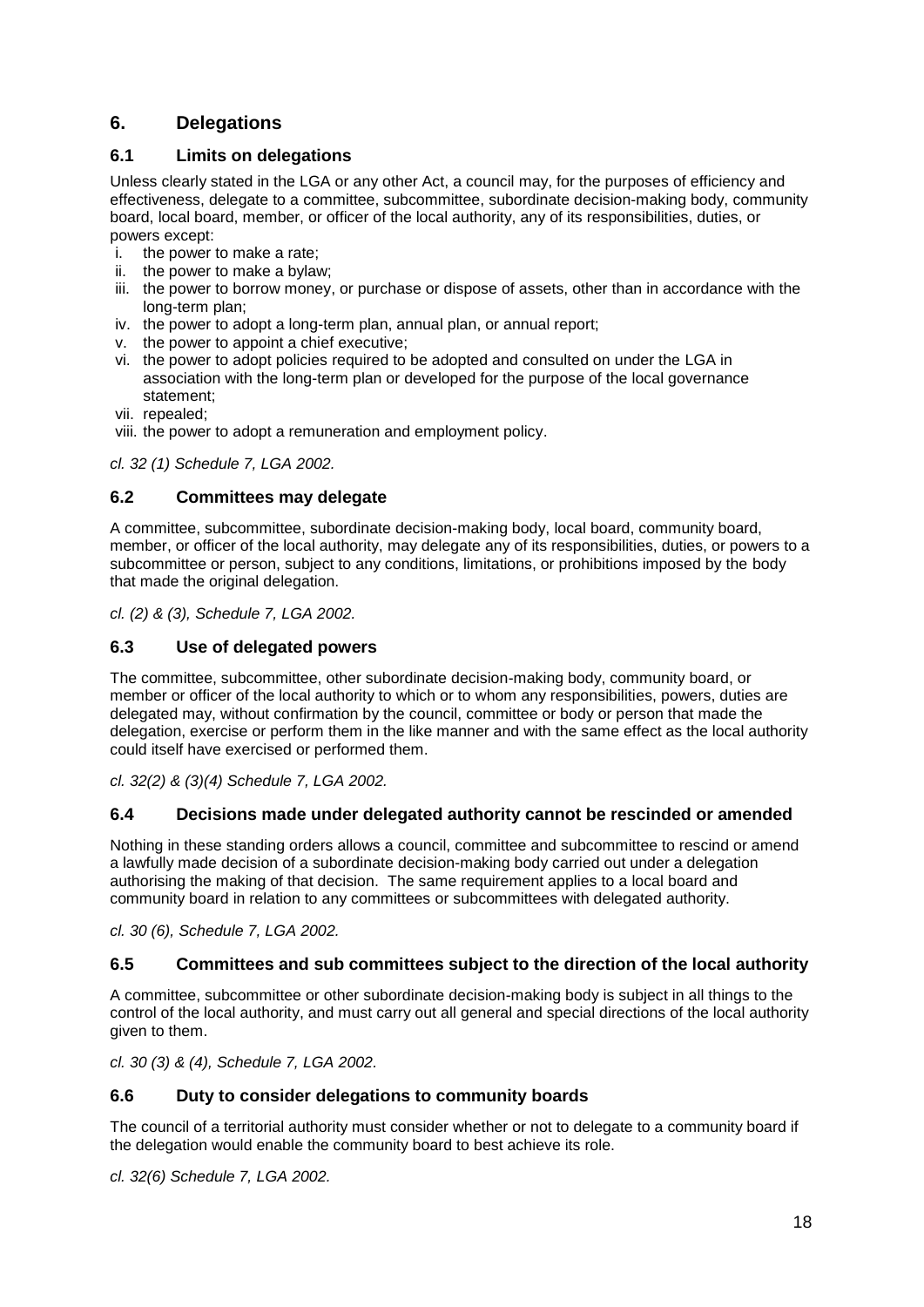## <span id="page-18-0"></span>**7. Committees**

#### <span id="page-18-1"></span>**7.1 Appointment of committees and subcommittees**

A council may appoint the committees, subcommittees, and other subordinate decision-making bodies that it considers appropriate. A committee may appoint the subcommittees that it considers appropriate, unless it is prohibited from doing so by the council.

*cl. 30(1) & (2), Schedule 7, LGA 2002.*

#### <span id="page-18-2"></span>**7.2 Discharge or reconstitution of committees and subcommittees**

Unless expressly provided otherwise in legislation or regulation:

- (a) a local authority may discharge or reconstitute a committee or subcommittee, or other subordinate decision-making body; and
- (b) a committee may discharge or reconstitute a subcommittee.

A committee, subcommittee, or other subordinate decision-making body is, unless a council resolves otherwise, discharged when members elected at a subsequent triennial general election come into office.

*cl. 30 (5) & (7), Schedule 7, LGA 2002.*

**Please note:** s.12 (2) of the Civil Defence and Emergency Management Act 2002 states that a Civil Defence and Emergency Management Group is not deemed to be discharged following a triennial election.

#### <span id="page-18-3"></span>**7.3 Appointment or discharge of committee members and subcommittee members**

A council may appoint or discharge any member of a committee and, if established by the council, a subcommittee. A committee may appoint or discharge any member of a subcommittee appointed by the committee unless directed otherwise by the council.

*cl. 31 (1) & (2), Schedule 7, LGA 2002*

#### <span id="page-18-4"></span>**7.4 Elected members on committees and subcommittees**

The members of a committee or subcommittee may be, but are not required to be, elected members of a local authority. A council or committee may appoint a person who is not a member of the local authority to a committee or subcommittee if, in the opinion of the council or committee, the person has the skills, attributes or knowledge to assist the committee or subcommittee.

At least one member of a committee must be an elected member of the council. In the case of a committee established by a local board or community board at least one member must be a member of that board. A staff member of the local authority, in the course of their employment, can be a member of a subcommittee but not a committee.

*cl. 31(4) Schedule 7, LGA 2002.*

#### <span id="page-18-5"></span>**7.5 Local authority may replace members if committee not discharged**

If a local authority resolves that a committee, subcommittee or other subordinate decision-making body is not to be discharged under cl. 30 (7) Schedule7, LGA 2002, the local authority may replace the members of that committee, subcommittee or subordinate decision-making body after the next triennial general election of members.

*cl. 31(5) Schedule 7, LGA 2002.*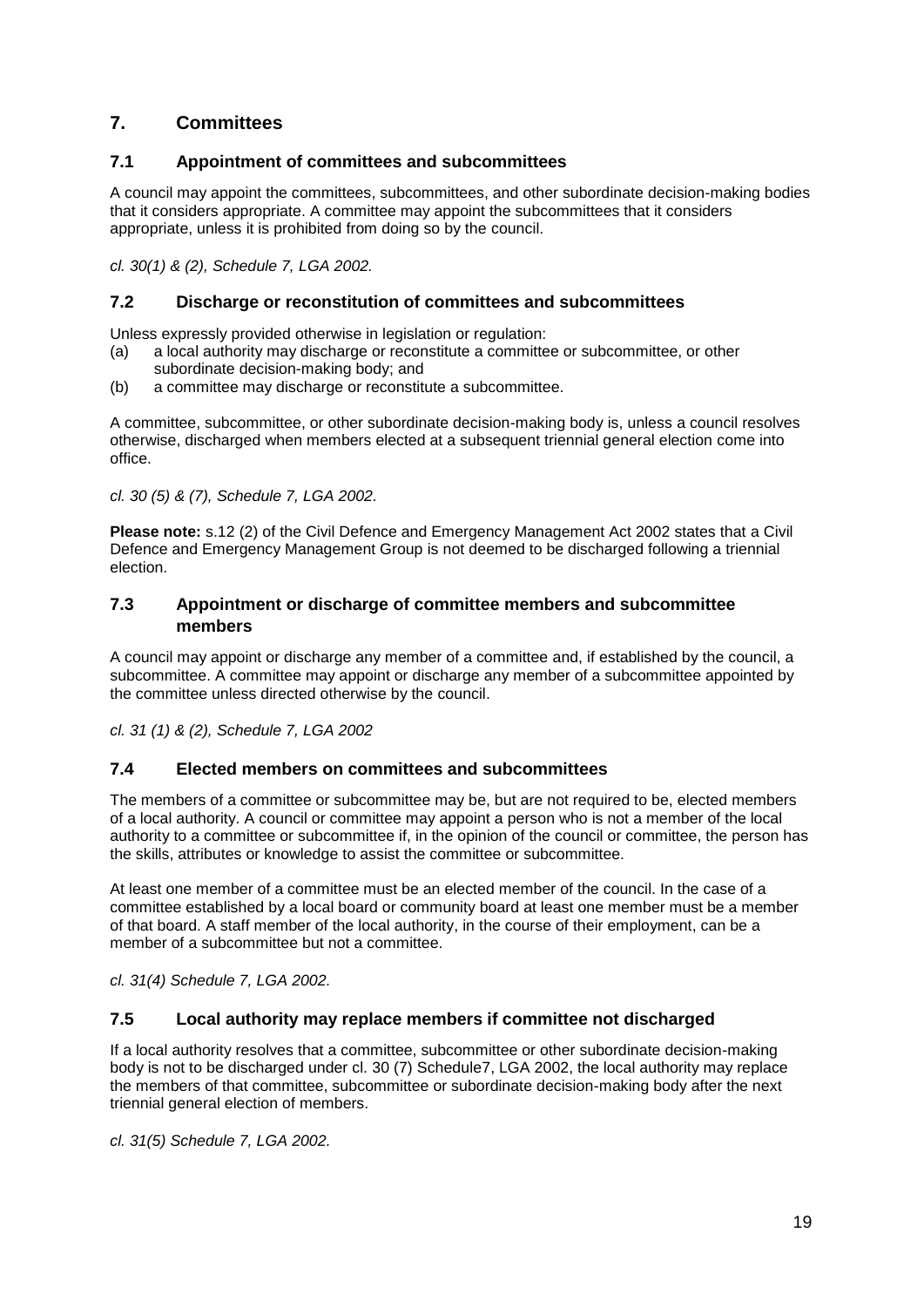## <span id="page-19-0"></span>**7.6 Membership of Mayor**

The Mayor is a member of every committee of the local authority.

*s. 41A (5), LGA 2002.*

#### <span id="page-19-1"></span>**7.7 Decision not invalid despite irregularity in membership**

For the purpose of these standing orders a decision of a local authority, committee, local board and community board is not invalidated if:

- 1. there is a vacancy in the membership of the local authority, committee, local or community board at the time of the decision; or
- 2. following the decision some defect in the election or appointment process is discovered and/or that the membership of a person on the committee at the time is found to have been ineligible.

*cl. 29, Schedule 7, LGA 2002.*

#### <span id="page-19-2"></span>**7.8 Appointment of joint committees**

A local authority may appoint a joint committee with another local authority or other public body if it has reached agreement with each local authority or public body. The agreement must specify:

- (a) the number of members each party may appoint; and
- (b) how the Chairperson and deputy Chairperson are to be appointed; and
- (c) the terms of reference of the committee; and
- (d) what responsibilities, if any, are to be delegated to the committee by each party; and
- (e) how the agreement may be varied.

The agreement may also specify any other matter relating to the appointment, operation, or responsibilities of the committee agreed by the parties.

*cl. 30A (1) & (2), Schedule 7, LGA 2002.*

#### <span id="page-19-3"></span>**7.9 Status of joint committees**

A joint committee is deemed to be both a committee of a council and a committee of each other participating local authority or public body.

*cl. 30A (5), Schedule 7, LGA 2002.*

#### <span id="page-19-4"></span>**7.10 Power to appoint or discharge individual members of a joint committee**

The power to discharge any individual member of a joint committee and appoint another member in their stead must be exercised by the council or public body that made the appointment.

*cl. 30A (6)(a), Schedule 7, LGA 2002.*

# <span id="page-19-5"></span>**Pre-meeting**

#### <span id="page-19-6"></span>**8. Giving notice**

Please note; the processes described in this section (standing orders  $8.1 - 8.13$ ) apply as appropriate to local boards and community boards.

#### <span id="page-19-7"></span>**8.1 Public notice – ordinary meetings**

All meetings scheduled for the following month must be publicly notified not more than 14 days and not less than 5 days before the end of every month, together with the dates on which and the times and places at which those meetings are to be held. In the case of meetings held on or after the 21st day of the month public notification must be given not more than 10 nor less than 5 working days before the day on which the meeting is to be held.

#### *s. 46, LGOIMA.*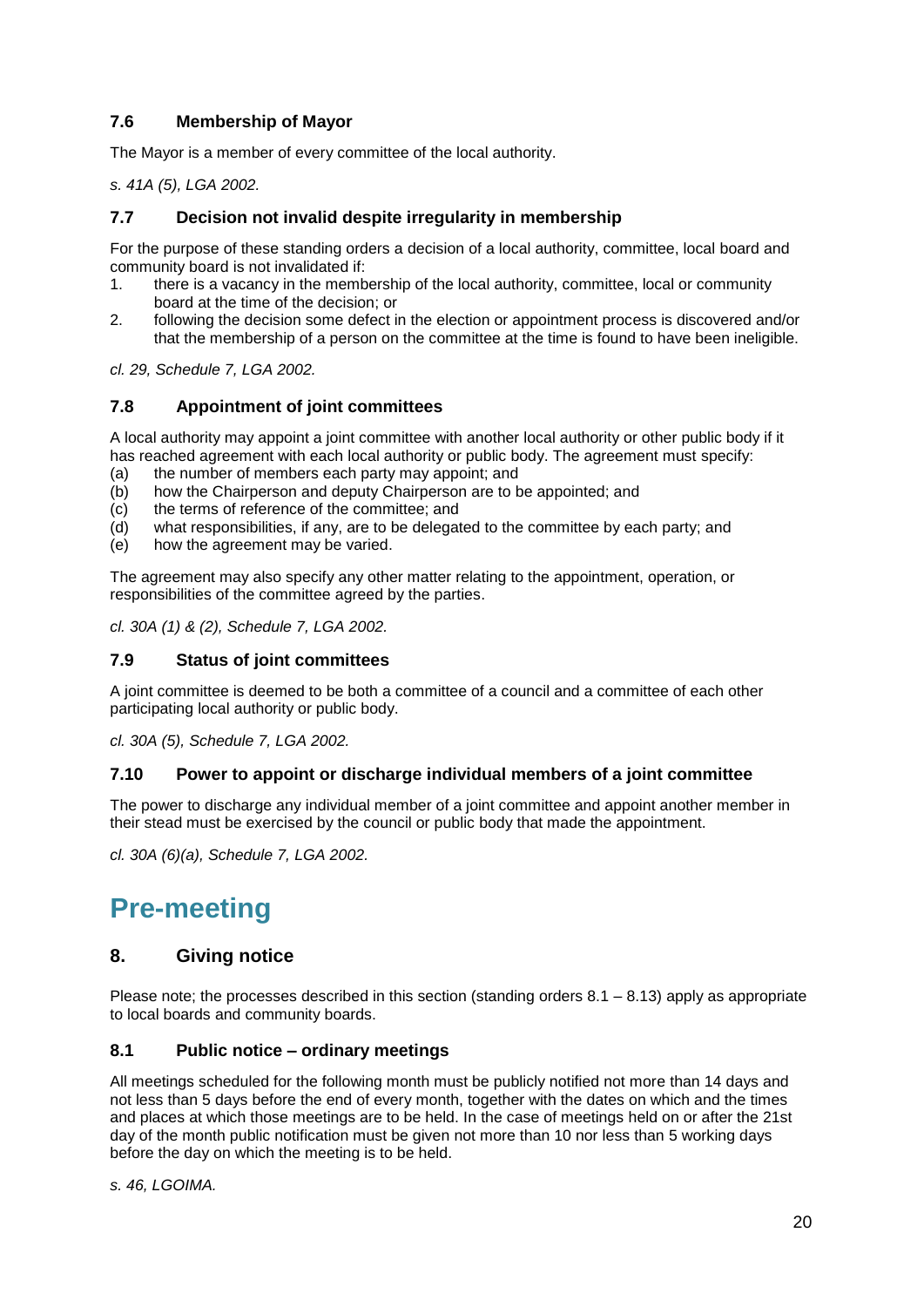## <span id="page-20-0"></span>**8.2 Notice to members - ordinary meetings**

The chief executive must give notice in writing to each member of the local authority of the time and place of any meeting. Notice must be given at least 14 days before the meeting unless the council has adopted a schedule of meetings, in which case notice must be given at least 14 days before the first meeting on the schedule.

*cl. 19 (5), Schedule7, LGA 2002.*

#### <span id="page-20-1"></span>**8.3 Extraordinary meeting may be called**

An extraordinary council meeting may be called by:

- (a) resolution of the council, or
- (b) a requisition in writing delivered to the chief executive which is signed by:
	- i. the Mayor or Chairperson, or
	- ii. no less than one third of the total membership of the council (including vacancies).

*cl. 22 (1) Schedule 7, LGA 2002.*

#### <span id="page-20-2"></span>**8.4 Notice to members - extraordinary meetings**

Notice in writing of the time and place of an extraordinary meeting called under standing order 8.3 and of the general nature of business to be considered must be given by the chief executive to each member of the council at least 3 working days before the day appointed for the meeting. If the meeting is called by a resolution then notice must be provided within such lesser period as is specified in the resolution, as long as it is not less than 24 hours.

*cl. 22 (3), Schedule7, LGA 2002.*

#### <span id="page-20-3"></span>**8.5 Public notice - extraordinary meetings**

Where an extraordinary meeting of a local authority was called and notice of that meeting was inconsistent with these standing orders the local authority must, as soon as practicable following the meeting, give public notice stating that:

- (a) the meeting has occurred;
- (b) the general nature of business transacted; and
- (c) the reasons why it was not correctly notified.

*s. 46 (3) & (4), LGOIMA.*

#### <span id="page-20-4"></span>**8.6 Process for calling an extraordinary meeting at an earlier time**

If the nature of business requires a meeting to be held at an earlier time than is allowed by the notice requirements specified in standing order 8.4, a meeting may be called by the Mayor or Chairperson, or if the Mayor and Chairperson are not available, the chief executive.

*cl. 22 (2) Schedule 7, LGA 2002.*

#### <span id="page-20-5"></span>**8.7 Notification of extraordinary meetings held at an earlier time**

Notice of the time, place and matters to be considered of a meeting called under Standing Order 8.6, must be given by the person calling the meeting or by another person on that person's behalf. Notice must be given to each member of the council and the chief executive by whatever means is reasonable in the circumstances and at least 24 hours before the time appointed for the meeting.

*cl. 22 (4), Schedule7 LGA 2002.*

#### <span id="page-20-6"></span>**8.8 Chief executive may make other arrangements**

The chief executive is to make any other arrangement for the notification of meetings, including extraordinary meetings, as the local authority may, from time to time, determine.

*s. 46(5) LGOIMA.*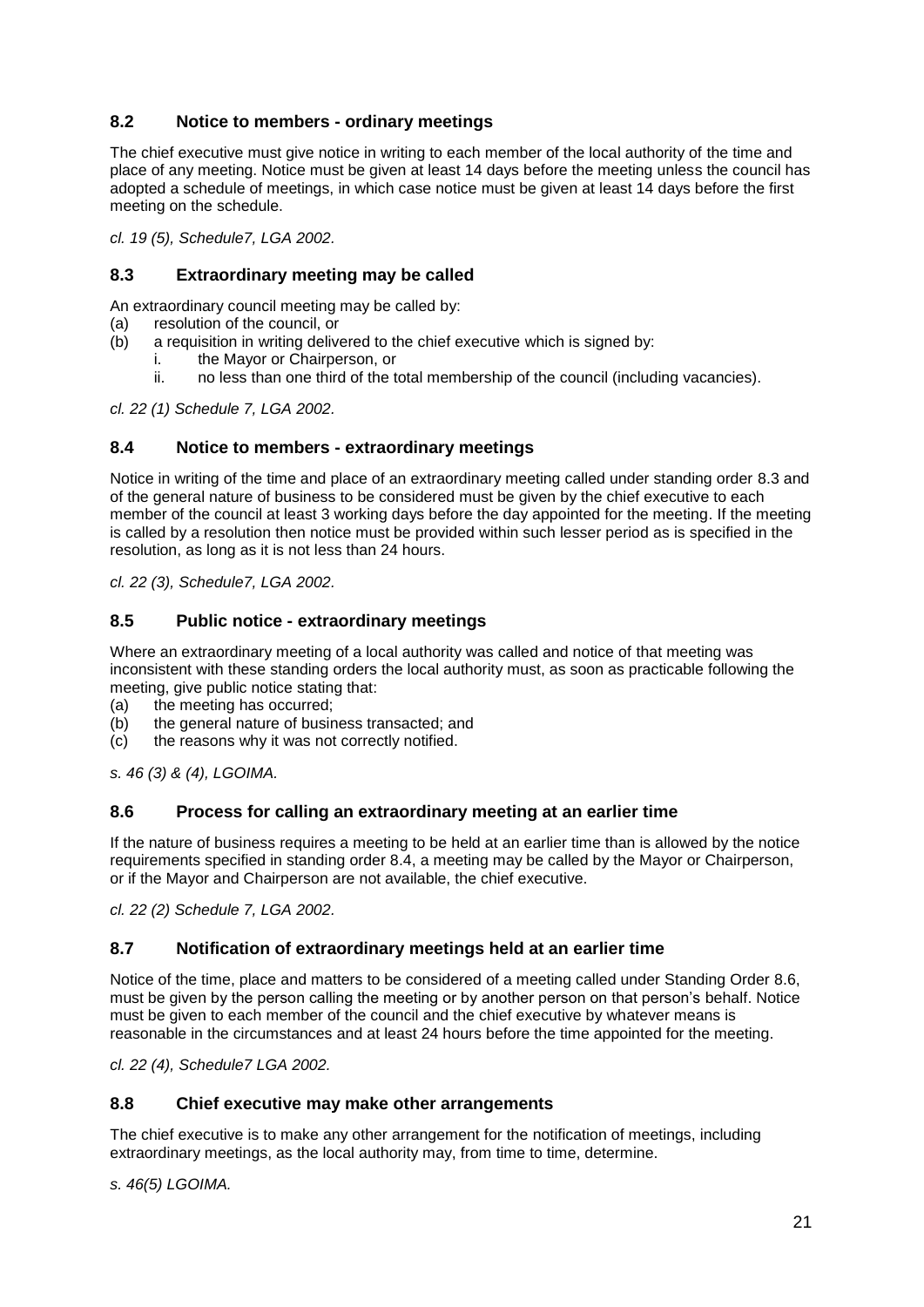## <span id="page-21-0"></span>**8.9 Meetings not invalid**

The failure to notify a public meeting under these standing orders does not of itself make that meeting invalid. However, where a local authority becomes aware that a meeting has been incorrectly notified it must, as soon as practicable, give public notice stating:

- that the meeting occurred without proper notification;
- the general nature of the business transacted; and
- the reasons why the meeting was not properly notified.

*s. 46 (6), LGOIMA.*

#### <span id="page-21-1"></span>**8.10 Resolutions passed at an extraordinary meeting**

A local authority must, as soon as practicable, publicly notify any resolution passed at an extraordinary meeting of the local authority unless -

- (a) the resolution was passed at a meeting or part of a meeting from which the public was excluded; or
- (b) the extraordinary meeting was publicly notified at least 5 working days before the day on which the meeting was held.

*s. 51A, LGOIMA.*

#### <span id="page-21-2"></span>**8.11 Meeting schedules**

Where the local authority adopts a meeting schedule it may cover any period that the council considers appropriate and may be amended. Notification of the schedule, or an amendment, will constitute notification to members of every meeting on the schedule or the amendment. This does not replace the requirements under LGOIMA to also publicly notify each meeting.

*cl. 19 (6) Schedule 7, LGA 2002.*

#### <span id="page-21-3"></span>**8.12 Non-receipt of notice to members**

A meeting of a local authority is not invalid if notice of that meeting was not received, or not received in due time, by a member of the local authority or board unless:

- (a) it is proved that the person responsible for giving notice of the meeting acted in bad faith or without reasonable care; and
- (b) the member concerned did not attend the meeting.

A member of a local authority may waive the need to be given notice of a meeting.

*cl. 20 (1) & (2) Schedule 7, LGA 2002.*

#### <span id="page-21-4"></span>**8.13 Meeting cancellations**

The Chairperson of a scheduled meeting may cancel the meeting if, in consultation with the chief executive, they consider this is necessary for reasons that include lack of business, lack of quorum or clash with another event.

The chief executive must make a reasonable effort to notify members and the public as soon as practicable of the cancellation and the reasons behind it.

#### <span id="page-21-5"></span>**9. Meeting agenda**

#### <span id="page-21-6"></span>**9.1 Preparation of the agenda**

It is the chief executive's responsibility to prepare an agenda for each meeting listing and attaching information on the items of business to be brought before the meeting so far as is known, including the names of the relevant members.

When preparing business items for an agenda the chief executive should consult the Chairperson.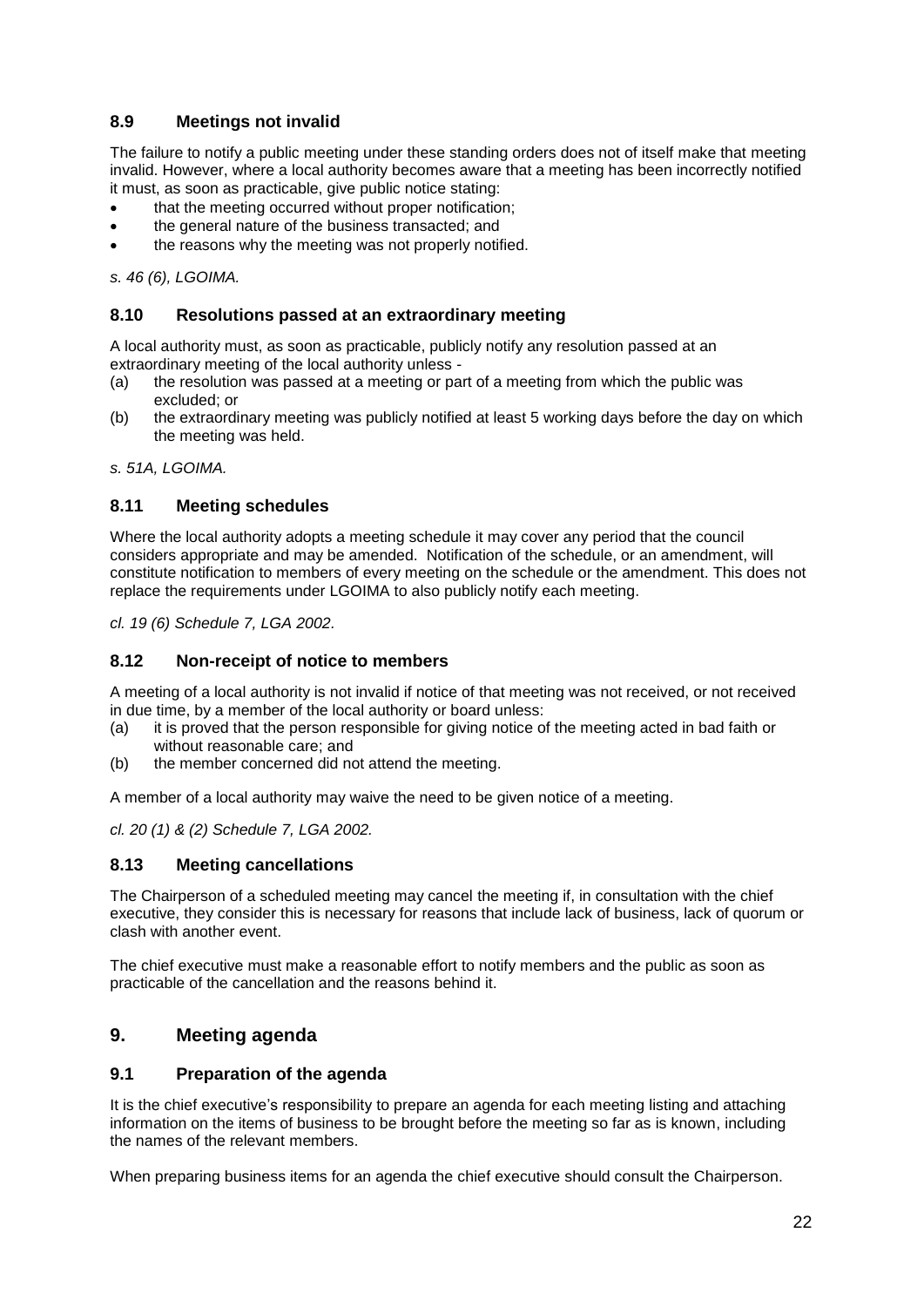## <span id="page-22-0"></span>**9.2 Process for raising matters for a decision**

Requests for reports may be made by a resolution of the council, committee, subcommittee, subordinate decision-making body, local boards or community board and, in the case of all decisionmaking bodies other than the council, must also fall within the scope of their specific delegations. A process for requesting reports is described in Appendix 11.

#### <span id="page-22-1"></span>**9.3 Chief executive may delay or refuse request**

The chief executive may delay commissioning any reports that involve significant cost or are beyond the scope of the committee that made the request. In such cases the chief executive will discuss options for meeting the request with the respective Chairperson and report back to a subsequent meeting with an estimate of the cost involved and seek direction on whether the report should still be prepared.

If a member makes a direct request to a chief executive asking that a report is prepared the chief executive may refuse. In such cases an explanation should be provided to the member.

#### <span id="page-22-2"></span>**9.4 Order of business**

At the meeting the business is to be dealt with in the order in which it stands on the agenda unless the Chairperson, or the meeting, decides otherwise. An example of a default order of business is set out in Appendix 10.

The order of business for an extraordinary meeting must be limited to items that are relevant to the purpose for which the meeting has been called.

#### <span id="page-22-3"></span>**9.5 Chairperson's recommendation**

A Chairperson, either prior to the start of the meeting and/or at the meeting itself, may include a recommendation regarding any item on the agenda brought before the meeting. Where a Chairperson's recommendation varies significantly from an officer's recommendation the reason for the variation must be explained.

#### <span id="page-22-4"></span>**9.6 Chairperson's report**

The Chairperson of a meeting has the right, through a report, to direct the attention of a meeting to any matter which is on the agenda or which falls within the responsibilities of that meeting.

## <span id="page-22-5"></span>**9.7 Public availability of the agenda**

All information provided to members at a local authority, or local or community board, meeting must be publicly available except where an item included in the agenda refers to a matter reasonably expected to be discussed with the public excluded.

*s. 5 & 46A, LGOIMA.*

#### <span id="page-22-6"></span>**9.8 Public inspection of agenda**

Any member of the public may, without payment of a fee, inspect, during normal office hours and within a period of at least 2 working days before a meeting, all agendas and associated reports circulated to members of the local authority and local and community boards relating to that meeting. The agenda:

- (a) must be available for inspection at the public offices of the local authority (including service centres), at public libraries under the authority's control and on the council's website, and:
- (b) must be accompanied by either:
	- i. the associated reports; or
	- ii. a notice specifying the places at which the associated reports may be inspected.

*s. 46A (1), LGOIMA.*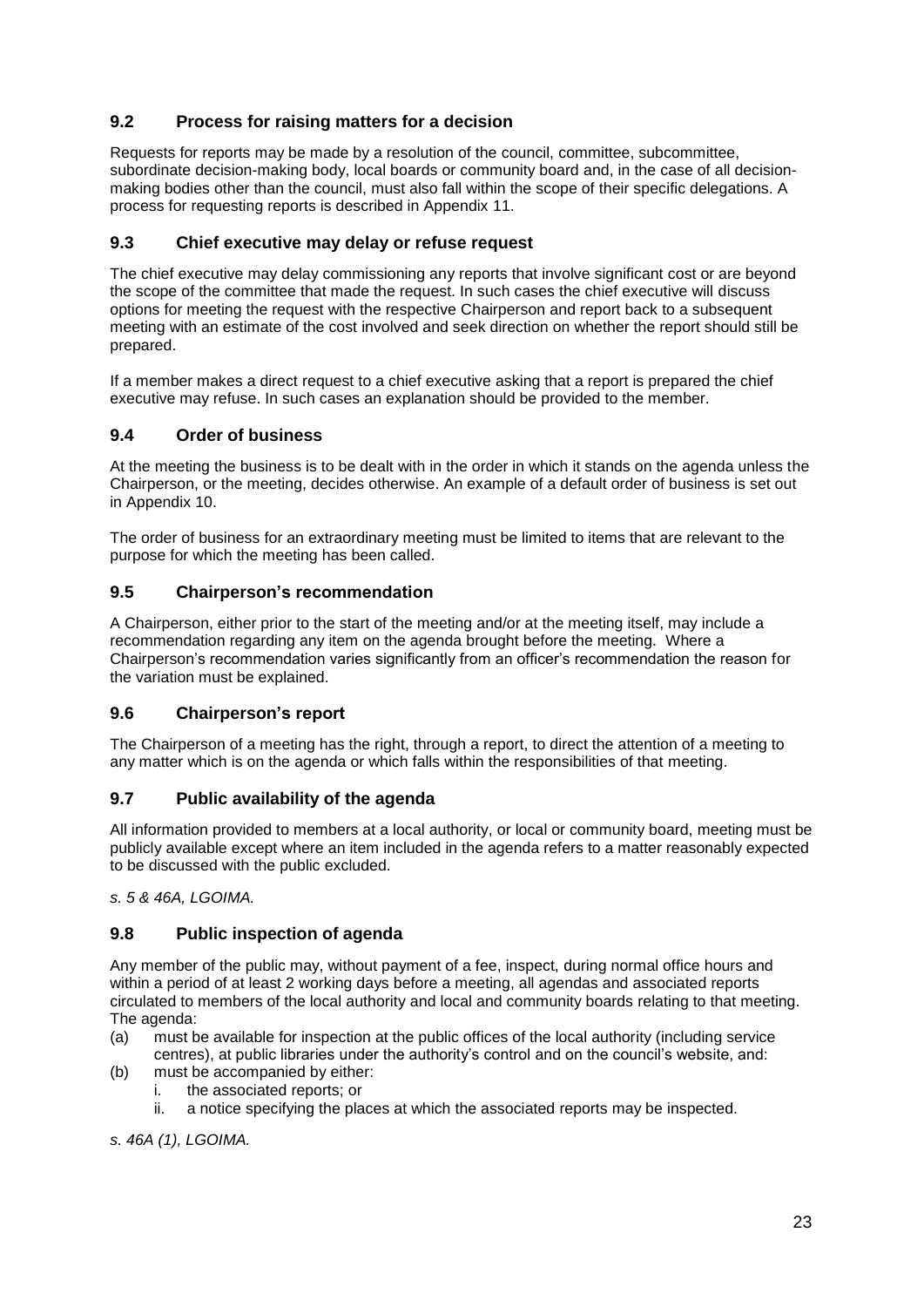## <span id="page-23-0"></span>**9.9 Withdrawal of agenda items**

If justified by circumstances an agenda item may be withdrawn by the chief executive. In the event of an item being withdrawn the chief executive should inform the Chairperson.

#### <span id="page-23-1"></span>**9.10 Distribution of the agenda**

The chief executive must send the agenda to every member of a meeting at least two clear working days before the day of the meeting, except in the case of an extraordinary meeting (see Standing Order 8.4).

The chief executive may send the agenda, and other materials relating to the meeting or other council business, to members by electronic means.

#### <span id="page-23-2"></span>**9.11 Status of agenda**

No matter on a meeting agenda, including recommendations, may be considered final until determined by formal resolution of that meeting.

#### <span id="page-23-3"></span>**9.12 Items of business not on the agenda which cannot be delayed**

A meeting may deal with an item of business that is not on the agenda where the meeting resolves to deal with that item and the Chairperson provides the following information during the public part of the meeting:

- (a) the reason the item is not on the agenda; and
- (b) the reason why the discussion of the item cannot be delayed until a subsequent meeting.

#### *s. 46A (7), LGOIMA*

Items not on the agenda may be brought before the meeting through a report from either the chief executive or the Chairperson.

**Please note** that nothing in this standing order removes the requirement to meet the provisions of Part 6, LGA 2002 with regard to consultation and decision-making.

#### <span id="page-23-4"></span>**9.13 Discussion of minor matters not on the agenda**

A meeting may discuss an item that is not on the agenda only if it is a minor matter relating to the general business of the meeting and the Chairperson explains at the beginning of the public part of the meeting that the item will be discussed. However, the meeting may not make a resolution, decision or recommendation about the item, except to refer it to a subsequent meeting for further discussion.

*s. 46A (7A), LGOIMA.*

#### <span id="page-23-5"></span>**9.14 Public excluded business on the agenda**

Items that are likely to be discussed under public excluded must be indicated on each agenda and state the general subject of the item. The chief executive, however, may exclude public access to any reports, or parts of reports, which are reasonably expected to be discussed with the public excluded.

*s. 46A (9), LGOIMA.*

#### <span id="page-23-6"></span>**9.15 Qualified privilege relating to agenda and minutes**

Where any meeting is open to the public and a member of the public is supplied with a copy of the agenda, or the minutes of that meeting, the publication of any defamatory matter included in the agenda or in the minutes is privileged. This does not apply if the publication is proved to have been made with ill will or improper advantage has been taken of the publication.

*s. 52, LGOIMA.*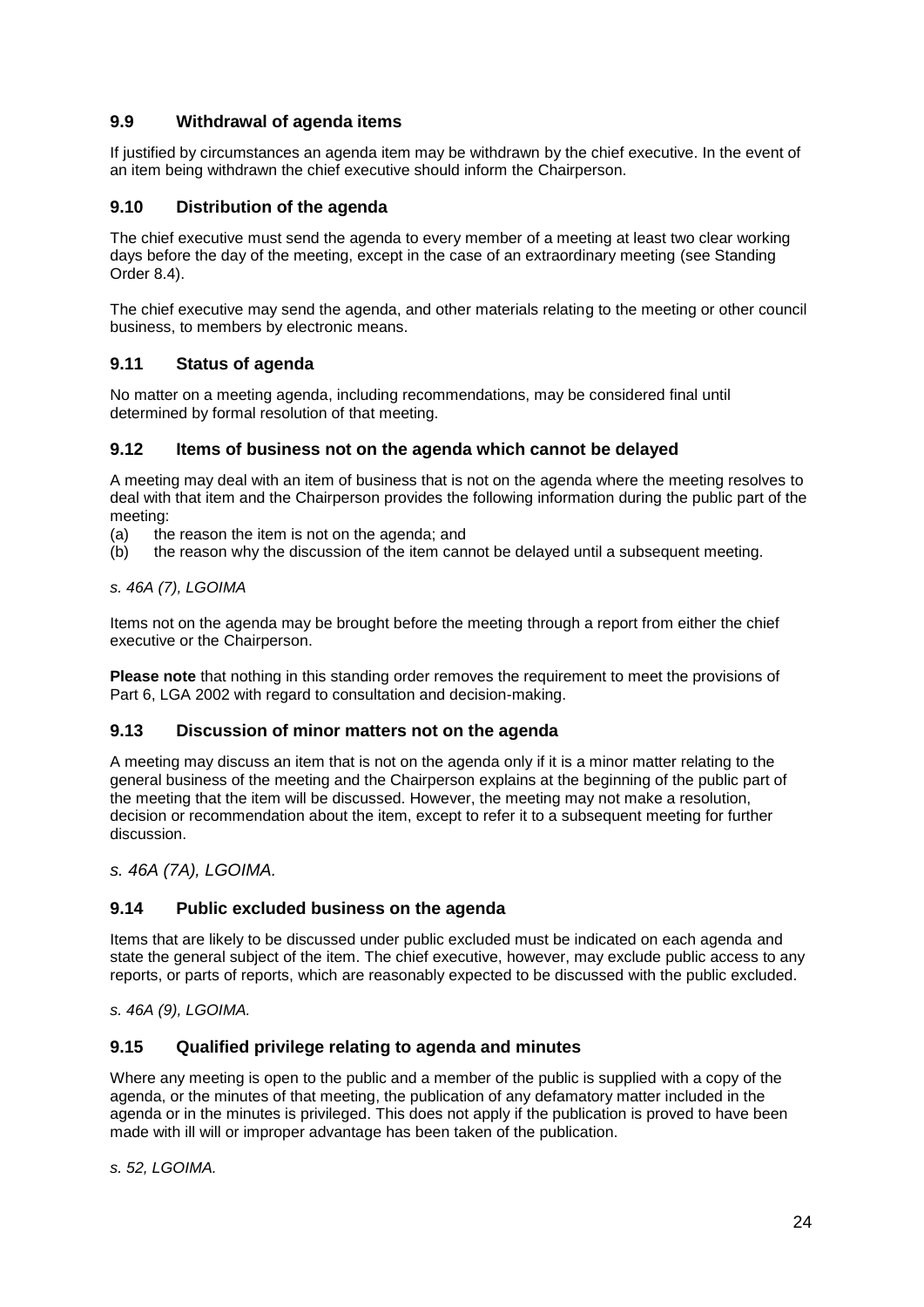# <span id="page-24-0"></span>**Meeting Procedures**

## <span id="page-24-1"></span>**Opening and closing**

Local authorities, local boards and community boards may, at the start of a meeting, choose to recognise the civic importance of the occasion through some form of reflection. This could be an expression of community values, a reminder of the contribution of members who have gone before or a formal welcome, such as a mihi whakatau. Options for opening a meeting could include a karakia timitanga, mihi whakatau, or powhiri as well as a karakia whakamutunga to close a meeting where appropriate.

## <span id="page-24-2"></span>**10. Quorum**

#### <span id="page-24-3"></span>**10.1 Councils**

The quorum for a meeting of the council is:

- (a) half of the members physically present, where the number of members (including vacancies) is even; and
- (b) a majority of the members physically present, where the number of members (including vacancies) is odd.

*cl. 23 (3)(a) Schedule 7, LGA 2002.*

#### <span id="page-24-4"></span>**10.2 Committees and subcommittees**

A council sets the quorum for its committees and subcommittees, either by resolution or by stating the quorum in the terms of reference. Committees may set the quorums for their subcommittees by resolution provided that it is not less than two members.

In the case of subcommittees the quorum will be two members unless otherwise stated. In the case of committees at least one member of the quorum must be a member of the council, or if established by a local board or community board, the relevant board.

*cl. 23 (3)(b) Schedule 7, LGA 2002.*

#### <span id="page-24-5"></span>**10.3 Joint committees**

The quorum at a meeting of a joint committee must be consistent with Standing Order 10.1. Local authorities participating in the joint committee may decide, by agreement, whether or not the quorum includes one or more members appointed by each local authority or any party.

*cl. 30A (6)(c) Schedule 7, LGA 2002.*

#### <span id="page-24-6"></span>**10.4 Requirement for a quorum**

A meeting is constituted where a quorum of members is present, whether or not they are all voting or entitled to vote. In order to conduct any business at a meeting, a quorum of members must be present for the whole time that the business is being considered.

*cl. 23(1) & (2) Schedule 7, LGA 2002.*

#### <span id="page-24-7"></span>**10.5 Meeting lapses where no quorum**

A meeting must lapse, and the Chairperson vacate the chair, if a quorum is not present within 30 minutes of the advertised start of the meeting. Where members are known to be travelling to the meeting, but are delayed due to extraordinary circumstance, the Chairperson has discretion to wait for a longer period.

No business may be conducted while waiting for the quorum to be reached. Minutes will record when a meeting lapses due to a lack of a quorum, along with the names of the members who attended.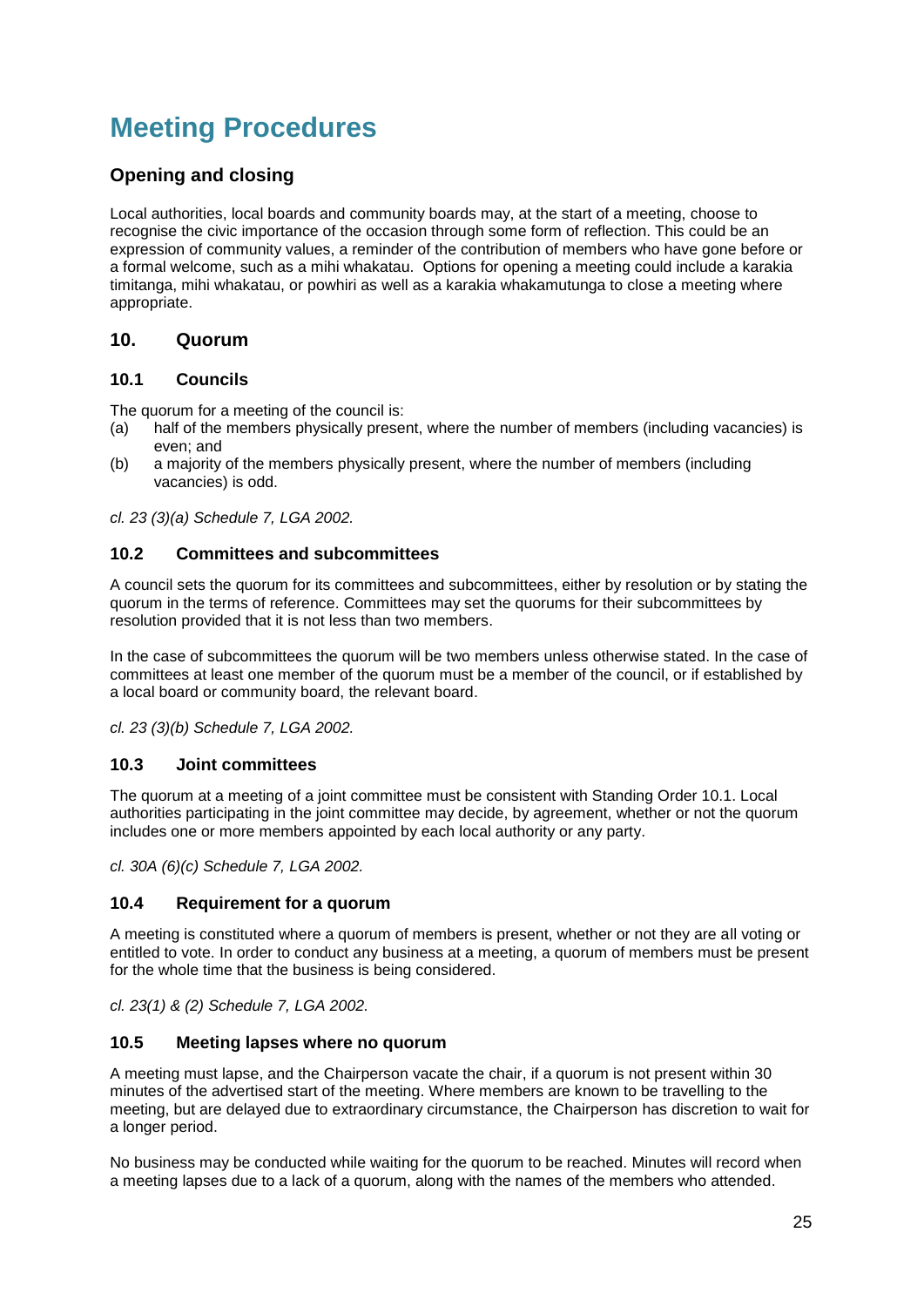## <span id="page-25-0"></span>**10.6 Business from lapsed meetings**

Where meetings lapse the remaining business will be adjourned and be placed at the beginning of the agenda of the next ordinary meeting, unless the Chairperson sets an earlier meeting and this is notified by the chief executive.

## <span id="page-25-1"></span>**11. Public access and recording**

#### <span id="page-25-2"></span>**11.1 Meetings open to the public**

Except as otherwise provided by Part 7 of LGOIMA, every meeting of the local authority, its committees, subcommittees, local boards and community boards, must be open to the public.

*s.47 & 49(a), LGOIMA.*

#### <span id="page-25-3"></span>**11.2 Grounds for removing the public**

The Chairperson may require any member of the public whose conduct is disorderly, or who is creating a disturbance, to be removed from the meeting.

#### <span id="page-25-4"></span>**11.3 Local authority may record meetings**

Meeting venues should contain clear signage indicating and informing members, officers and the public that proceedings may be recorded by the local authority and may be subject to direction by the Chairperson.

#### <span id="page-25-5"></span>**11.4 Public may record meetings**

Members of the public may make electronic or digital recordings of meetings which are open to the public. Any recording of meetings must be notified to the Chairperson at the commencement of the meeting to ensure that the recording does not distract the meeting from fulfilling its business.

Where circumstances require the Chairperson may stop the recording for a period of time.

#### <span id="page-25-6"></span>**12. Attendance**

#### <span id="page-25-7"></span>**12.1 Members right to attend meetings**

A member of a local authority, or of a committee of a local authority, has, unless lawfully excluded, the right to attend any meeting of the local authority or committee.

#### *cl. 19(2), Schedule 7, LGA 2002.*

If the member of the local authority is not an appointed member of the meeting at which they are in attendance they may not vote on any matter at that meeting. However, they may, with the leave of the chair, take part in the meeting's discussions.

A member attending a meeting of which they are not an appointed member is not a member of the public for the purpose of s.48 LGOIMA. Consequently, if the meeting resolves to exclude the public any members of the local authority who are present may remain unless they are lawfully excluded.

Please note: this section does not confer any rights to non-elected members appointed to committees of a local authority.

#### <span id="page-25-8"></span>**12.2 Attendance when a committee is performing judicial or quasi-judicial functions**

When a committee is performing judicial or quasi-judicial functions members of the local authority who are not members of that committee are not entitled to take part in the proceedings.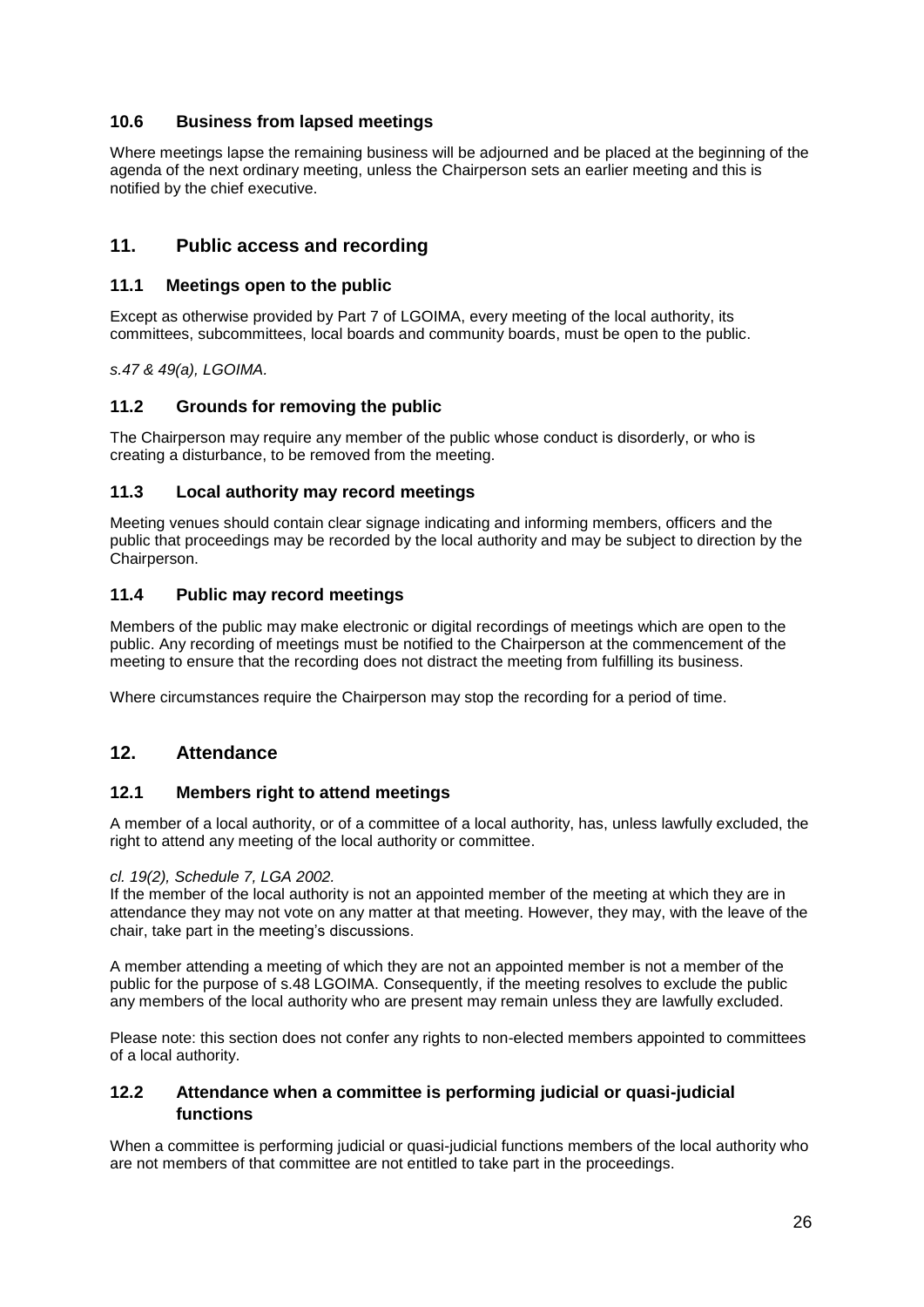## <span id="page-26-0"></span>**12.3 Leave of absence**

A council, local board or community board may grant a member leave of absence following an application from that member.

In addition a council, local board or community board may delegate the power to grant a leave of absence to the Chairperson in order to protect a member's privacy. The Chairperson will advise all members of the council, local board or community board whenever a member has been granted leave of absence under delegated authority. Meeting minutes will record that a member has leave of absence as an apology for that meeting.

## <span id="page-26-1"></span>**12.4 Apologies**

A member who does not have leave of absence may tender an apology should they be absent from all or part of a meeting. The Chairperson must invite apologies at the beginning of each meeting, including apologies for lateness and early departure. The meeting may accept or decline any apologies.

For clarification, the acceptance of a member's apology constitutes a grant of 'leave of absence' for that meeting.

#### <span id="page-26-2"></span>**12.5 Recording apologies**

The minutes will record any apologies tendered before or during the meeting, including whether they were accepted or declined and the time of arrival and departure of all members.

#### <span id="page-26-3"></span>**12.6 Absent without leave**

Where a member is absent from the council, local board or community board for four consecutive meetings without leave of absence (not including extraordinary meetings) then the office held by the member will become vacant. A vacancy created in this way is treated as an extraordinary vacancy.

*cl. 5 (d) Schedule 7, LGA 2002.*

#### <span id="page-26-4"></span>**12.7 Right to attend by audio or audio visual link**

Provided the conditions in these standing orders are met members of the local authority or its committees have the right to attend meetings by means of an electronic link, unless they have been lawfully excluded.

#### <span id="page-26-5"></span>**12.8 Member's status: quorum**

Members who attend meetings by electronic link will not be counted as present for the purposes of a quorum.

#### <span id="page-26-6"></span>**12.9 Member's status: voting**

Where a meeting has a quorum, determined by the number physically present, the members attending by electronic link can vote on any matters raised at the meeting.

#### <span id="page-26-7"></span>**12.10 Chairperson's duties**

Where the technology is available and a member is attending a meeting by audio or audio visual link, the Chairperson must ensure that:

- (a) the technology for the link is available and of suitable quality;
- (b) procedures for using the technology in the meeting will ensure that:
	- i. everyone participating in the meeting can hear each other;
	- ii. the member's attendance by audio or audio visual link does not reduce their accountability or accessibility of that person in relation to the meeting;
	- iii. the requirements of Part 7 of LGOIMA are met; and
	- iv. the requirements in these standing orders are met.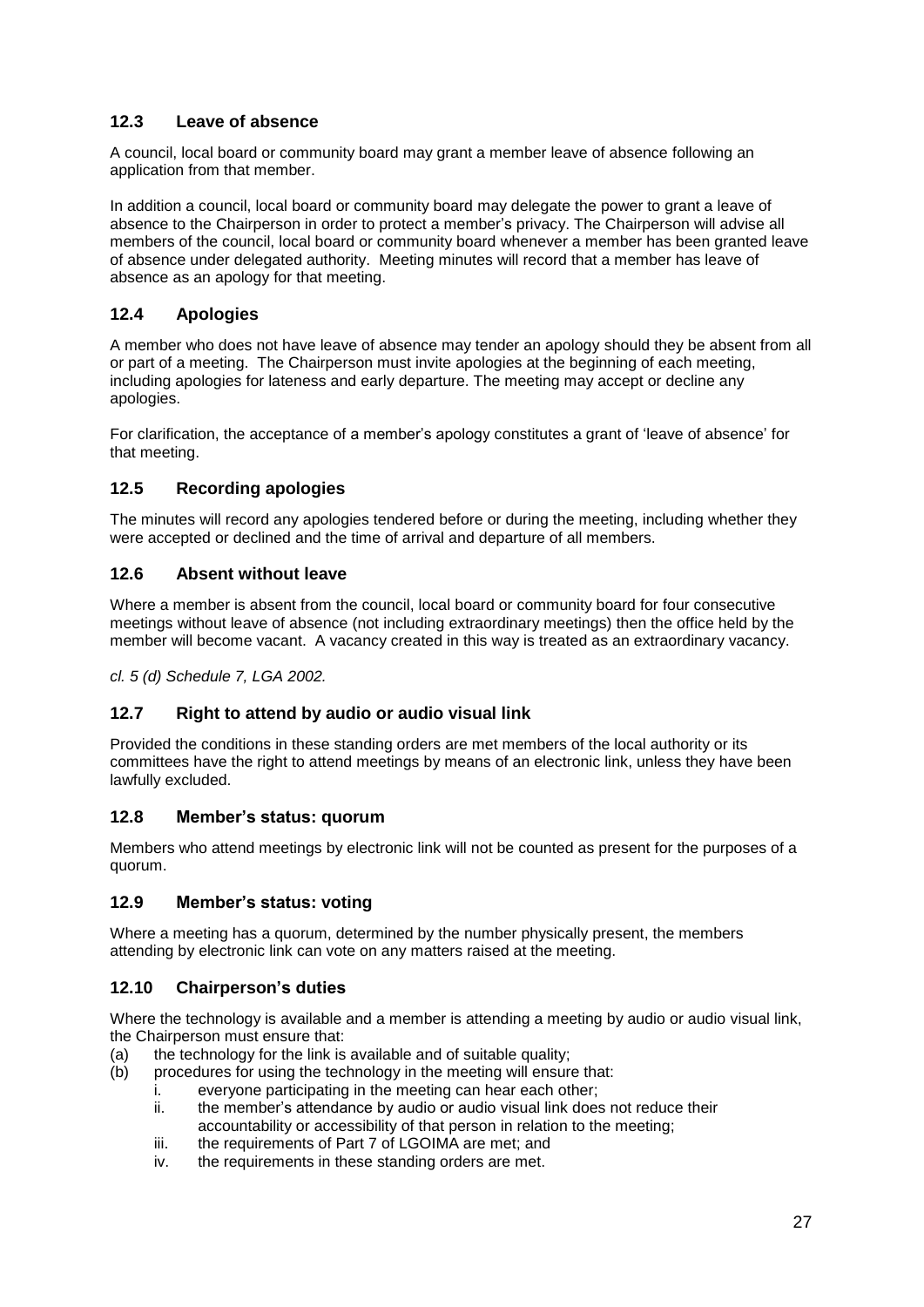If the Chairperson is attending by audio or audio visual link then chairing duties will be undertaken by the deputy chair or a member who is physically present.

*cl. 25A (3) schedule 7, LGA 2002.*

#### <span id="page-27-0"></span>**12.11 Conditions for attending by audio or audio visual link**

The Chairperson may give approval for a member to attend meetings by electronic link, either generally or for a specific meeting. Examples of situations where approval can be given include:

- (a) where the member is at a place that makes their physical presence at the meeting impracticable or impossible;
- (b) where a member is unwell; and
- (c) where a member is unable to attend due to an emergency.

#### <span id="page-27-1"></span>**12.12 Request to attend by audio or audio visual link**

Where possible, a member will give the Chairperson and the chief executive at least 2 working days' notice when they want to attend a meeting by audio or audio visual link. Should, due to illness or emergency, this is not possible the member may give less notice.

Where such a request is made and the technology is available, the chief executive must take reasonable steps to enable the member to attend by audio or audio-visual link. However, the council has no obligation to make the technology for an audio or audio-visual link available.

If the member's request cannot be accommodated, or there is a technological issue with the link, this will not invalidate any acts or proceedings of the local authority or its committees.

#### <span id="page-27-2"></span>**12.13 Chairperson may terminate link**

The Chairperson may direct that an electronic link should be terminated where:

- (a) use of the link is increasing, or may unreasonably increase, the length of the meeting;
- (b) the behaviour of the members using the link warrants termination, including the style, degree and extent of interaction between members;
- (c) it is distracting to the members who are physically present at the meeting; and
- (d) the quality of the link is no longer suitable.

#### <span id="page-27-3"></span>**12.14 Giving or showing a document**

A person attending a meeting by audio or audio visual link may give or show a document by:

- (a) transmitting it electronically;
- (b) using the audio visual link; or
- (c) any other manner that the Chairperson thinks fit.

*cl. 25(A) (6) schedule 7, LGA 2002.*

#### <span id="page-27-4"></span>**12.15 Link failure**

Where an audio or audio visual link fails, or there are other technological issues that prevent a member who is attending by link from participating in a meeting, that member must be deemed to be no longer attending the meeting.

#### <span id="page-27-5"></span>**12.16 Confidentiality**

A member who is attending a meeting by audio or audio visual link must ensure that the meeting's proceedings remain confidential during any times that the public are excluded. At such times, the Chairperson may require the member to confirm that no unauthorised people are able to view or hear the proceedings.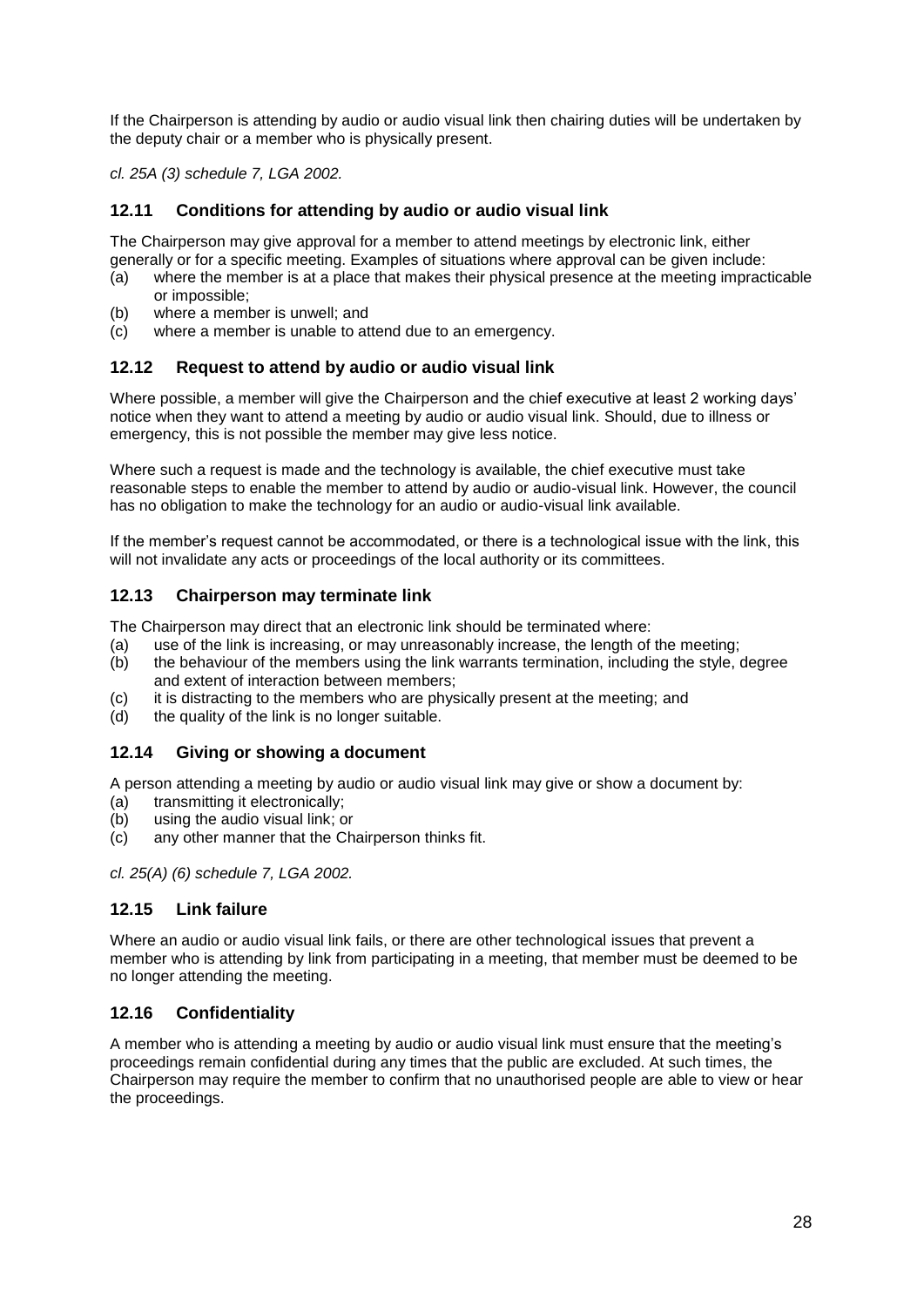## <span id="page-28-0"></span>**13. Chairperson's role in meetings**

## <span id="page-28-1"></span>**13.1 Council meetings**

The Mayor or Chairperson of the council or local or community board must preside at meetings of the council or board unless they vacate the chair for a part or all of a meeting. If the Chairperson is absent from a meeting or vacates the chair, the deputy Mayor/chair must act as Chairperson. If the deputy Mayor/chair is also absent the local authority members who are present must elect a member to be Chairperson at that meeting. This person may exercise the meeting responsibilities, duties and powers of the Mayor/Chairperson for that meeting. This provision also applies to committees and subcommittees.

*cl. 26(1), (5) & (6) Schedule 7, LGA 2002.*

## <span id="page-28-2"></span>**13.2 Committee meetings**

The appointed Chairperson of a committee must preside at all committee meetings, unless they vacate the chair for a particular meeting or part of a meeting. If the Chairperson is absent from a meeting or vacates the chair, the deputy Chairperson (if any) will act as Chairperson. If the deputy Chairperson is also absent, or has not been appointed, the committee members who are present must elect a member to act as Chairperson at that meeting who may exercise the meeting responsibilities, duties and powers of the Chairperson.

This standing order also applies to subcommittees and subordinate decision-making bodies.

*cl. 26(2), (5) & (6), schedule 7 LGA 2002.*

## <span id="page-28-3"></span>**13.3 Addressing the Chairperson**

Members will address the Chairperson in a manner that the Chairperson has determined.

#### <span id="page-28-4"></span>**13.4 Chairperson's rulings**

The Chairperson will decide all procedural questions where insufficient provision is made by these standing orders and with regard to all points of order. Any refusal to obey a Chairperson's ruling or direction constitutes contempt.

#### <span id="page-28-5"></span>**13.5 Chairperson standing**

Whenever the Chairperson stands during a debate members are required to sit down and be silent so that they can hear the Chairperson without interruption.

## <span id="page-28-6"></span>**13.6 Member's right to speak**

Members are entitled to speak in accordance with these standing orders. Members should address the Chairperson when speaking. They may not leave their place while speaking, unless they have the leave of the Chairperson.

#### <span id="page-28-7"></span>**13.7 Chairperson may prioritise speakers**

When two or more members want to speak the Chairperson will name the member who may speak first. Other members who wish to speak have precedence where they intend to:

- (a) raise a point of order, including a request to obtain a time extension for the previous speaker; and/or
- (b) move a motion to terminate or adjourn the debate; and/or
- (c) make a point of explanation; and/or
- (d) request the chair to permit the member a special request.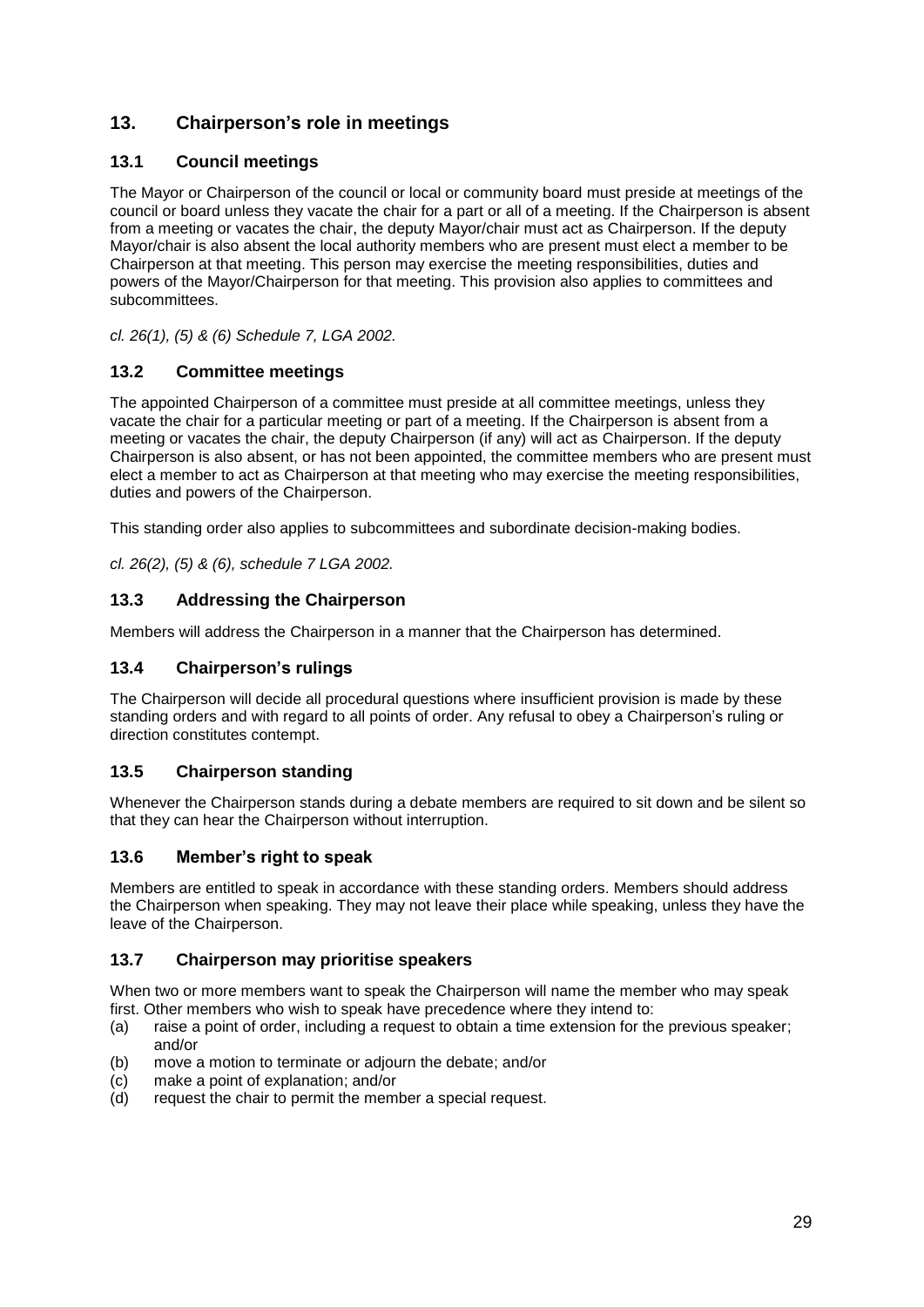## <span id="page-29-0"></span>**14. Public Forums**

Public forums are a defined period of time, usually at the start of a meeting, which, at the discretion of a meeting, is put aside for the purpose of public input. Public forums are designed to enable members of the public to bring matters to the attention of the local authority.

In the case of a committee, subcommittee, local or community board, any issue, idea or matter raised in a public forum must also fall within the terms of reference of that meeting.

#### <span id="page-29-1"></span>**14.1 Time limits**

A period of up to 30 minutes, or such longer time as the meeting may determine, will be available for the public forum at each scheduled local authority meeting. Requests must be made to the meeting secretary at least one clear day before the meeting; however this requirement may be waived by the Chairperson.

Speakers can speak for up to 5 minutes. No more than two speakers can speak on behalf of an organisation during a public forum. Where the number of speakers presenting in the public forum exceeds 6 in total, the Chairperson has discretion to restrict the speaking time permitted for all presenters.

#### <span id="page-29-2"></span>**14.2 Restrictions**

The Chairperson has the discretion to decline to hear a speaker or to terminate a presentation at any time where:

- a speaker is repeating views presented by an earlier speaker at the same public forum;
- the speaker is criticising elected members and/or staff;
- the speaker is being repetitious, disrespectful or offensive;
- the speaker has previously spoken on the same issue;
- the matter is subject to legal proceedings;
- the matter is subject to a hearing, including the hearing of submissions where the local authority or committee sits in a quasi-judicial capacity.

#### <span id="page-29-3"></span>**14.3 Questions at public forums**

At the conclusion of the presentation, with the permission of the Chairperson, elected members may ask questions of speakers. Questions are to be confined to obtaining information or clarification on matters raised by a speaker.

#### <span id="page-29-4"></span>**14.4 No resolutions**

Following the public forum no debate or decisions will be made at the meeting on issues raised during the forum unless related to items already on the agenda.

## <span id="page-29-5"></span>**15. Deputations**

The purpose of a deputation is to enable a person, group or organisation to make a presentation to a meeting on a matter or matters covered by that meeting's terms of reference. Deputations are approved by the Chairperson or an official with delegated authority.

#### <span id="page-29-6"></span>**15.1 Time limits**

Speakers can speak for up to 5 minutes. No more than two speakers can speak on behalf of an organisation's deputation.

#### <span id="page-29-7"></span>**15.2 Restrictions**

The Chairperson has the discretion to decline to hear or terminate a deputation at any time where:

a speaker is repeating views presented by an earlier speaker at the meeting;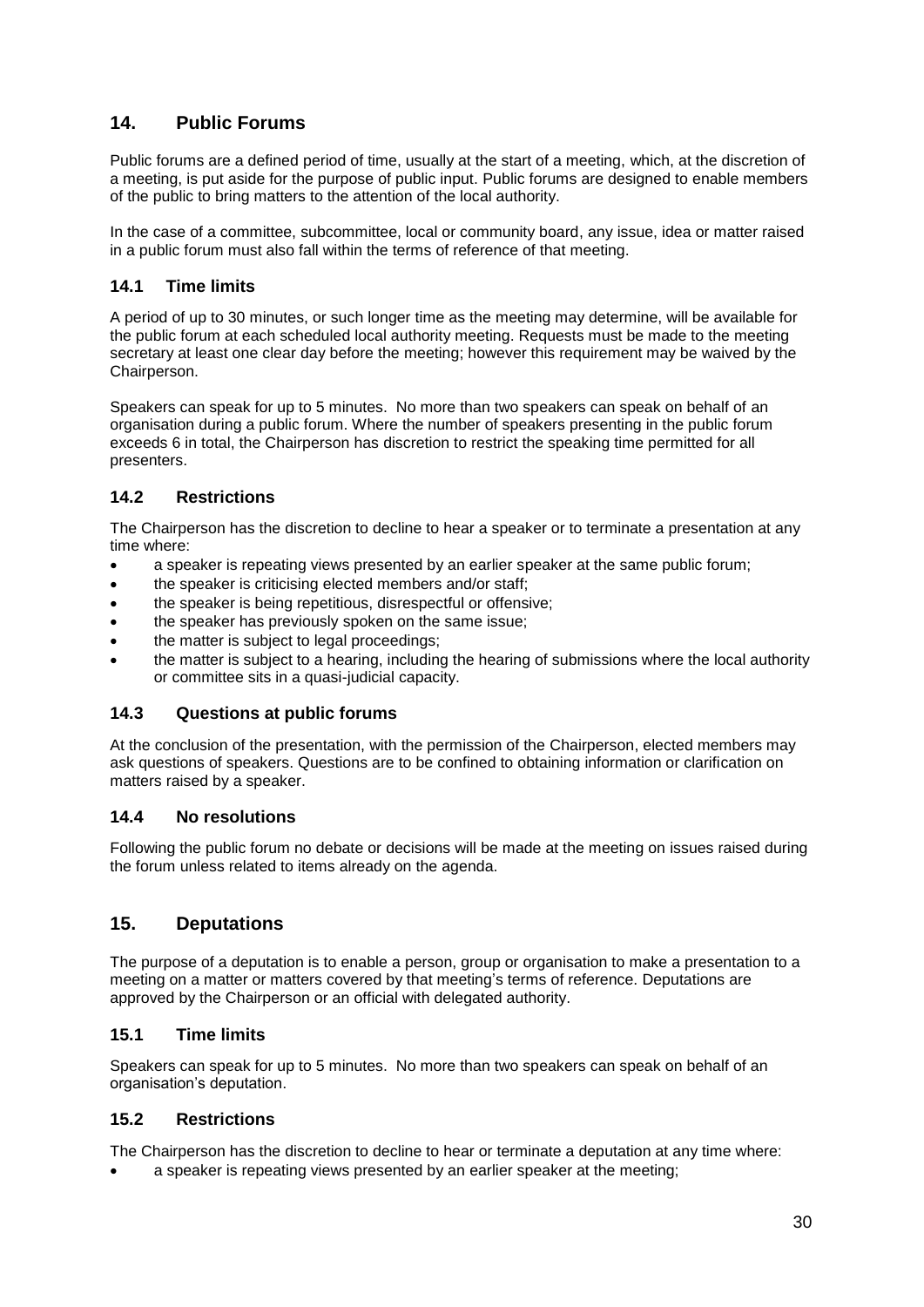- the speaker is criticising elected members and/or staff;
- the speaker is being repetitious, disrespectful or offensive:
- the speaker has previously spoken on the same issue;
- the matter is subject to legal proceedings;
- the matter is subject to a hearing, including the hearing of submissions where the local authority or committee sits in a quasi-judicial capacity.

#### <span id="page-30-0"></span>**15.3 Questions of a deputation**

At the conclusion of the deputation members may, with the permission of the Chairperson, ask questions of speakers. Questions are to be confined to obtaining information or clarification on matters raised by the deputation.

#### <span id="page-30-1"></span>**15.4 Resolutions**

Any debate on a matter raised in a deputation must occur at the time at which the matter is scheduled to be discussed on the meeting agenda, and once a motion has been moved and seconded.

## <span id="page-30-2"></span>**16. Petitions**

#### <span id="page-30-3"></span>**16.1 Form of petitions**

Petitions may be presented to the local authority or any of its committees, local boards or community boards. Petitions must contain at least 20 signatures and consist of fewer than 150 words (not including signatories). They must be received by the chief executive at least 5 working days before the date of the meeting at which they will be presented.

Petitions must not be disrespectful, use offensive language or include malicious statements (see standing order 19.9 on qualified privilege). They may be written in English or te reo Māori. Petitioners planning to make a petition in te reo Māori or sign language should advise the relevant Chairperson at least two working days before the meeting to enable the petition be translated and reprinted, if necessary.

#### <span id="page-30-4"></span>**16.2 Petition presented by petitioner**

A petitioner who presents a petition to the local authority or any of its committees and subcommittees, local boards or community boards, may speak for 5 minutes (excluding questions) about the petition, unless the meeting resolves otherwise. The Chairperson must terminate the presentation of the petition if he or she believes the petitioner is being disrespectful, offensive or making malicious statements.

Where a petition is presented as part of a deputation or public forum the speaking time limits relating to deputations or public forums shall apply. The petition must be received by the chief executive at least 5 working days before the date of the meeting concerned.

#### <span id="page-30-5"></span>**16.3 Petition presented by member**

Members may present petitions on behalf of petitioners. In doing so, members must confine themselves to presenting:

- (a) the petition;
- (b) the petitioners' statement; and
- (c) the number of signatures.

## <span id="page-30-6"></span>**17. Exclusion of public**

#### <span id="page-30-7"></span>**17.1 Motions and resolutions to exclude the public**

Members of a meeting may resolve to exclude the public from a meeting. The grounds for exclusion are those specified in section 48 of LGOIMA (see Appendix 1).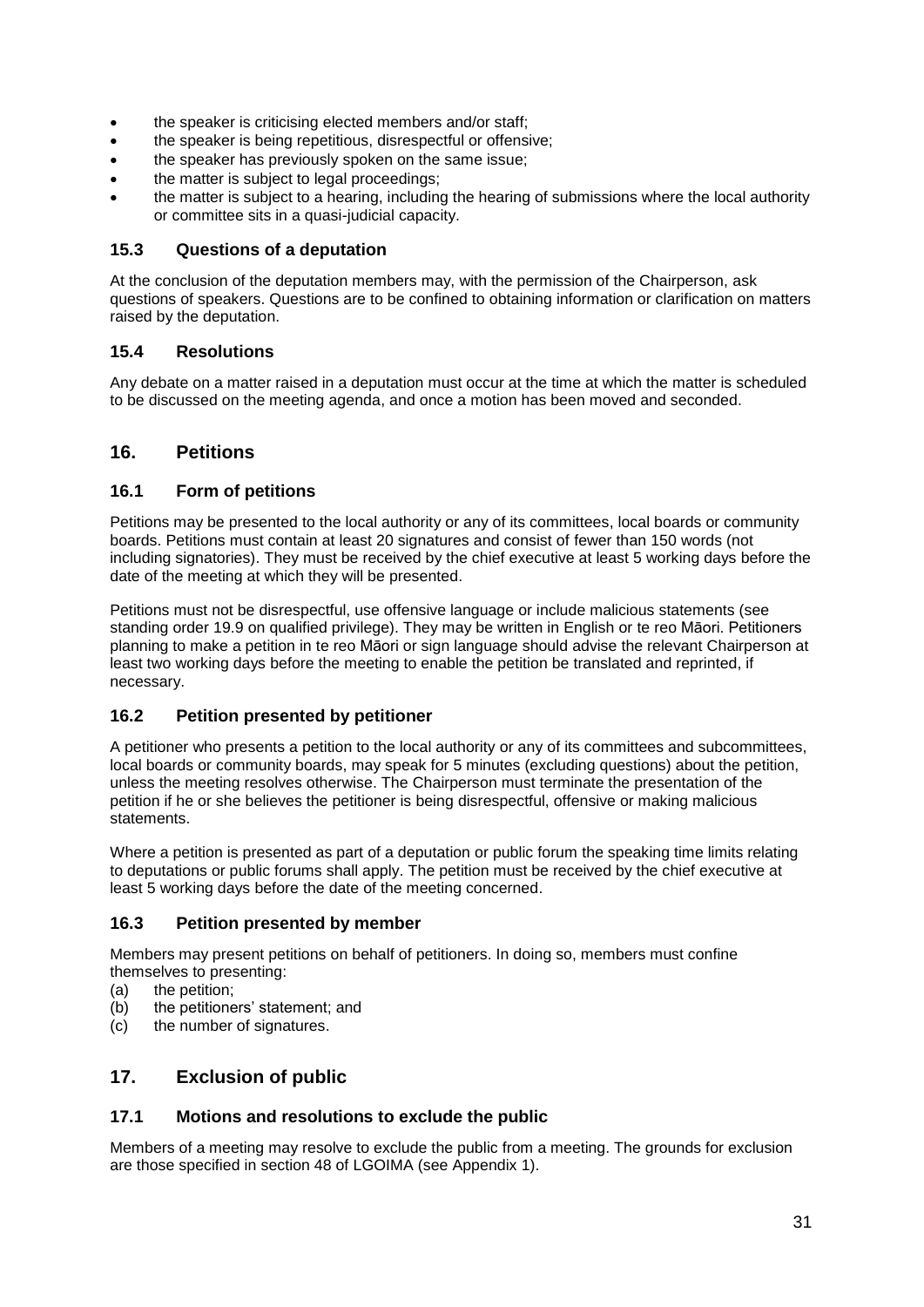Every motion to exclude the public must be put while the meeting is open to the public, and copies of the motion must be available to any member of the public who is present. If the motion is passed the resolution to exclude the public must be in the form set out in schedule 2A of LGOIMA (see Appendix 2). The resolution must state:

- (a) the general subject of each matter to be excluded;
- (b) the reason for passing the resolution in relation to that matter; and
- (c) the grounds on which the resolution is based.

The resolution will form part of the meeting's minutes.

*s. 48 LGOIMA.*

#### <span id="page-31-0"></span>**17.2 Specified people may remain**

Where a meeting resolves to exclude the public, the resolution may provide for specified persons to remain if, in the opinion of the meeting, they will assist the meeting to achieve its purpose. Any such resolution must state, in relation to the matter to be discussed, how the knowledge held by the specified people is relevant and be of assistance.

No such resolution is needed for people who are entitled to be at the meeting, such as relevant staff and officials contracted to the council for advice on the matter under consideration.

*s.48 (6) LGOIMA.*

#### <span id="page-31-1"></span>**17.3 Public excluded items**

The chief executive must place in the public-excluded section of the agenda any items that he or she reasonably expects the meeting to consider with the public excluded. The public excluded section of the agenda must indicate the subject matter of the item and the reason the public are excluded.

*s.46A (8) LGOIMA.*

#### <span id="page-31-2"></span>**17.4 Non-disclosure of information**

No member or officer may disclose to any person, other than another member, officer or person authorised by the chief executive, any information that has been, or will be, presented to any meeting from which the public is excluded, or proposed to be excluded.

This restriction does not apply where a meeting has resolved to make the information publicly available or where the chief executive has advised, in writing, that one or both of the following apply:

- (a) there are no grounds under LGOIMA for withholding the information;<br>(b) the information is no longer confidential.
- the information is no longer confidential.

#### <span id="page-31-3"></span>**17.5 Release of information from public excluded session**

A local authority may provide for the release to the public of information which has been considered during the public excluded part of a meeting.

Each public excluded meeting must consider and agree by resolution, what, if any, information will be released to the public. In addition the chief executive may release information which has been considered at a meeting from which the public has been excluded where it is determined the grounds to withhold the information no longer exist. The chief executive will inform the subsequent meeting of the nature of the information released.

#### <span id="page-31-4"></span>**18. Voting**

#### <span id="page-31-5"></span>**18.1 Decisions by majority vote**

Unless otherwise provided for in the LGA 2002, other legislation or standing orders, the acts of and questions before a local authority (or local and community boards) must be decided at a meeting through a vote exercised by the majority of the members of that meeting voting.

*cl. 24 (1), Schedule 7, LGA 2002.*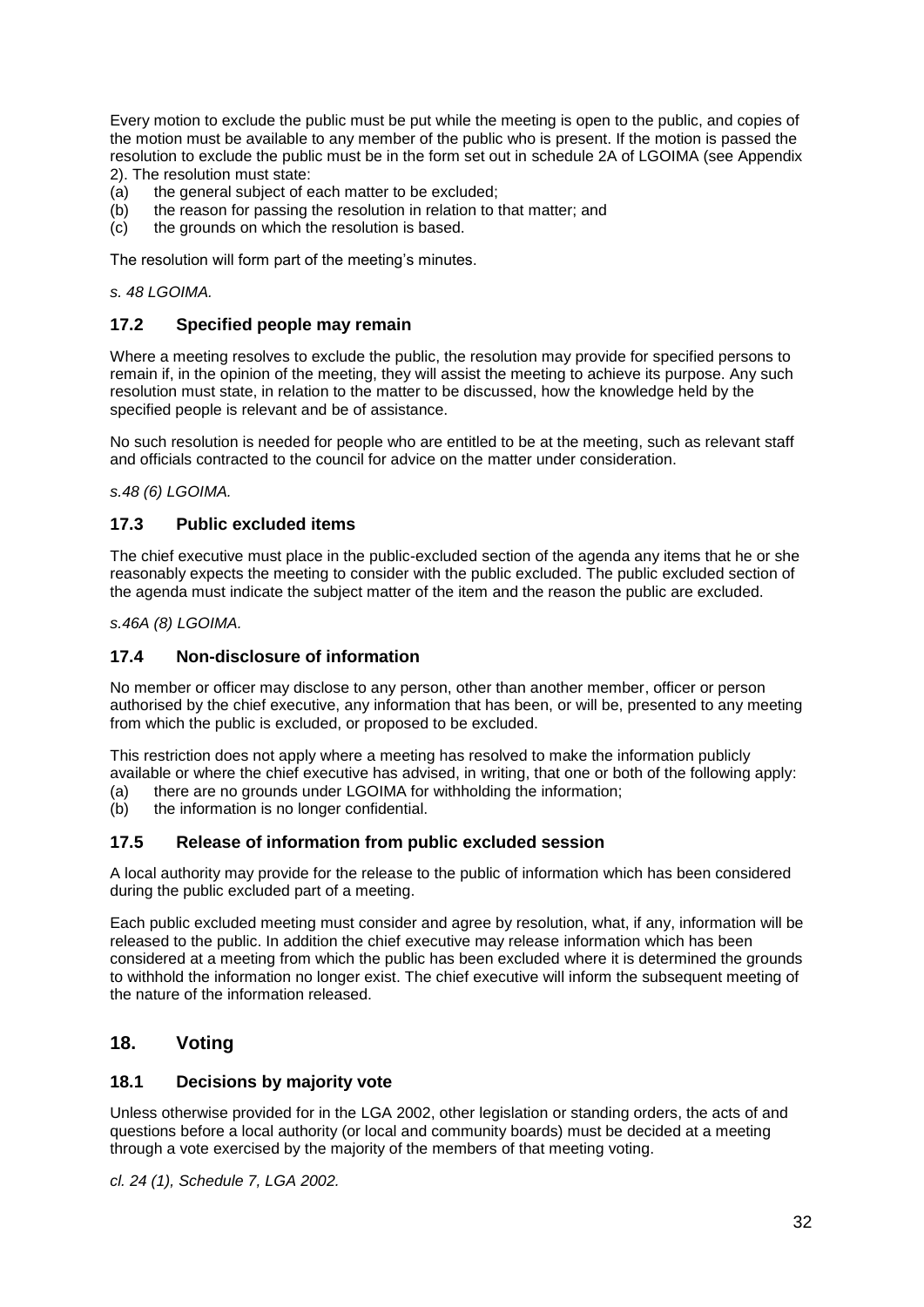## <span id="page-32-0"></span>**18.2 Open voting**

An act or question coming before the local authority must be done or decided by open voting.

*cl. 24 (3) Schedule 7, LGA 2002.*

#### <span id="page-32-1"></span>**18.3 Chairperson has a casting vote**

The Mayor, Chairperson or any other person presiding at a meeting has a deliberative vote and, in the case of an equality of votes, has a casting vote.

*cl. 24 (2) Schedule 7, LGA 2002.*

#### <span id="page-32-2"></span>**18.4 Method of voting**

The method of voting must be as follows:

- (a) the Chairperson in putting the motion must call for an expression of opinion on the voices or take a show of hands, the result of either of which, as announced by the Chairperson, must be conclusive unless such announcement is questioned immediately by any member, in which event the Chairperson will call a division;
- (b) the Chairperson or any member may call for a division instead of or after voting on the voices and/or taking a show of hands; and
- (c) where a suitable electronic voting system is available that system may be used instead of a show of hands, vote by voices or division, and the result displayed notified to the Chairperson who must declare the result.

#### <span id="page-32-3"></span>**18.5 Calling for a division**

When a division is called, the chief executive must record the names of the members voting for and against the motion and abstentions and provide the names to the Chairperson to declare the result. The result of the division must be entered into the minutes and include members' names and the way in which they voted.

The Chairperson may call a second division where there is confusion or error in the original division.

#### <span id="page-32-4"></span>**18.6 Request to have votes recorded**

If requested by a member immediately after a vote the minutes must record the member's vote or abstention. Abstention to read: Cr [insert name] asked for their vote against to be recorded.

#### <span id="page-32-5"></span>**18.7 Members may abstain**

Any member may abstain from voting.

#### <span id="page-32-6"></span>**19. Conduct**

#### <span id="page-32-7"></span>**19.1 Calling to order**

When the Chairperson calls members to order, they must be seated and stop speaking. If the members fail to do so, the Chairperson may direct that they should leave the meeting immediately for a specified time.

#### <span id="page-32-8"></span>**19.2 Disrespect**

No member may speak or act in a manner which is disrespectful of other members or inconsistent with the local authority's Code of Conduct at any meeting.

#### <span id="page-32-9"></span>**19.3 Retractions and apologies**

In the event of a member or speaker who has been disrespectful of another member or contravened the council's Code of Conduct, the Chairperson may call upon that member or speaker to withdraw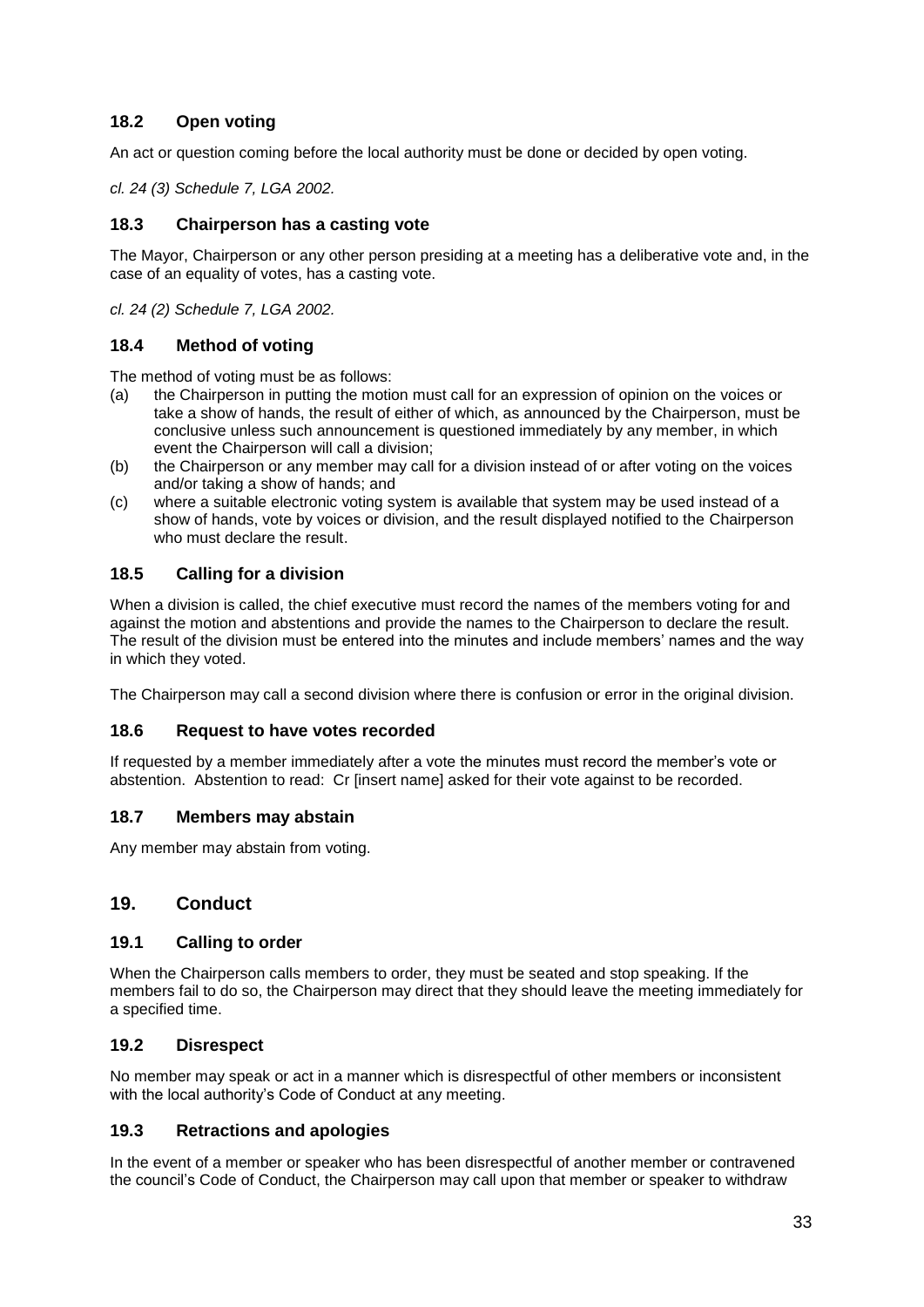the offending comments, and may require them to apologise. If the member refuses to do so the Chairperson may direct that they should leave the meeting immediately for a specified time and/or make a complaint under the Code of Conduct.

## <span id="page-33-0"></span>**19.4 Disorderly conduct**

Where the conduct of a member is disorderly or is creating a disturbance the Chairperson may require that member to leave the meeting immediately for a specified time.

If the disorder continues the Chairperson may adjourn the meeting for a specified time. At the end of this time the meeting must resume and decide, without debate, whether the meeting should proceed or be adjourned.

The Chairperson may also adjourn the meeting if other people cause disorder or in the event of an emergency.

## <span id="page-33-1"></span>**19.5 Contempt**

Where a member is subject to repeated cautions by the Chairperson for disorderly conduct the meeting may, should it so decide, resolve that the member is in contempt. Any such resolution must be recorded in the meeting's minutes.

#### <span id="page-33-2"></span>**19.6 Removal from meeting**

A member of the police or authorised security personnel may, at the Chairperson's request, remove or exclude a member from a meeting.

This standing order will apply where the Chairperson has ruled that the member should leave the meeting and the member has refused or failed to do so; or has left the meeting and attempted to reenter it without the Chairperson's permission.

#### <span id="page-33-3"></span>**19.7 Financial conflicts of interests**

Every member present at a meeting must declare any direct or indirect financial interest that they hold in any matter being discussed at the meeting, other than an interest that they hold in common with the public.

No member may vote on, or take part in, a discussion about any matter in which they have a direct or indirect financial interest unless an exception set out in s.6 LAMIA applies to them, or the Auditor-General has granted them an exemption or declaration under s.6.

Members with a financial interest should physically withdraw themselves from the table unless the meeting is in public excluded in which case they should leave the room.

Neither the Chairperson nor the meeting may rule on whether a member has a financial interest in the matter being discussed. The minutes must record any declarations of financial interests and the member's abstention from any discussion and voting on the matter.

*s. 6 & 7 LAMIA.*

#### <span id="page-33-4"></span>**19.8 Non-financial conflicts of interests**

Non-financial interests always involve questions of judgement and degree about whether the responsibility of a member of a local authority (or local or community board) could be affected by some other separate interest or duty of that member in relation to a particular matter. If a member considers that they have a non-financial conflict of interest in a matter they must not take part in the discussions about that matter or any subsequent vote.

The member must leave the table when the matter is considered, but does not need to leave the room. The minutes must record the declaration and member's subsequent abstention from discussion and voting.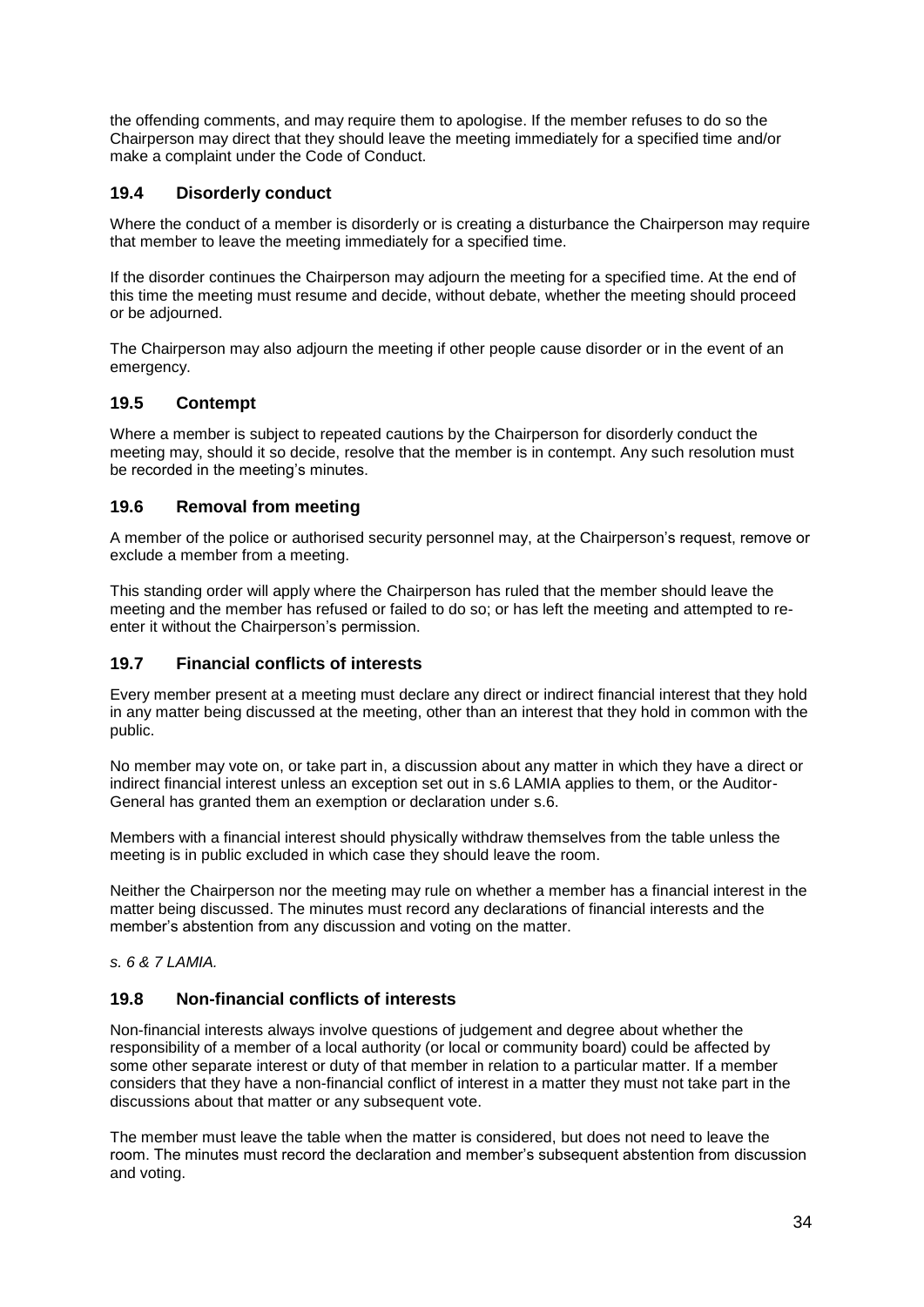Neither the Chairperson nor the meeting may rule on whether a member has a non-financial interest in the matter being discussed.

## <span id="page-34-0"></span>**19.9 Qualified privilege for meeting proceedings**

Any oral statement made at any meeting of the local authority in accordance with the rules adopted by the local authority for guiding its proceedings is privileged, unless the statement is proved to have been made with ill will or took improper advantage of the occasion of publication.

*s. 53, LGOIMA.*

#### <span id="page-34-1"></span>**19.10 Qualified privilege additional to any other provisions**

The privilege referred to above is in addition to any other privilege, whether absolute or qualified, that applies as a result of any other enactment or rule of law applying to any meeting of the local authority.

*s. 53, LGOIMA.*

#### <span id="page-34-2"></span>**19.11 Electronic devices at meetings**

Electronic devices and phones can only be used to advance the business of a meeting.

Personal use may only occur at the discretion of the chair. A Chairperson may require that an electronic device is switched off if its use is likely to distract a meeting from achieving its business or a member is found to be receiving information or advice from sources not present at the meeting which may affect the integrity of the proceedings.

## <span id="page-34-3"></span>**20. General rules of debate**

#### <span id="page-34-4"></span>**20.1 Chairperson may exercise discretion**

The application of any procedural matters in this section of the standing orders, such as the number of times a member may speak, is subject to the discretion of the Chairperson.

#### <span id="page-34-5"></span>**20.2 Time limits on speakers**

The following time limits apply to members speaking at meetings:

- (a) movers of motions when speaking to the motion not more than 10 minutes;
- (b) movers of motions when exercising their right of reply not more than 5 minutes;
- (c) other members not more than 5 minutes.

Time limits can be extended if a motion to that effect is moved, seconded and supported by a majority of members present.

#### <span id="page-34-6"></span>**20.3 Questions to staff**

During a debate members can ask staff questions about the matters being discussed. Questions must be asked through the Chairperson and how the question should be dealt with is at the Chairperson's discretion.

#### <span id="page-34-7"></span>**20.4 Questions of clarification**

At any point of a debate a member may ask the Chairperson for clarification about the nature and content of the motion which is the subject of the debate and the particular stage the debate has reached.

#### <span id="page-34-8"></span>**20.5 Members may speak only once**

A member may not speak more than once to a motion at a meeting of a local authority or any local or community board except with permission of the Chairperson.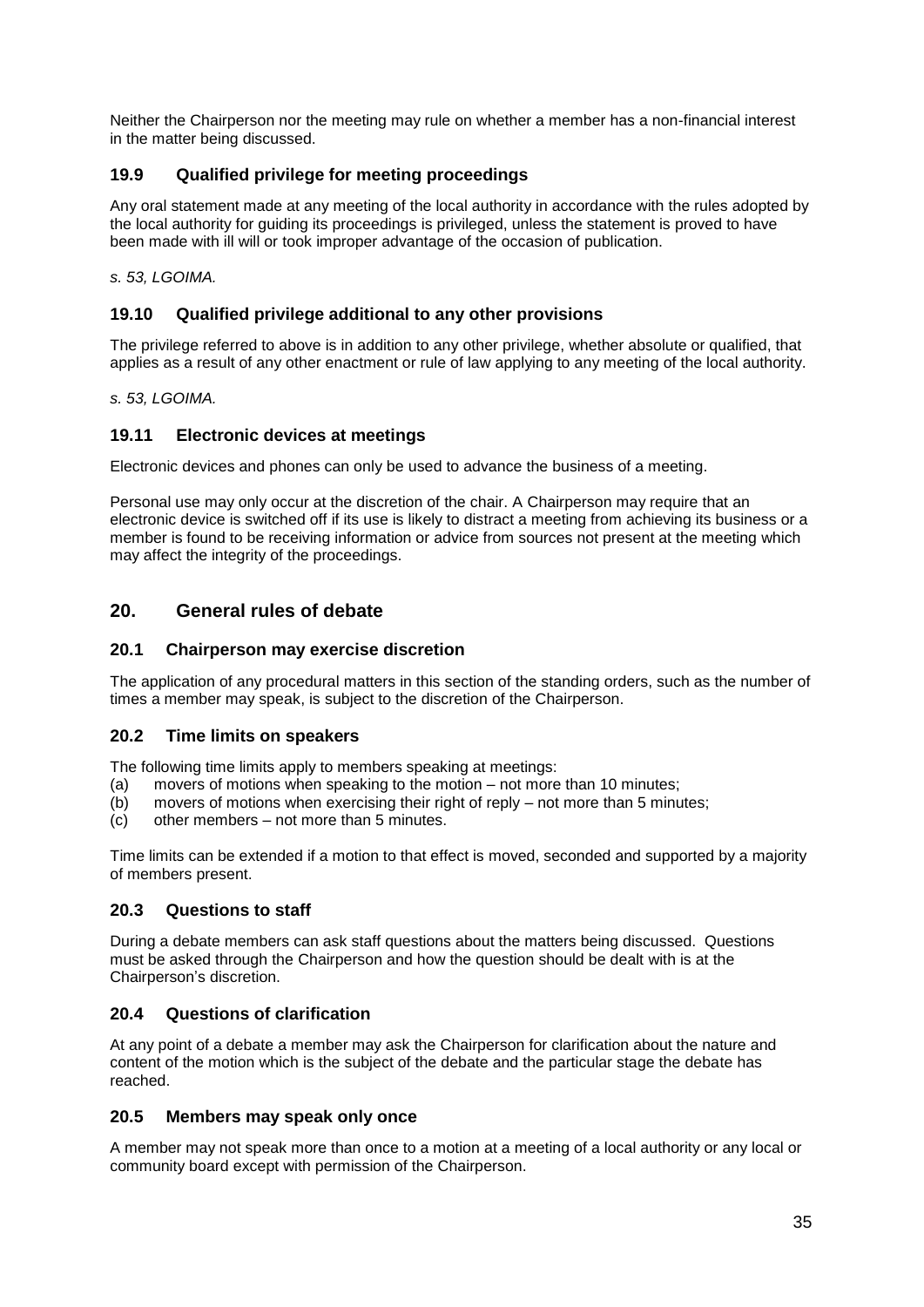#### <span id="page-35-0"></span>**20.6 Limits on number of speakers**

If three speakers have spoken consecutively in support of, or in opposition to, a motion, the Chairperson may call for a speaker to the contrary. If there is no speaker to the contrary, the Chairperson must put the motion after the mover's right of reply.

Members speaking must, if requested by the Chairperson, announce whether they are speaking in support of or opposition to a motion.

#### <span id="page-35-1"></span>**20.7 Seconder may reserve speech**

A member may second a motion or amendment without speaking to it, reserving the right to speak later in the debate.

#### <span id="page-35-2"></span>**20.8 Speaking only to relevant matters**

Members may speak to any matter before the meeting; a motion or amendment which they propose; and to raise a point of order arising out of debate, but not otherwise. Members must confine their remarks strictly to the motion or amendment they are speaking to.

The Chairperson's rulings on any matters arising under this standing order are final and not open to challenge.

#### <span id="page-35-3"></span>**20.9 Restating motions**

At any time during a debate a member may ask, for their information, that the Chairperson restate a motion and any amendments; but not in a manner that interrupts a speaker.

#### <span id="page-35-4"></span>**20.10 Criticism of resolutions**

A member speaking in a debate may not unduly criticise the validity of any resolution except by a notice of motion to amend or revoke the resolution.

#### <span id="page-35-5"></span>**20.11 Objecting to words**

When a member objects to any words used by another member in a speech and wants the minutes to record their objection, they must object at the time when the words are used and before any other member has spoken. The Chairperson must order the minutes to record the objection.

#### <span id="page-35-6"></span>**20.12 Right of reply**

The mover of an original motion has a right of reply. A mover of an amendment to the original motion does not. In their reply, the mover must confine themselves to answering previous speakers and not introduce any new matters.

A mover's right of reply can only be used once. It can be exercised either at the end of the debate on the original, substantive or substituted motion or at the end of the debate on a proposed amendment.

However, the original mover may reserve their right of reply and speak once to the principal motion and once to each amendment without losing that right of reply. If a closure motion is carried the mover of the motion has the right of reply before the motion or amendment is put to the vote.

#### <span id="page-35-7"></span>**20.13 No other member may speak**

In exercising a right of reply, no other member may speak:

- (a) after the mover has started their reply;
- (b) after the mover has indicated that they want to forego this right;
- (c) where the mover has spoken to an amendment to the original motion and the Chairperson has indicated that he or she intends to put the motion.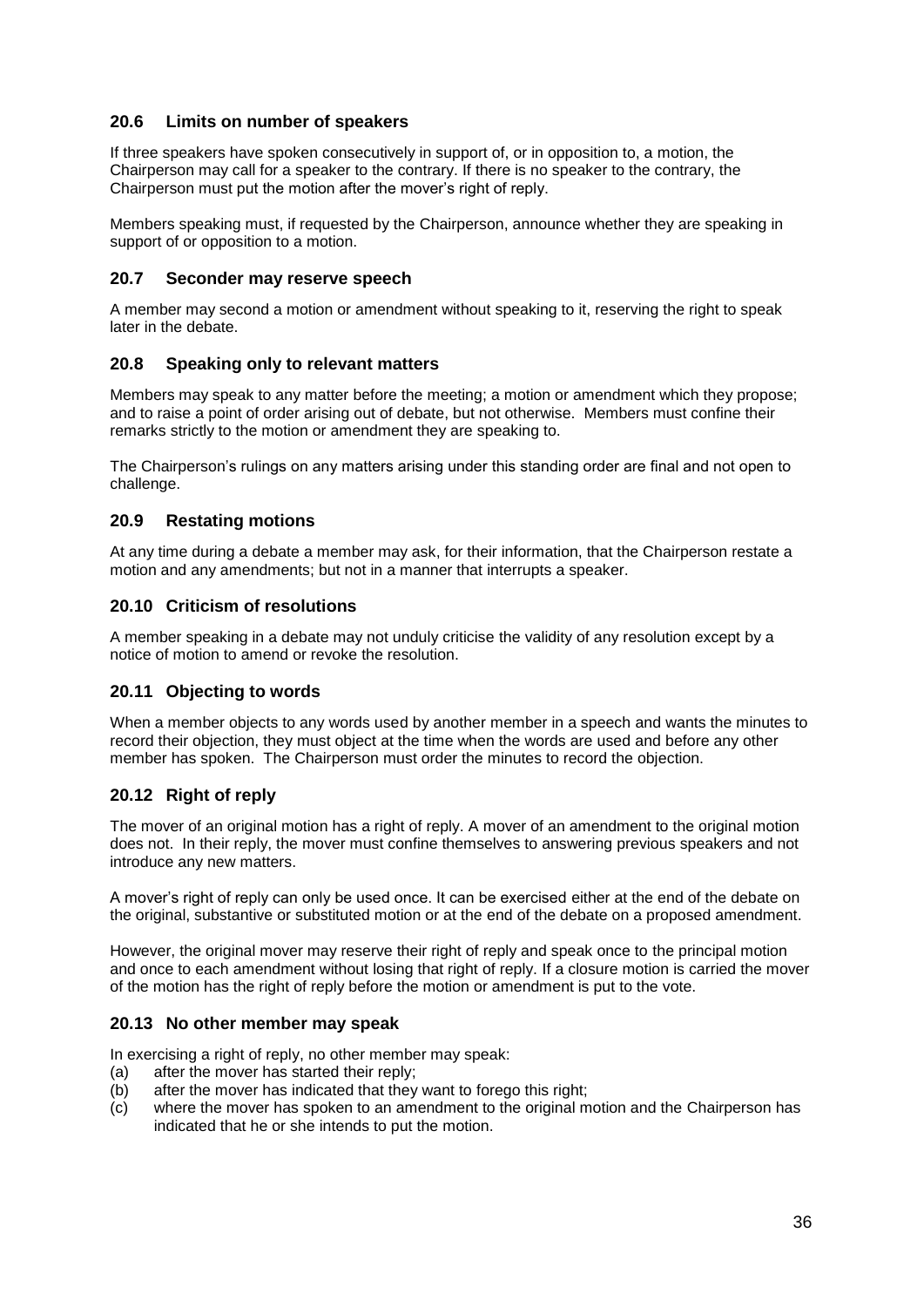## <span id="page-36-0"></span>**20.14 Adjournment motions**

The carrying of any motion to adjourn a meeting must supersede other business still remaining to be disposed of. Any such business must be considered at the next meeting. Business referred to, or referred back to, a specified committee or local or community board, is to be considered at the next ordinary meeting of that committee or board, unless otherwise specified.

#### <span id="page-36-1"></span>**20.15 Chairperson's acceptance of closure motions**

The Chairperson may only accept a closure motion where there have been at least two speakers for and two speakers against the motion that is proposed to be closed, or the Chairperson considers it reasonable to do so.

However, the Chairperson must put a closure motion if there are no further speakers in the debate. When the meeting is debating an amendment, the closure motion relates to the amendment. If a closure motion is carried, the mover of the motion under debate has the right of reply after which the Chairperson puts the motion or amendment to the vote.

## <span id="page-36-2"></span>**21. General procedures for speaking and moving motions**

#### <span id="page-36-3"></span>**21.1 Options for speaking and moving**

This subsection provides three options for speaking and moving motions and amendments at a meeting of a local authority, its committees and subcommittees, and any local or community boards.

Option A applies unless, on the recommendation of the chairperson at the beginning of a meeting, the meeting resolves [by simple majority] to adopt either Option B or Option C for the meeting generally, or for any specified items on the agenda.

#### <span id="page-36-4"></span>**21.2 Option A**

- The mover and seconder of a motion cannot move or second an amendment. (This does not apply when the mover or seconder of a motion to adopt a report of a committee wants to amend an item in the report. In this case the original mover or seconder may also propose or second the suggested amendment).
- Only members who have not spoken to the original or substituted motion may move or second an amendment to it.
- The mover or seconder of an amendment whether it is carried or lost cannot move or second a subsequent amendment.
- Members can speak to any amendment and, provided they have not spoken to the motion or moved or seconded an amendment, they can move or second further amendments.
- The meeting by agreement of the majority of members present may amend a motion with the agreement of the mover and seconder.

#### <span id="page-36-5"></span>**21.3 Option B**

- The mover and seconder of a motion cannot move or second an amendment. (This does not apply when the mover or seconder of a motion to adopt a report of a committee wants to amend an item in the report. In this case the original mover or seconder may also propose or second the suggested amendment).
- Any members, regardless of whether they have spoken to the original or substituted motion, may move or second an amendment to it.
- The mover or seconder of an amendment that is carried can move or second a subsequent amendment. A mover or seconder of an amendment which is lost cannot move or second a subsequent amendment.
- Members can speak to any amendment.
- The meeting by agreement of the majority of members present may amend a motion with the agreement of the mover and seconder.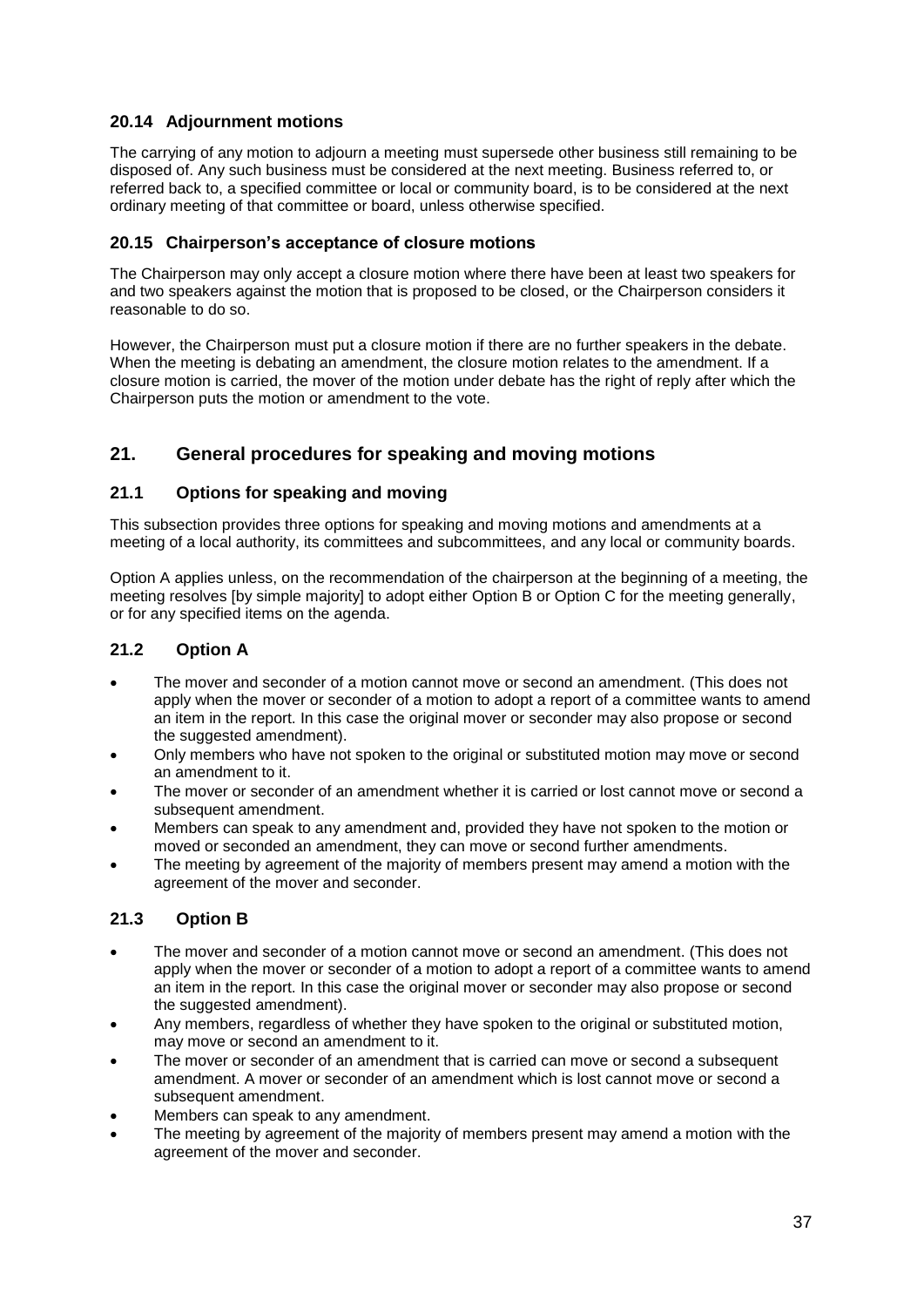## <span id="page-37-0"></span>**21.4 Option C**

- The mover and seconder of a motion can move or second an amendment.
- Any members, regardless of whether they have spoken to the original or substituted motion, may move or second an amendment to it.
- The mover or seconder of an amendment whether it is carried or lost can move or second further amendments.
- Members can speak to any amendment.
- The meeting by agreement of the majority of members present may amend a motion with the agreement of the mover and seconder.

## <span id="page-37-1"></span>**21.5 Procedure if no resolution reached**

If no resolution is reached the Chairperson may accept a new motion to progress the matter under discussion.

## <span id="page-37-2"></span>**22. Motions and amendments**

#### <span id="page-37-3"></span>**22.1 Proposing and seconding motions**

All motions and amendments moved during a debate must be seconded (including notices of motion). The Chairperson may then state the motion and propose it for discussion.

Amendments and motions that are not seconded are not in order and are not entered in the minutes.

#### <span id="page-37-4"></span>**22.2 Motions in writing**

The Chairperson may require movers of motions and amendments to provide them in writing, signed by the mover.

#### <span id="page-37-5"></span>**22.3 Motions expressed in parts**

The Chairperson, or any member, can require a motion that has been expressed in parts to be decided part by part.

#### <span id="page-37-6"></span>**22.4 Substituted motion**

Where a motion is subject to an amendment the meeting may substitute the motion with the amendment, provided the mover and seconder of the original motion agree to its withdrawal. All members may speak to the substituted motion.

#### <span id="page-37-7"></span>**22.5 Amendments to be relevant and not direct negatives**

Every proposed amendment must be relevant to the motion under discussion. Proposed amendments cannot be similar to an amendment that has already been lost. Any amendment which, if carried, would have the effect of defeating a previous motion that was carried is a direct negative and is therefore not allowed.

#### <span id="page-37-8"></span>**22.6 Foreshadowed amendments**

The meeting must dispose of an existing amendment before a new amendment can be foreshadowed. However, members may notify the Chairperson that they intend to move further amendments and the nature of their content.

#### <span id="page-37-9"></span>**22.7 Lost amendments**

Where an amendment is lost, the meeting will resume the debate on the original or substituted motion. Any member who has not spoken to that motion may speak to it, and may move or second a further amendment.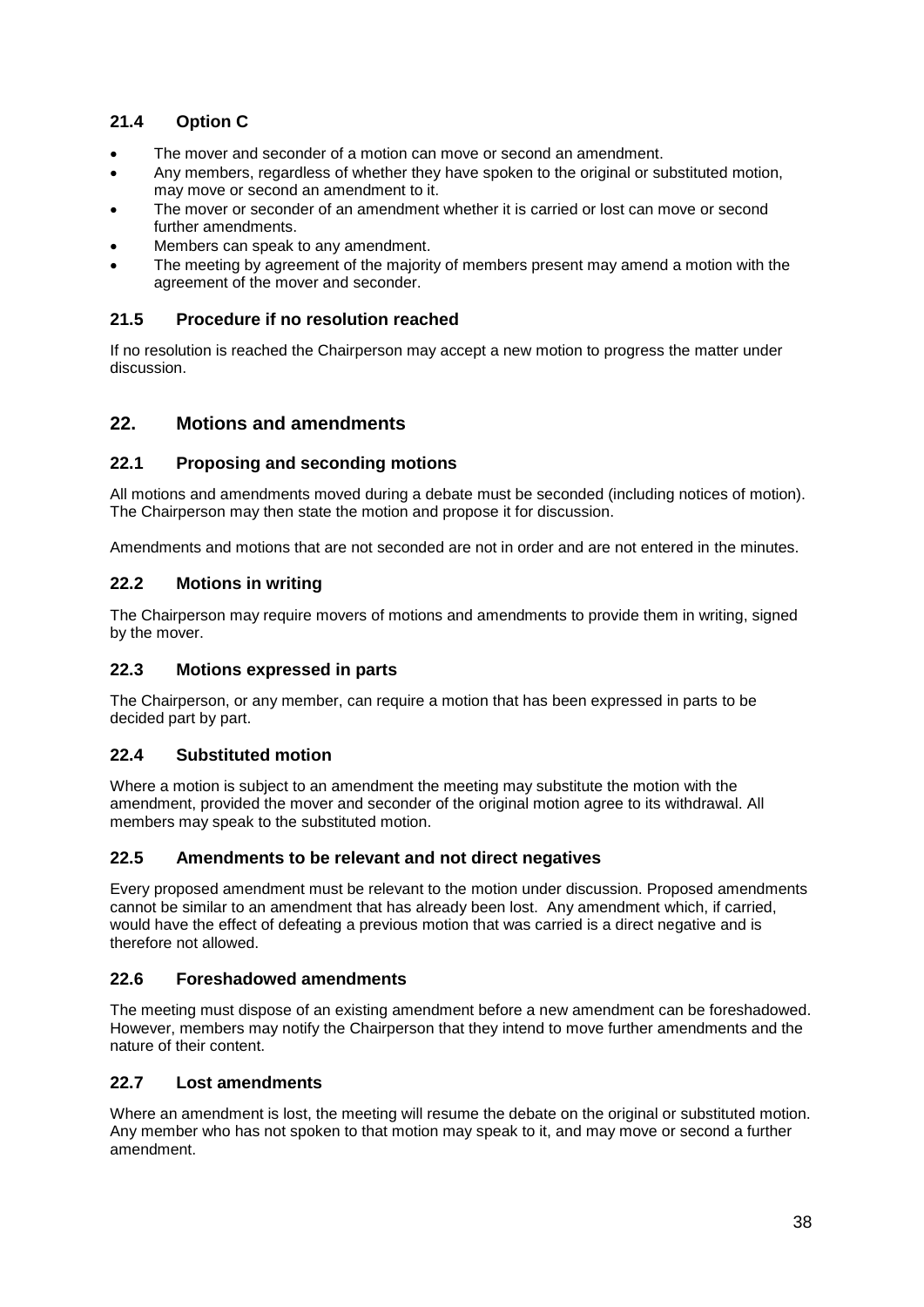## <span id="page-38-0"></span>**22.8 Carried amendments**

Where an amendment is carried the meeting will resume the debate on the original motion as amended. This will now be referred to as the substantive motion. Members who have not spoken to the original motion may speak to the substantive motion, and may move or second a further amendment to it.

## <span id="page-38-1"></span>**22.9 Where a motion is lost**

In a situation where a motion that recommends a course of action is lost a new motion, with the consent of the Chairperson, may be proposed to provide direction.

#### <span id="page-38-2"></span>**22.10 Withdrawal of motions and amendments**

Once a motion or amendment which has been seconded has been put to the meeting by the Chairperson the mover cannot withdraw it without the consent of the majority of the members who are present and voting.

The mover of an original motion, which has been subject to an amendment that has been moved and seconded, cannot withdraw the original motion until the amendment has either been lost or withdrawn by agreement, as above.

## <span id="page-38-3"></span>**22.11 No speakers after reply or motion has been put**

A member may not speak to any motion once:

- (a) the mover has started their right of reply in relation to the motion; and
- (b) the Chairperson has started putting the motion.

## <span id="page-38-4"></span>**23. Revocation or alteration of resolutions**

#### <span id="page-38-5"></span>**23.1 Member may move revocation of a decision**

A member may give the chief executive a notice of motion for the revocation or alteration of all or part of a previous resolution of the council, subordinate body, local or community board. The notice must set out:

- (a) The resolution or part of the resolution which the member proposes to revoke or alter;
- (b) The meeting date when the resolution was passed;
- (c) The motion, if any, which the member proposes to replace it with; and
- (d) Sufficient information to satisfy the decision-making provisions of sections 77-82 of the LGA 2002.

If the mover of the notice of motion is unable to provide this information, or the decision is likely to be deemed a significant decision, the notice of motion should provide that the proposal is referred to the chief executive for consideration and report.

#### <span id="page-38-6"></span>**23.2 Revocation must be made by the body responsible for the decision**

If a resolution is made under delegated authority by a committee, subcommittee or subordinate decision-making body, or a local or community board, only that body may revoke or amend the resolution, assuming the resolution is legally made.

This provision does not prevent the body that made the delegation from removing or amending a delegation given to a subordinate body or local board or community board.

*cl. 32 (2)4 Schedule 7, LGA 2002.*

#### <span id="page-38-7"></span>**23.3 Requirement to give notice**

A member must give notice to the chief executive at least 5 working days before the meeting at which it is proposed to consider the motion. The notice is to be signed by not less than one third of the members of the local authority, including vacancies. Notice can be sent via email and include the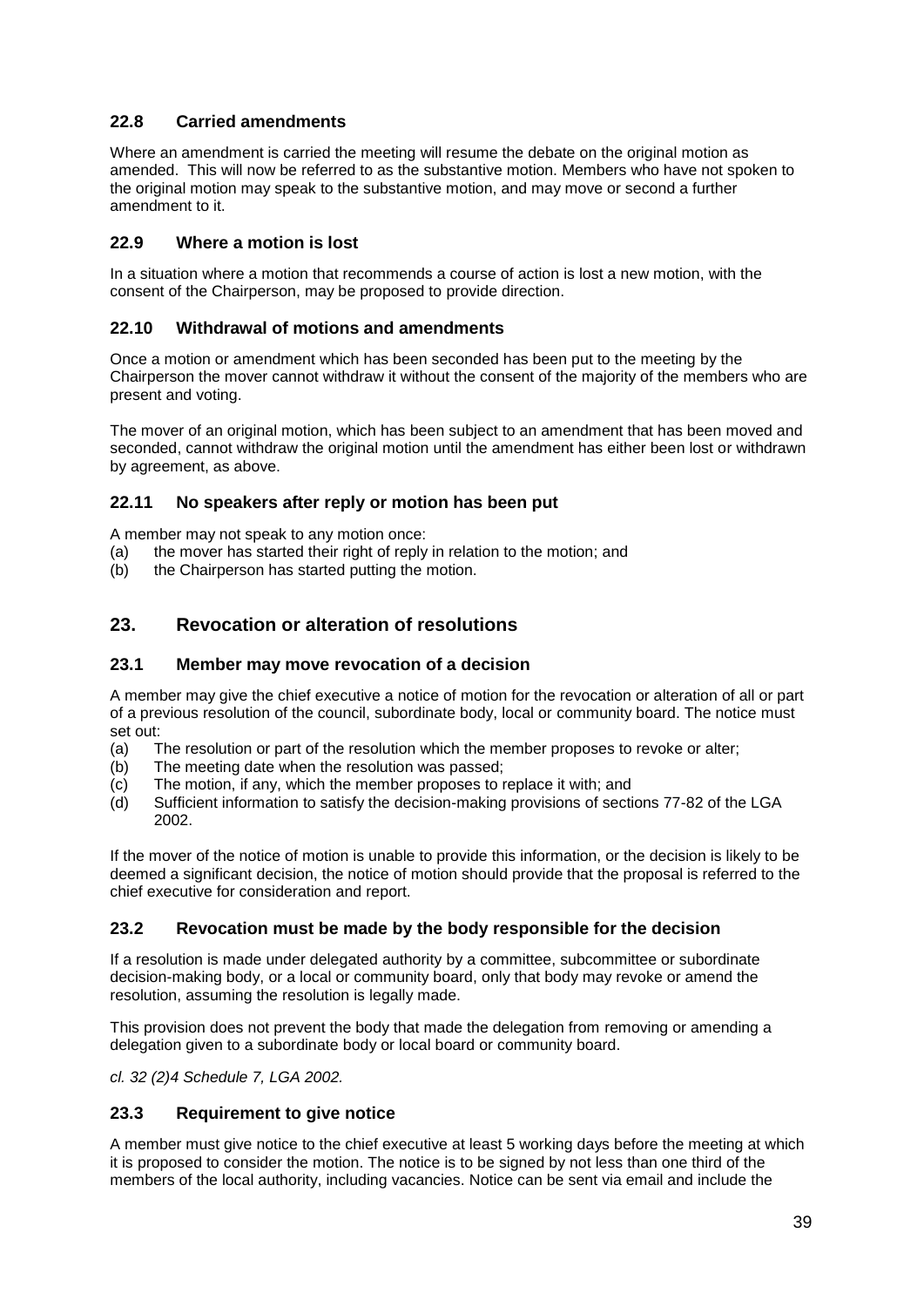scanned electronic signatures of members. If the notice of motion is lost, no similar notice of motion which is substantially the same in purpose and effect may be accepted within the next twelve months.

#### <span id="page-39-0"></span>**23.4 Restrictions on actions under the affected resolution**

Once a notice of motion to revoke or alter a previous resolution has been received no irreversible action may be taken under the resolution in question until the proposed notice of motion has been dealt with. Exceptions apply where, in the opinion of the Chairperson:

- (a) the practical effect of delaying actions under the resolution would be the same as if the resolution had been revoked;
- (b) by reason of repetitive notices, the effect of the notice is an attempt by a minority to frustrate the will of the local authority or the committee that made the previous resolution.

In either of these situations, action may be taken under the resolution as though no notice of motion had been given to the chief executive.

#### <span id="page-39-1"></span>**23.5 Revocation or alteration by resolution at same meeting**

A meeting may revoke or alter a previous resolution made at the same meeting where, during the course of the meeting, it receives fresh facts or information concerning the resolution. In this situation 75 per cent of the members present and voting must agree to the revocation or alteration.

#### <span id="page-39-2"></span>**23.6 Revocation or alteration by recommendation in report**

The local authority, on a recommendation in a report by the Chairperson, chief executive, or any committee or subcommittee, local or community board, may revoke or alter all or part of a resolution passed by a previous meeting. The chief executive must give at least two clear working days' notice of any meeting that will consider a revocation or alteration recommendation.

*cl. 30 (6) Schedule 7, LGA 2002.*

## <span id="page-39-3"></span>**24. Procedural motions**

#### <span id="page-39-4"></span>**24.1 Procedural motions must be taken immediately**

A procedural motion to close or adjourn a debate will take precedence over other business, except points of order and rights of reply. If the procedural motion is seconded the Chairperson must put it to the vote immediately, without discussion or debate.

#### <span id="page-39-5"></span>**24.2 Procedural motions to close or adjourn a debate**

Any member who has not spoken on the matter under debate may move any one of the following procedural motions to close or adjourn a debate:

- (a) that the meeting be adjourned to the next ordinary meeting (unless the member states an alternative time and place);
- (b) that the motion under debate should now be put (a closure motion);
- (c) that the item being discussed should be adjourned to a specified time and place and not be further discussed at the meeting;
- (d) that the item of business being discussed should lie on the table and not be further discussed at this meeting;
- (e) that the item being discussed should be referred (or referred back) to the relevant committee or local or community board.

A member seeking to move a procedural motion must not interrupt another member who is already speaking.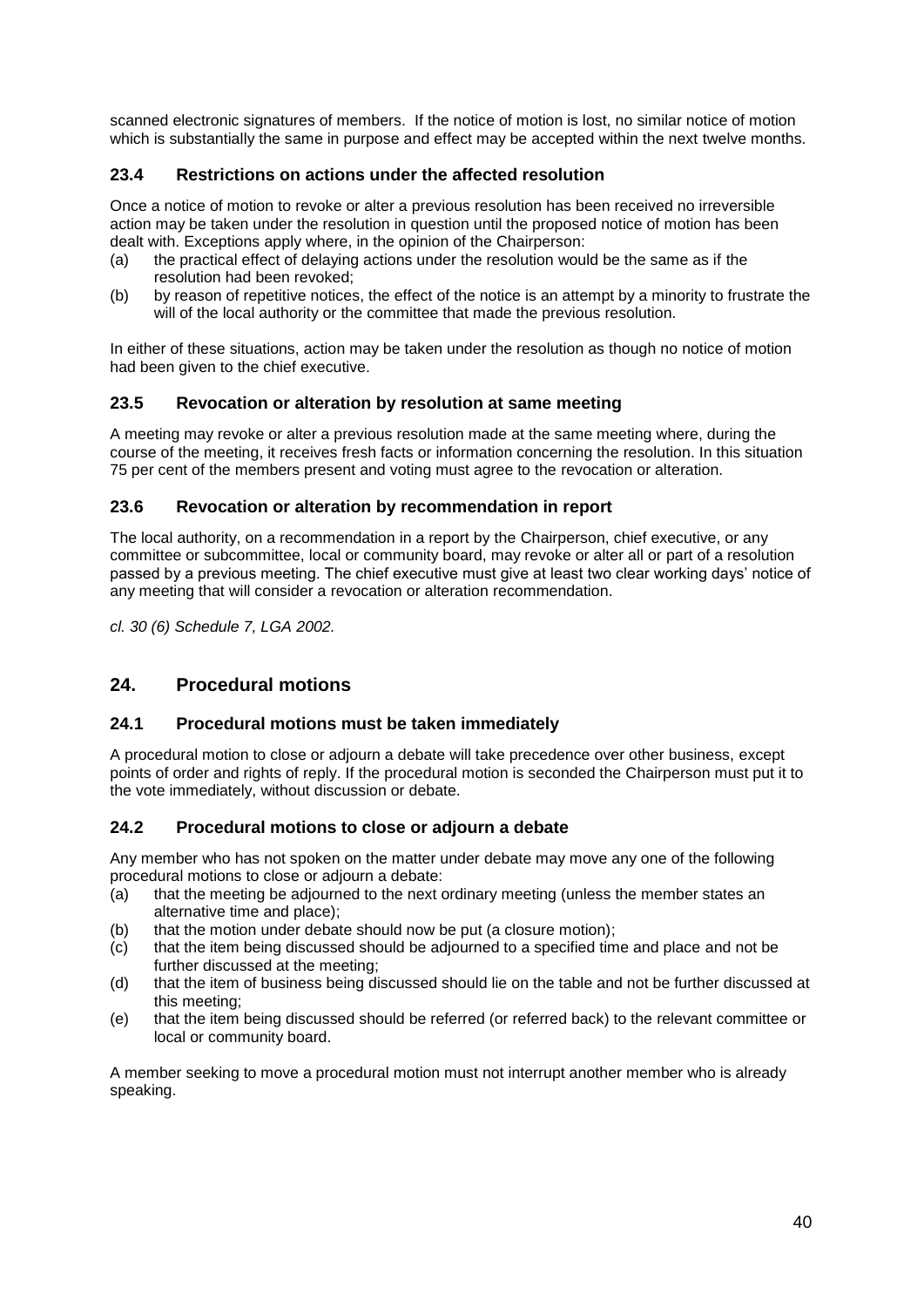## <span id="page-40-0"></span>**24.3 Voting on procedural motions**

Procedural motions to close or adjourn a debate must be decided by a majority of all members who are present and voting. If the motion is lost no member may move a further procedural motion to close or adjourn the debate within the next 15 minutes.

## <span id="page-40-1"></span>**24.4 Debate on adjourned items**

When debate resumes on items of business that have been previously adjourned all members are entitled to speak on the items.

## <span id="page-40-2"></span>**24.5 Remaining business at adjourned meetings**

Where a resolution is made to adjourn a meeting, the remaining business will be considered at the next meeting.

#### <span id="page-40-3"></span>**24.6 Business referred to the council, committee or local or community board**

Where an item of business is referred (or referred back) to a committee or a local or community board, the committee or board will consider the item at its next meeting unless the meeting resolves otherwise.

## <span id="page-40-4"></span>**24.7 Other types of procedural motions**

The Chairperson has discretion about whether to allow any other procedural motion that is not contained in these standing orders.

## <span id="page-40-5"></span>**25. Points of order**

#### <span id="page-40-6"></span>**25.1 Members may raise points of order**

Any member may raise a point of order when they believe these standing orders have been breached. When a point of order is raised, the member who was previously speaking must stop speaking and sit down (if standing).

#### <span id="page-40-7"></span>**25.2 Subjects for points of order**

A member who is raising a point of order must state precisely what its subject is. Points of order may be raised for the following subjects:

- (a) disorder bringing disorder to the attention of the Chairperson;
- (b) language use of disrespectful, offensive or malicious language;
- (c) irrelevance the topic being discussed is not the matter currently before the meeting;
- (d) misrepresentation misrepresentation of any statement made by a member or by an officer or council employee;
- (e) breach of standing order the breach of any standing order while also specifying which standing order is subject to the breach;
- (f) request the recording of words, such as a request that the minutes record words that have been the subject of an objection.

## <span id="page-40-8"></span>**25.3 Contradictions**

Expressing a difference of opinion or contradicting a statement by a previous speaker does not constitute a point of order.

#### <span id="page-40-9"></span>**25.4 Point of order during division**

A member may not raise a point of order during a division, except with the permission of the Chairperson.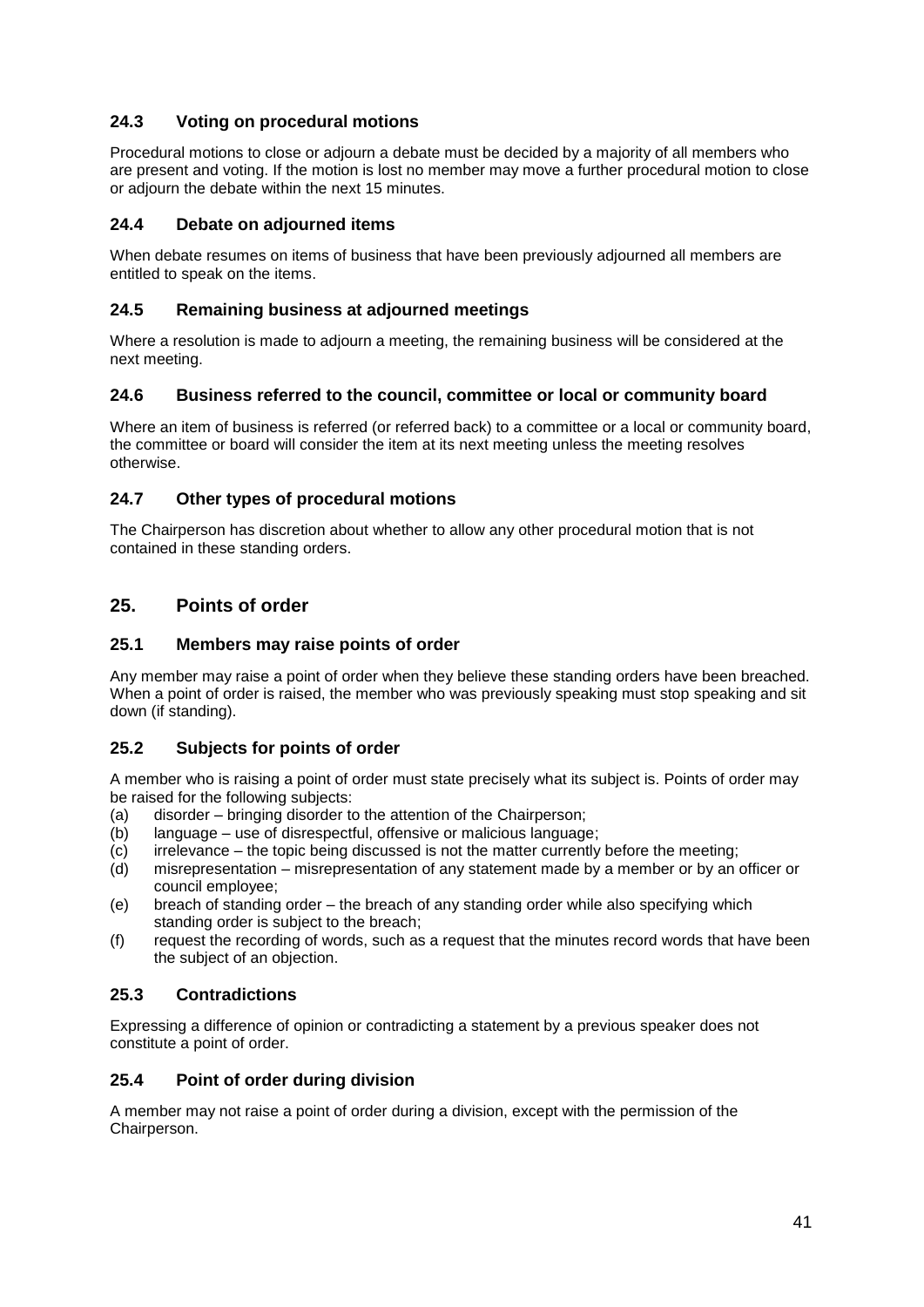## <span id="page-41-0"></span>**25.5 Chairperson's decision on points of order**

The Chairperson may decide a point of order immediately after it has been raised, or may choose to hear further argument about the point before deciding. The Chairperson's ruling on any point of order, and any explanation of that ruling, is not open to any discussion and is final.

## <span id="page-41-1"></span>**26. Notices of motion**

#### <span id="page-41-2"></span>**26.1 Notice of intended motion to be in writing**

Notice of intended motions must be in writing signed by the mover, stating the meeting at which it is proposed that the intended motion be considered, and must be delivered to the chief executive at least 5 clear working days before such meeting. [Notice of an intended motion can be sent via email and include the scanned electronic signature of the mover].

Once the motion is received the chief executive must give members notice in writing of the intended motion at least 2 clear working days' notice of the date of the meeting at which it will be considered.

#### <span id="page-41-3"></span>**26.2 Refusal of notice of motion**

The Chairperson may direct the chief executive to refuse to accept any notice of motion which:

- (a) is disrespectful or which contains offensive language or statements made with malice; or
- (b) is not related to the role or functions of the local authority or meeting concerned; or
- (c) contains an ambiguity or a statement of fact or opinion which cannot properly form part of an effective resolution, and where the mover has declined to comply with such requirements as the chief executive officer may make; or
- (d) is concerned with matters which are already the subject of reports or recommendations from a committee to the meeting concerned; or
- (e) fails to include sufficient information as to satisfy the decision-making provisions of s.77-82 LGA 2002; or
- (f) concerns a matter where decision-making authority has been delegated to a subordinate body or a local or community board.

Reasons for refusing a notice of motion should be provided to the mover. Where the refusal is due to (f) the notice of motion may be referred to the appropriate committee or board.

## <span id="page-41-4"></span>**26.3 Mover of notice of motion**

Notices of motion may not proceed in the absence of the mover unless moved by another member authorised to do so, in writing, by the mover.

#### <span id="page-41-5"></span>**26.4 Alteration of notice of motion**

Only the mover, at the time the notice of motion is moved and with the agreement of a majority of those present at the meeting, may alter a proposed notice of motion. Once moved and seconded no amendments may be made to a notice of motion.

#### <span id="page-41-6"></span>**26.5 When notices of motion lapse**

Notices of motion that are not put when called by the Chairperson must lapse.

#### <span id="page-41-7"></span>**26.6 Referral of notices of motion**

Any notice of motion received that refers to a matter ordinarily dealt with by a committee of the local authority or a local or community board must be referred to that committee or board by the chief executive.

Where notices are referred the proposer of the intended motion, if not a member of that committee, must have the right to move that motion and have the right of reply, as if a committee member.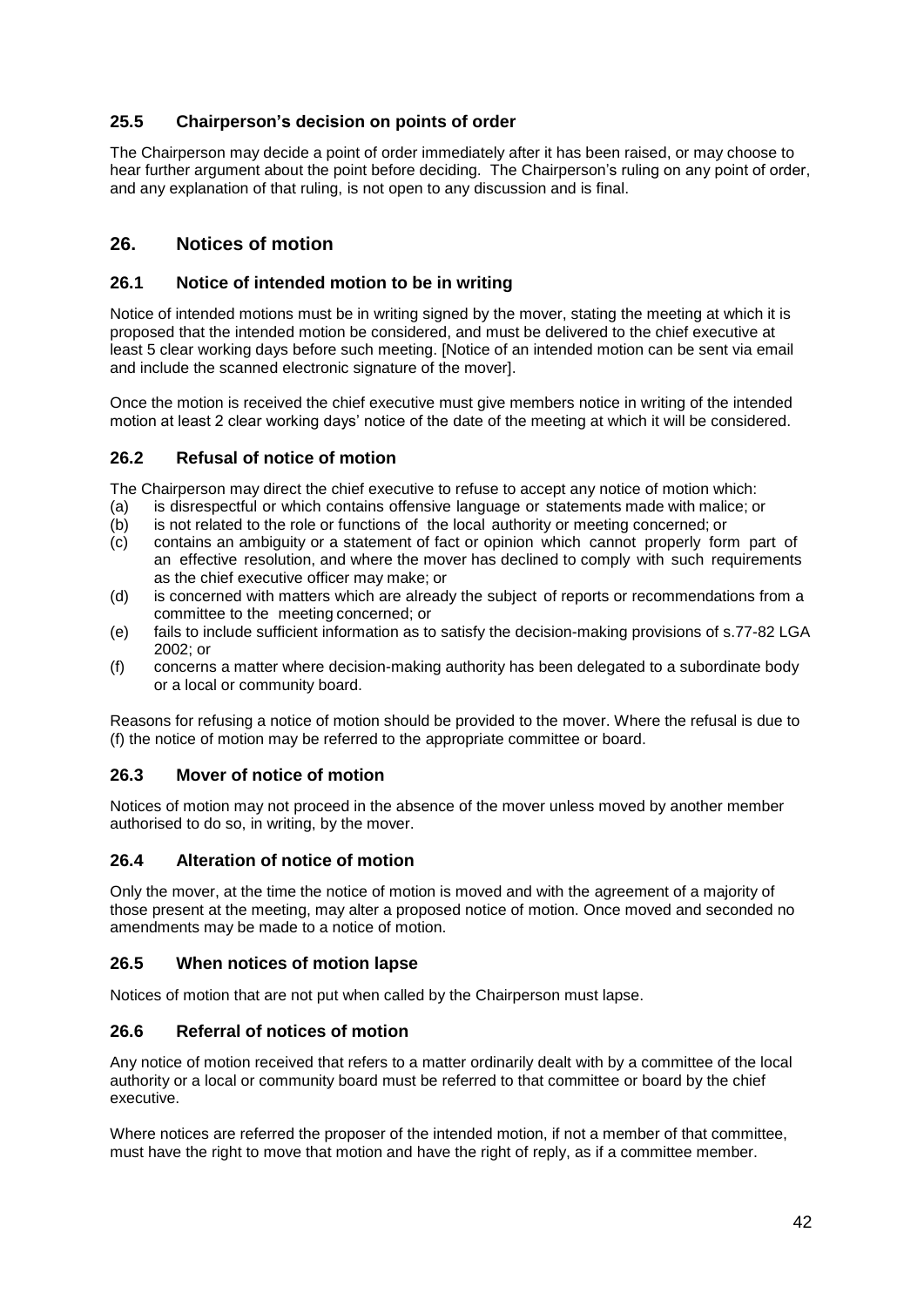## <span id="page-42-0"></span>**26.7 Repeat notices of motion**

When a motion has been considered and rejected by the local authority or a committee, no similar notice of motion which, in the opinion of the Chairperson, may be accepted within the next 12 months, unless signed by not less than one third of all members, including vacancies.

Where a notice of motion has been adopted by the local authority no other notice of motion which, in the opinion of the Chairperson has the same effect, may be put while the original motion stands.

## <span id="page-42-1"></span>**27. Minutes**

#### <span id="page-42-2"></span>**27.1 Minutes to be evidence of proceedings**

The local authority, its committees, subcommittees and any local and community boards must keep minutes of their proceedings. These minutes must be kept in hard copy, signed and included in the council's minute book and, when confirmed by resolution at a subsequent meeting and signed by the Chairperson, will be prima facie evidence of the proceedings they relate to.

*cl. 28 Schedule 7, LGA 2002.*

#### <span id="page-42-3"></span>**27.2 Matters recorded in minutes**

The chief executive must keep the minutes of meetings. The minutes must record:

- (a) the date, time and venue of the meeting;
- (b) the names of the members present;
- (c) the Chairperson;
- (d) any apologies or leaves of absences;
- (e) the arrival and departure times of members;
- (f) any failure of a quorum;
- (g) a list of any external speakers and the topics they addressed;
- (h) a list of the items considered;
- (i) the resolutions and amendments related to those items including those that were lost, provided they had been moved and seconded in accordance with these standing orders;
- (j) the names of all movers, and seconders;
- (k) any objections made to words used;
- $(1)$  all divisions taken and, if taken, a record of each members' vote;
- $(m)$  the names of any members requesting that votes or abstentions be recorded;
- (n) any declarations of financial or non-financial conflicts of interest;
- (o) the contempt, censure and removal of any members;
- (p) any resolutions to exclude members of the public;
- (q) the time at which the meeting concludes or adjourns;
- (r) the names of people permitted to stay in public excluded.

**Please Note**: hearings under the RMA, Dog Control Act 1996 and Sale and Supply of Alcohol Act 2012 may have special requirements for minute taking.

#### <span id="page-42-4"></span>**27.3 No discussion on minutes**

The only topic that may be discussed at a subsequent meeting, with respect to the minutes, is their correctness.

#### <span id="page-42-5"></span>**27.4 Minutes of last meeting before election**

The chief executive and the relevant Chairpersons must sign the minutes of the last meeting of the local authority and its local and community boards before the next election of members.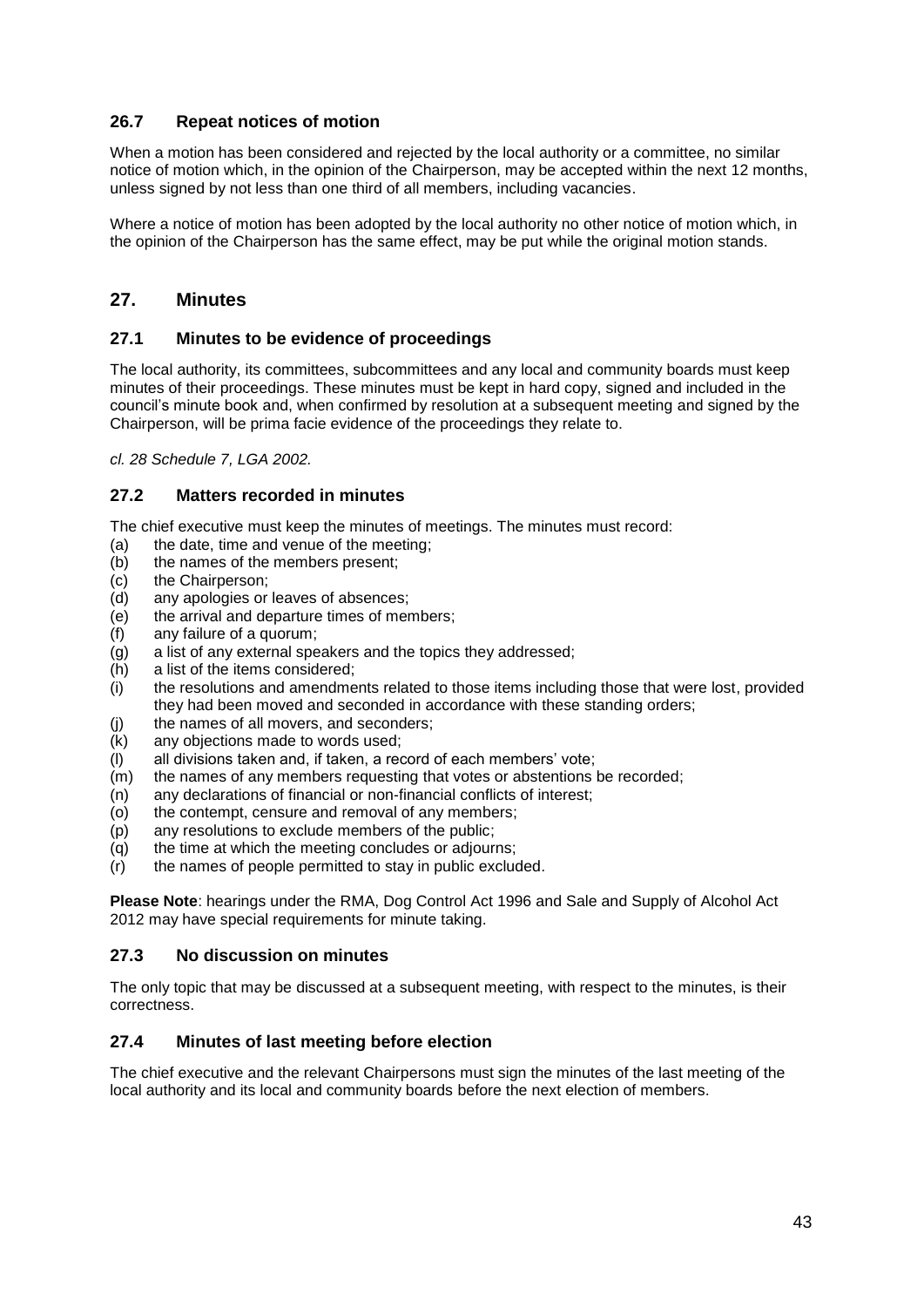## <span id="page-43-0"></span>**28. Minute books**

#### <span id="page-43-1"></span>**28.1 Inspection**

A hard copy of the local authority's minute books must be kept by the chief executive and be open for inspection by the public. This does not preclude the complementary use of electronic minutes in accordance with the Electronics Transactions Act.

*s. 51 LGOIMA.*

#### <span id="page-43-2"></span>**28.2 Inspection of public excluded matters**

The chief executive must consider any request for the minutes of a meeting or part of a meeting from which the public was excluded as a request for official information in terms of the Local Government Official Information and Meetings Act 1987.

#### <span id="page-43-3"></span>**Referenced documents**

- Commissions of Inquiry Act 1908
- Sale of Alcohol Act 2012
- Crimes Act 1961
- Financial Markets Conduct Act 2013
- Local Authorities (Members' Interests) Act 1968 (LAMIA)
- Local Electoral Act 2001 (LEA)
- Local Government Act 1974 and 2002 (LGA)
- Local Government Official Information and Meetings Act 1987 (LGOIMA)
- Marine Farming Act 1971
- Resource Management Act 1991 (RMA)
- Secret Commissions Act 1910
- Securities Act 1978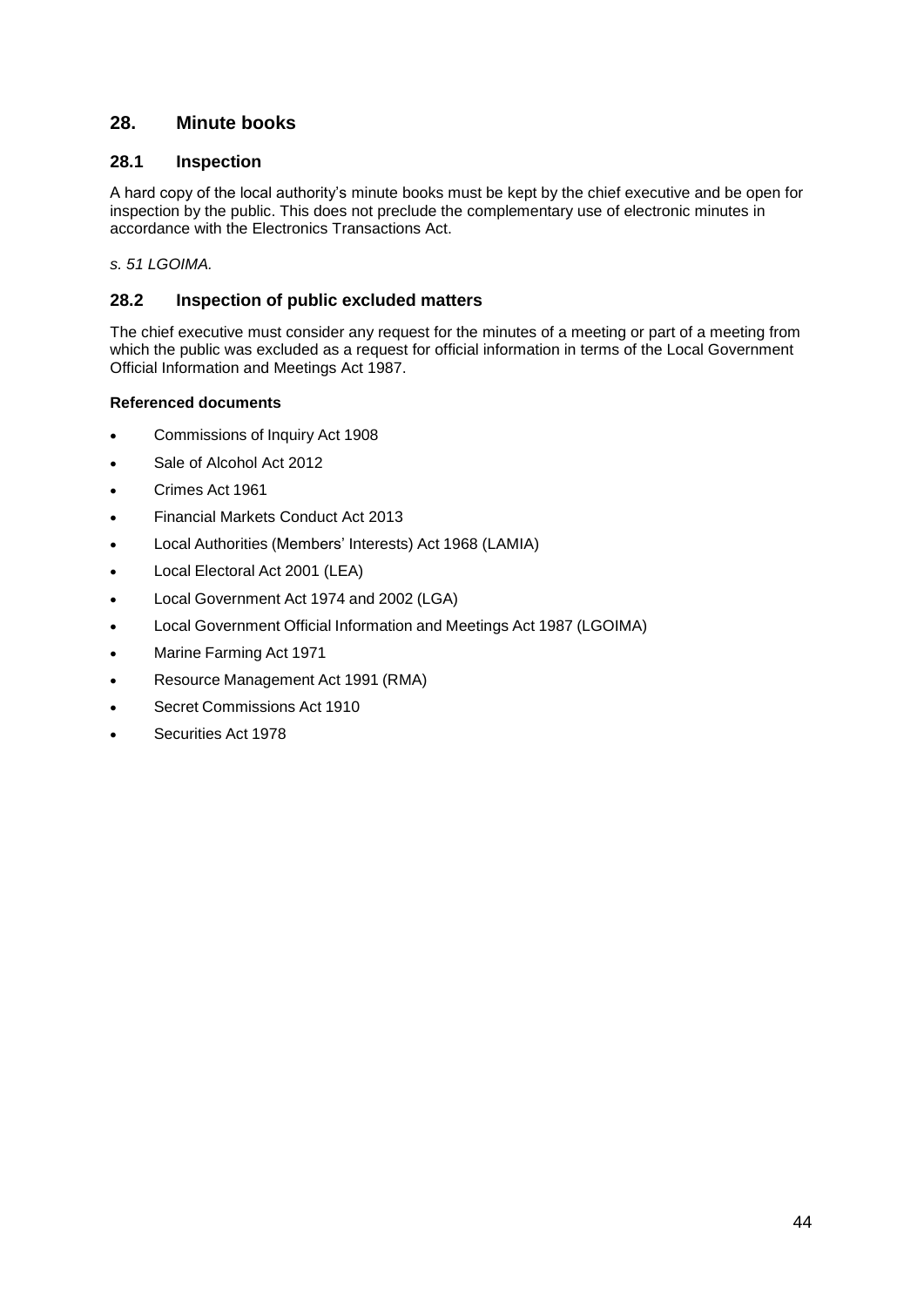## <span id="page-44-0"></span>**Appendix 1: Grounds to exclude the public**

A local authority may, by resolution, exclude the public from the whole or any part of the proceedings of any meeting only on one or more of the following grounds:

- **A1** That good reason exists for excluding the public from the whole or any part of the proceedings of any meeting as the public disclosure of information would be likely:
	- (a) to prejudice the maintenance of the law, including the prevention, investigation, and detection of offences, and the right to a fair trial; or
	- (b) to endanger the safety of any person.
- **A2** That the public conduct of the whole or the relevant part of the proceedings of the meeting would be likely to result in the disclosure of information where the withholding of the information is necessary to:
	- (a) Protect the privacy of natural persons, including that of deceased natural persons; or (b) Protect information where the making available of the information would:
	- Protect information where the making available of the information would:
		- i. disclose a trade secret; or
		- ii. be likely unreasonably to prejudice the commercial position of the person who supplied or who is the subject of the information; or,
	- (c) In the case only of an application for a resource consent, or water conservation order, or a requirement for a designation or heritage order, under the Resource Management Act 1991, to avoid serious offence to tikanga Māori i, or to avoid the disclosure of the location of waahi tapu; or
	- (d) Protect information which is subject to an obligation of confidence or which any person has been or could be compelled to provide under the authority of any enactment, where the making available of the information would:
		- i. be likely to prejudice the supply of similar information, or information from the same source, and it is in the public interest that such information should continue to be supplied; or
		- ii. be likely otherwise to damage the public interest; or
	- (e) Avoid prejudice to measures protecting the health or safety of members of the public; or
	- (f) Avoid prejudice to measures that prevent or mitigate material loss to members of the public; or
	- (g) Maintain the effective conduct of public affairs through –the protection of such members, officers, employees, and persons from improper pressure or harassment; or
	- (h) Maintain legal professional privilege; or
	- (i) Enable any Council holding the information to carry out, without prejudice or disadvantage, commercial activities; or
	- (j) Enable any Council holding the information to carry on, without prejudice or disadvantage, negotiations (including commercial and industrial negotiations); or
	- (k) Prevent the disclosure or use of official information for improper gain or improper advantage.

Provided that where A2 of this Appendix applies the public may be excluded unless, in the circumstances of the particular case, the exclusion of the public is outweighed by other considerations which render it desirable, in the public interest, that the public not be excluded.

- **A3** That the public conduct of the whole or the relevant part of the proceedings of the meeting would be likely to result in the disclosure of information, the public disclosure of which would:
	- (a) Be contrary to the provisions of a specified enactment; or
	- (b) Constitute contempt of Court or of the House of Representatives.
- **A4** That the purpose of the whole or the relevant part of the proceedings of the meeting is to consider a recommendation made to that Council by an Ombudsman under section 30(1) or section 38(3) of this Act (in the case of a Council named or specified in Schedule 1 to this Act).
- **A5** That the exclusion of the public from the whole or the relevant part of the proceedings of the meeting is necessary to enable the Council to deliberate in private on its decision or recommendation in:
	- (a) Any proceedings before a Council where
		- i. A right of appeal lies to any Court or tribunal against the final decision of Council in those proceedings; or
		- ii. Council is required, by any enactment, to make a recommendation in respect of the matter that is the subject of those proceedings.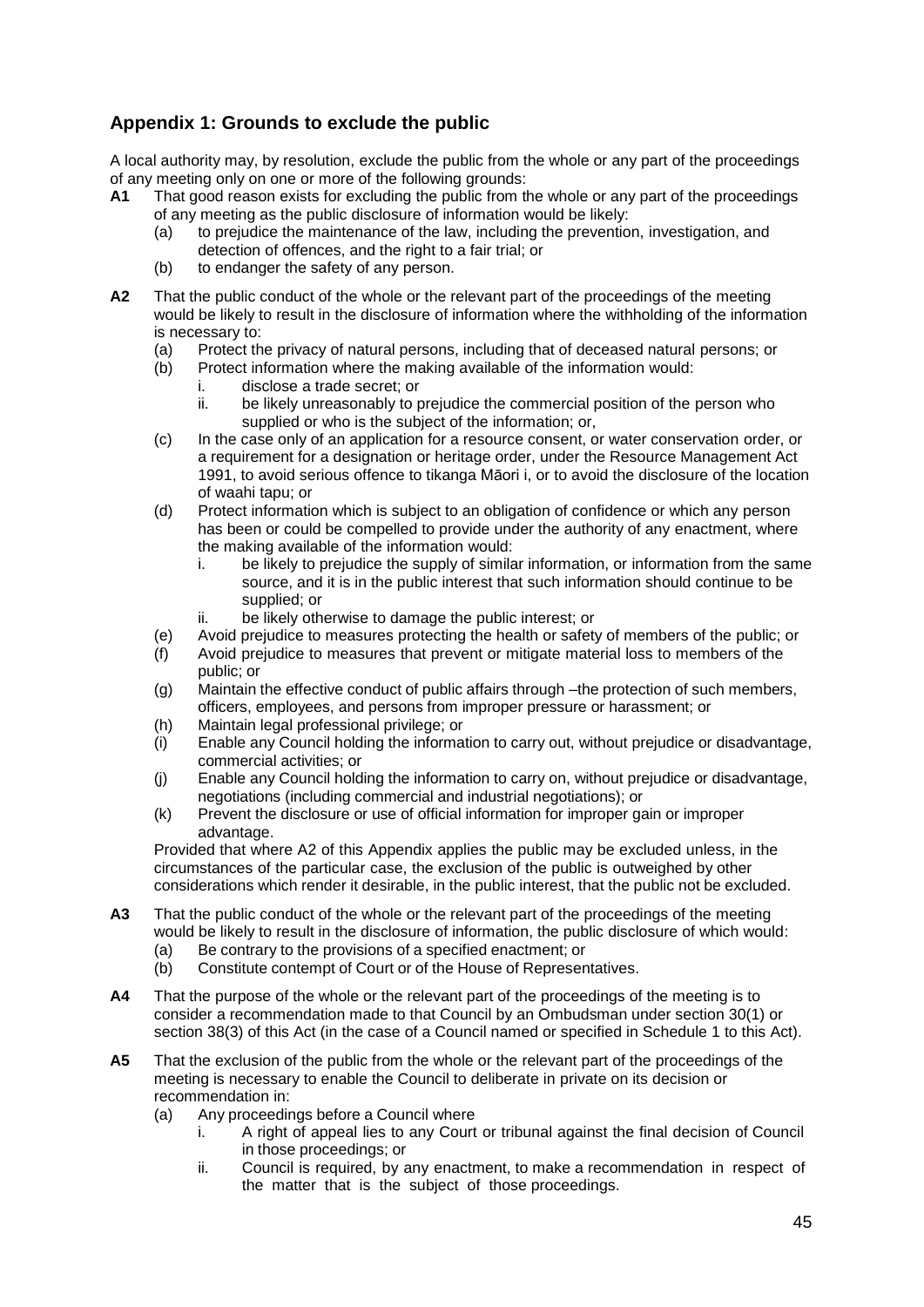## <span id="page-45-0"></span>**Appendix 2: Sample resolution to exclude the public**

**THAT** the public be excluded from the following parts of the proceedings of this meeting, namely:

*Name of report(s) …………………………………………………………..*

The general subject of each matter to be considered while the public is excluded, the reason for passing this resolution in relation to each matter, and the specific grounds under section 48(1) of the Local Government Official Information and Meetings Act 1987 for the passing of this resolution are as follows:

|                | <b>General subject of</b><br>each matter to be<br>considered | <b>Reason for passing this</b><br>resolution in relation to<br>each matter                                                                                              | Ground(s) under section 48(1) for<br>the passing of this resolution                                                                                                                                                                                                                                                                                                                                                                                                                                                                                                                                                                                                                                                                                                    |  |  |  |
|----------------|--------------------------------------------------------------|-------------------------------------------------------------------------------------------------------------------------------------------------------------------------|------------------------------------------------------------------------------------------------------------------------------------------------------------------------------------------------------------------------------------------------------------------------------------------------------------------------------------------------------------------------------------------------------------------------------------------------------------------------------------------------------------------------------------------------------------------------------------------------------------------------------------------------------------------------------------------------------------------------------------------------------------------------|--|--|--|
| 1              | Put in name of report                                        | Good reason to withhold<br>exists under Section 7.                                                                                                                      | That the public conduct of the relevant<br>part of the proceedings of the meeting<br>would be likely to result in the<br>disclosure of information for which<br>good reason for withholding exists.<br>Section $48(1)(a)$                                                                                                                                                                                                                                                                                                                                                                                                                                                                                                                                              |  |  |  |
| $\overline{2}$ |                                                              | Good reason to withhold<br>exists under Section 7.                                                                                                                      | That the public conduct of the relevant<br>part of the proceedings of the meeting<br>would be likely to result in the<br>disclosure of information for which<br>good reason for withholding exists.<br>Section $48(1)(a)$                                                                                                                                                                                                                                                                                                                                                                                                                                                                                                                                              |  |  |  |
| 3              |                                                              | Good reason to withhold<br>exists under Section 7.                                                                                                                      | That the public conduct of the relevant<br>part of the proceedings of the meeting<br>would be likely to result in the<br>disclosure of information for which<br>good reason for withholding exists.<br>Section $48(1)(a)$                                                                                                                                                                                                                                                                                                                                                                                                                                                                                                                                              |  |  |  |
| 4              | <b>Hearings Committee</b>                                    | To enable the Committee<br>to consider the application<br>and submissions.<br><b>OR</b><br>To enable the Committee<br>to consider the objection<br>to fees and charges. | That the exclusion of the public from<br>the whole or the relevant part of the<br>proceedings of the meeting is<br>necessary to enable the<br>Council/Committee to deliberate in<br>private on its decision or<br>recommendation in any proceedings<br>where:<br>i)<br>a right of appeal lies to any Court<br>or tribunal against the final<br>decision of the Council/Committee<br>in those proceedings; or<br>the local authority is required, by<br>ii)<br>any enactment, to make a<br>recommendation in respect of the<br>matter that is the subject of those<br>proceedings.<br>Use (i) for the RMA hearings and (ii)<br>for hearings under LGA such as<br>objections to Development<br>Contributions or hearings under the<br>Dog Control Act<br>s. $48(1)(d)$ . |  |  |  |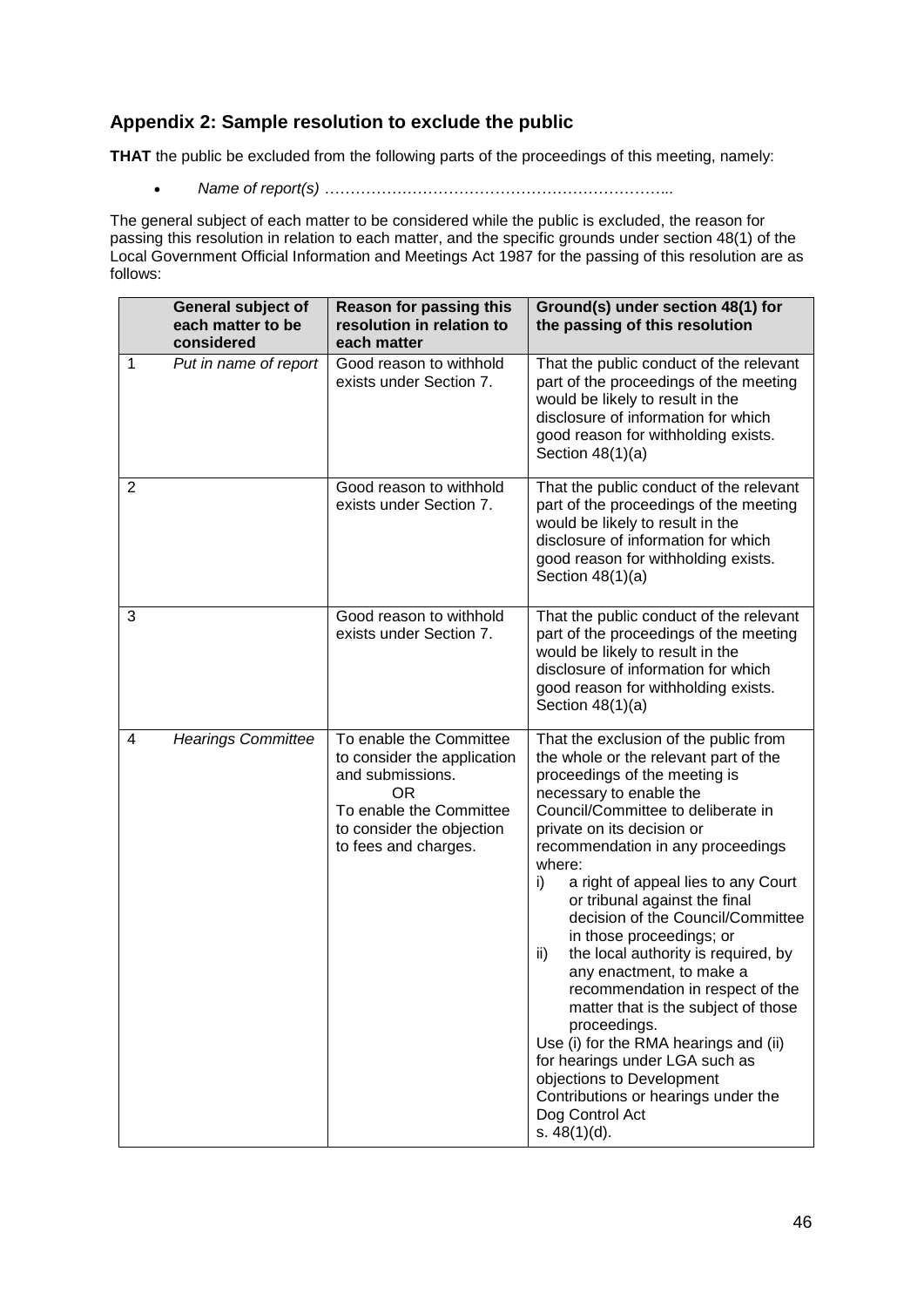This resolution is made in reliance on sections 48(1)(a) of the Local Government Official Information and Meetings Act 1987 and the particular interest or interests protected by section 7 of that Act, which would be prejudiced by the holding of the relevant part of the proceedings of the meeting in public are as follows:

| <b>Item No</b> | <b>Interest</b>                                                                                                                                                                                                                                                                                                                                                                                                                                                                                                                   |  |  |  |  |  |  |  |
|----------------|-----------------------------------------------------------------------------------------------------------------------------------------------------------------------------------------------------------------------------------------------------------------------------------------------------------------------------------------------------------------------------------------------------------------------------------------------------------------------------------------------------------------------------------|--|--|--|--|--|--|--|
|                | Enable any local authority holding the information to carry on, without prejudice or<br>disadvantage, negotiations (including commercial and industrial negotiations)<br>(Schedule 7(2)(i))                                                                                                                                                                                                                                                                                                                                       |  |  |  |  |  |  |  |
|                | Protect the privacy of natural persons, including that of deceased natural persons<br>(Schedule 7(2)(a))                                                                                                                                                                                                                                                                                                                                                                                                                          |  |  |  |  |  |  |  |
|                | Maintain legal professional privilege (Schedule 7(2)(g))                                                                                                                                                                                                                                                                                                                                                                                                                                                                          |  |  |  |  |  |  |  |
|                | Prevent the disclosure or use of official information for improper gain or improper<br>advantage (Schedule 7(2)(j))                                                                                                                                                                                                                                                                                                                                                                                                               |  |  |  |  |  |  |  |
|                | Protect information where the making available of the information<br>would disclose a trade secret; or<br>(i)                                                                                                                                                                                                                                                                                                                                                                                                                     |  |  |  |  |  |  |  |
|                | (ii)<br>would be likely unreasonably to prejudice the commercial position of the<br>person who supplied or who is the subject of the information (Schedule<br>7(2)(b)                                                                                                                                                                                                                                                                                                                                                             |  |  |  |  |  |  |  |
|                | In the case only of an application for a resource consent, or water conservation order,<br>or a requirement for a designation or heritage order, under the Resource<br>Management Act 1991, to avoid serious offence to Tikanga Māori, or to avoid the<br>disclosure of the location of waahi tapu (Schedule 7(2)(ba))                                                                                                                                                                                                            |  |  |  |  |  |  |  |
|                | Protect information which is subject to an obligation of confidence or which any<br>person has been or could be compelled to provide under the authority of any<br>enactment, where the making available of the information:<br>would be likely to prejudice the supply of similar information, or information<br>(i)<br>from the same source, and it is in the public interest that such information<br>should continue to be supplied; or<br>would be likely otherwise to damage the public interest (Schedule 7(2)(c))<br>(ii) |  |  |  |  |  |  |  |
|                | Avoid prejudice to measures protecting the health or safety of members of the public<br>(Schedule 7(2)(d))                                                                                                                                                                                                                                                                                                                                                                                                                        |  |  |  |  |  |  |  |
|                | Avoid prejudice to measures that prevent or mitigate material loss to members of the<br>public (Schedule 7(2)(e))                                                                                                                                                                                                                                                                                                                                                                                                                 |  |  |  |  |  |  |  |
|                | Maintain the effective conduct of public affairs through the protection of members or<br>officers or employees of Council, and persons to whom Section 2(5) of the Local<br>Government Official Information and Meetings Act 1987 applies in the course of their<br>duty, from improper pressure or harassment (Schedule 7(2)(f)(ii))                                                                                                                                                                                             |  |  |  |  |  |  |  |
|                | Enable any local authority holding the information to carry out, without prejudice or<br>disadvantage, commercial activities (Schedule 7(2)(h))                                                                                                                                                                                                                                                                                                                                                                                   |  |  |  |  |  |  |  |

**THAT** XXXX be permitted to remain at this meeting, after the public has been excluded, because of their knowledge of XXXX. This knowledge, which will be of assistance in relation to the matter to be discussed, is relevant to that matter because XXXX.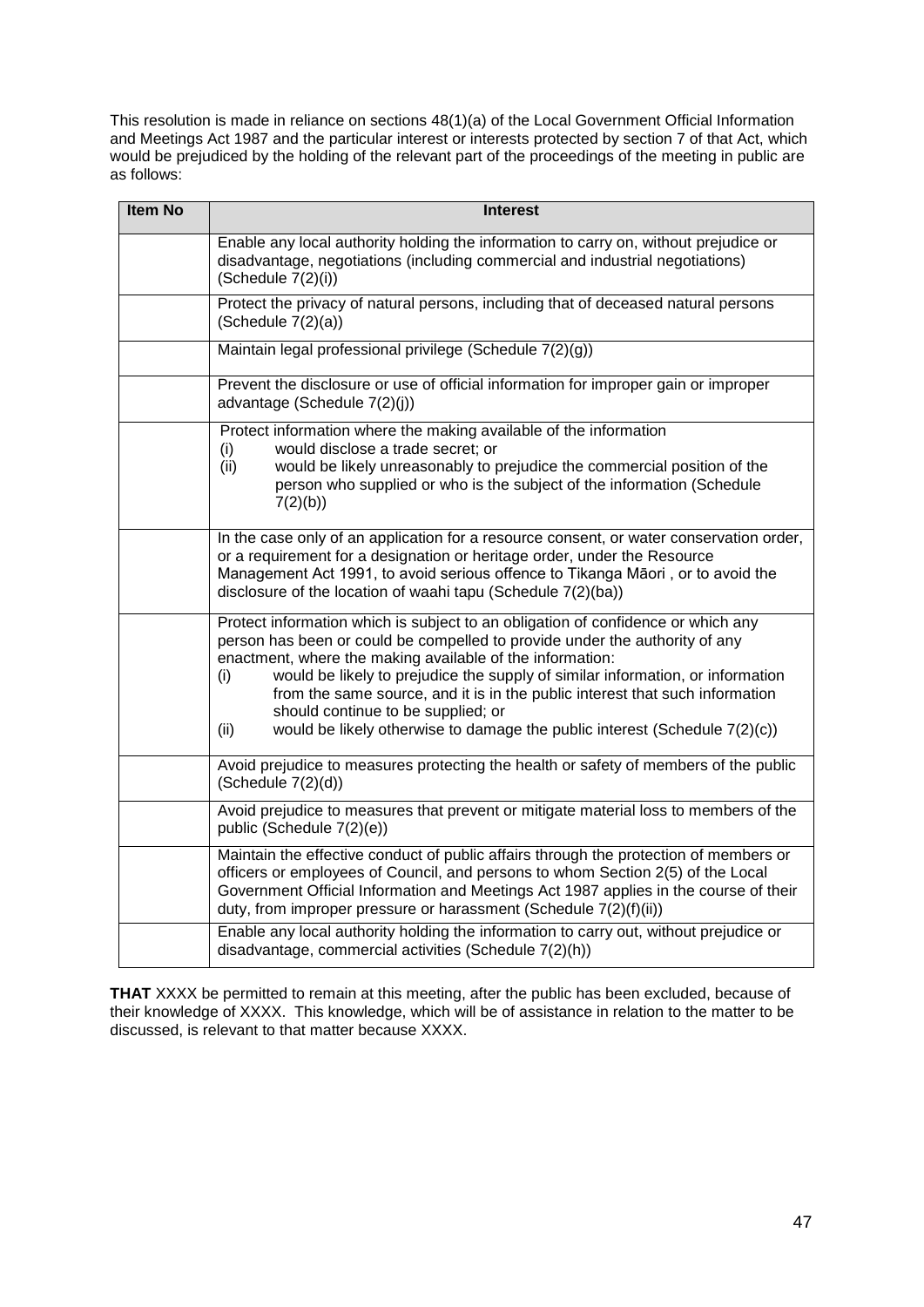## <span id="page-47-0"></span>**Appendix 3: Motions and amendments (option A)**

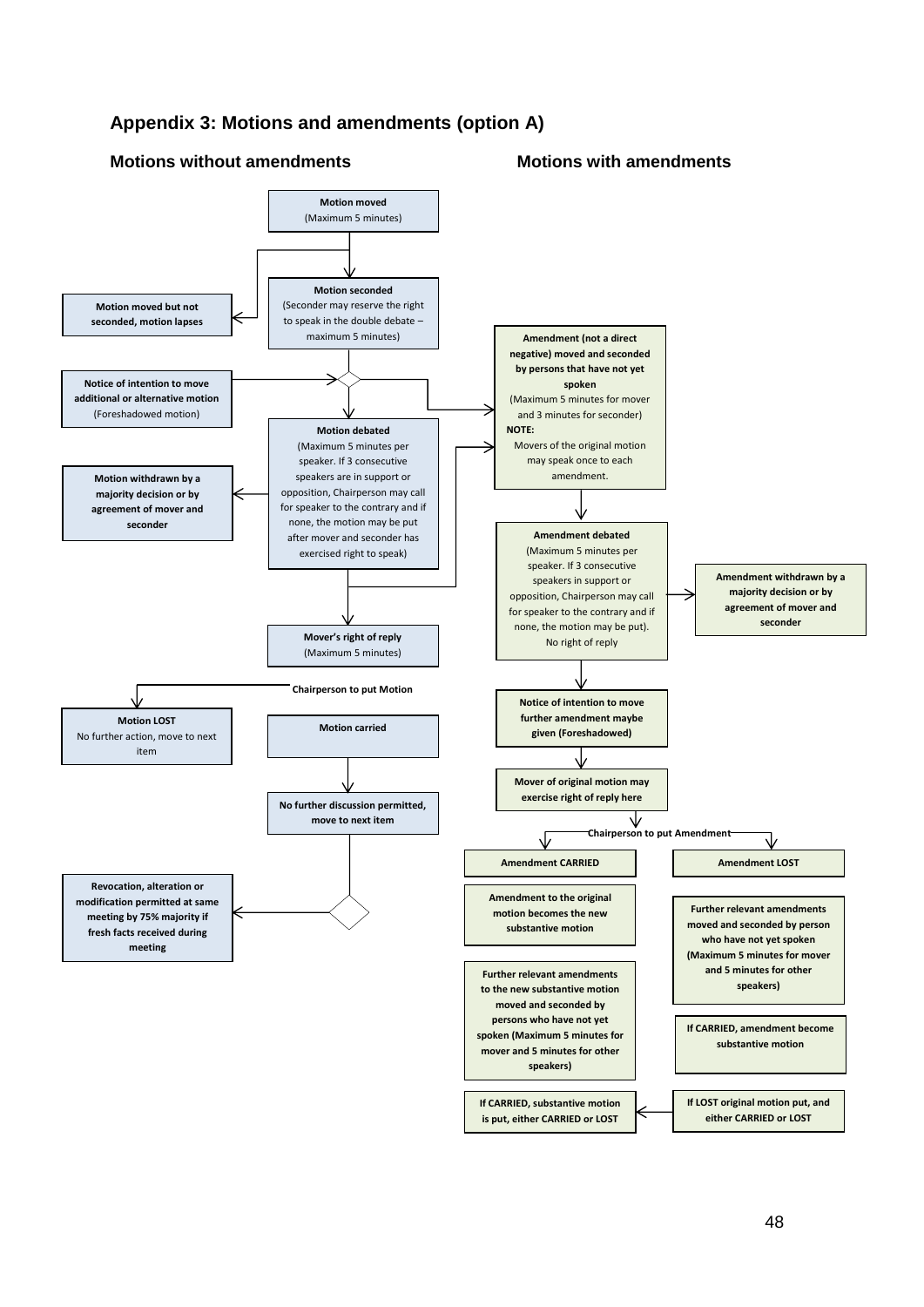## **Appendix 4: Table of procedural motions**

<span id="page-48-0"></span>

| Motion                                                                                                                  | Chair<br>Has the Chair<br>discretion to<br>refuse this<br>Motion? | Is seconder<br>required? | Is discussion<br>order?<br>ءِ. | amendments<br>in order?<br>Are | Is mover of<br>procedural<br>motion<br>entitled | participants in<br>Are previous<br>$\mathbf{c}$<br>debate<br>entitled | interrupted<br>a speaker<br>the mover<br>matian?<br>of this<br><b>Can</b><br>γq<br>ഉ | moved after<br>an interval?<br>can<br>motion be<br>If lost, | already before<br>amendment is<br>Position if an<br>the Chair                      | already before<br>the Chair<br>ത<br>procedural<br>motion is<br>Position                      | Remarks                                                                                                                                                     |
|-------------------------------------------------------------------------------------------------------------------------|-------------------------------------------------------------------|--------------------------|--------------------------------|--------------------------------|-------------------------------------------------|-----------------------------------------------------------------------|--------------------------------------------------------------------------------------|-------------------------------------------------------------|------------------------------------------------------------------------------------|----------------------------------------------------------------------------------------------|-------------------------------------------------------------------------------------------------------------------------------------------------------------|
| (a) "That the<br>meeting be<br>adjourned to<br>the next<br>ordinary<br>meeting, or<br>to a stated<br>time and<br>place" | <b>No</b>                                                         | Yes                      | No                             | As to time and<br>date only    | No                                              | No                                                                    | <b>No</b>                                                                            | $Yes -$<br>15 minutes                                       | If carried.<br>debate on the<br>original motion<br>and amendment<br>are adjourned  | If carried,<br>debate on the<br>original motion<br>and procedural<br>motion are<br>adjourned | On resumption of<br>debate, the<br>mover of the<br>adjournment<br>speaks first.<br>Members who<br>have spoken in<br>the debate may<br>not speak again       |
| (b) "That the<br>motion under<br>debate be<br>now put<br>(closure<br>motion)"                                           | No                                                                | Yes                      | <b>No</b>                      | No                             | No                                              | <b>No</b>                                                             | <b>No</b>                                                                            | $Yes -$<br>15 Minutes                                       | If carried, only<br>the amendment<br>is put                                        | If carried, only<br>the procedural<br>motion is put                                          | The mover of the<br>motion under<br>debate is entitled<br>to exercise a<br>right of reply<br>before the<br>motion or<br>amendment<br>under debate is<br>put |
| (c) "That the<br>item of<br>business<br>being<br>discussed be<br>adjourned to<br>a stated time<br>and place"            | <b>No</b>                                                         | Yes                      | No                             | As to time and<br>date only    | <b>No</b>                                       | No                                                                    | <b>NO</b>                                                                            | $Yes -$<br>15 minutes                                       | If carried,<br>debate ion the<br>original motion<br>and amendment<br>are adjourned | If carried,<br>debate on the<br>original motion<br>and procedural<br>motion are<br>adjourned |                                                                                                                                                             |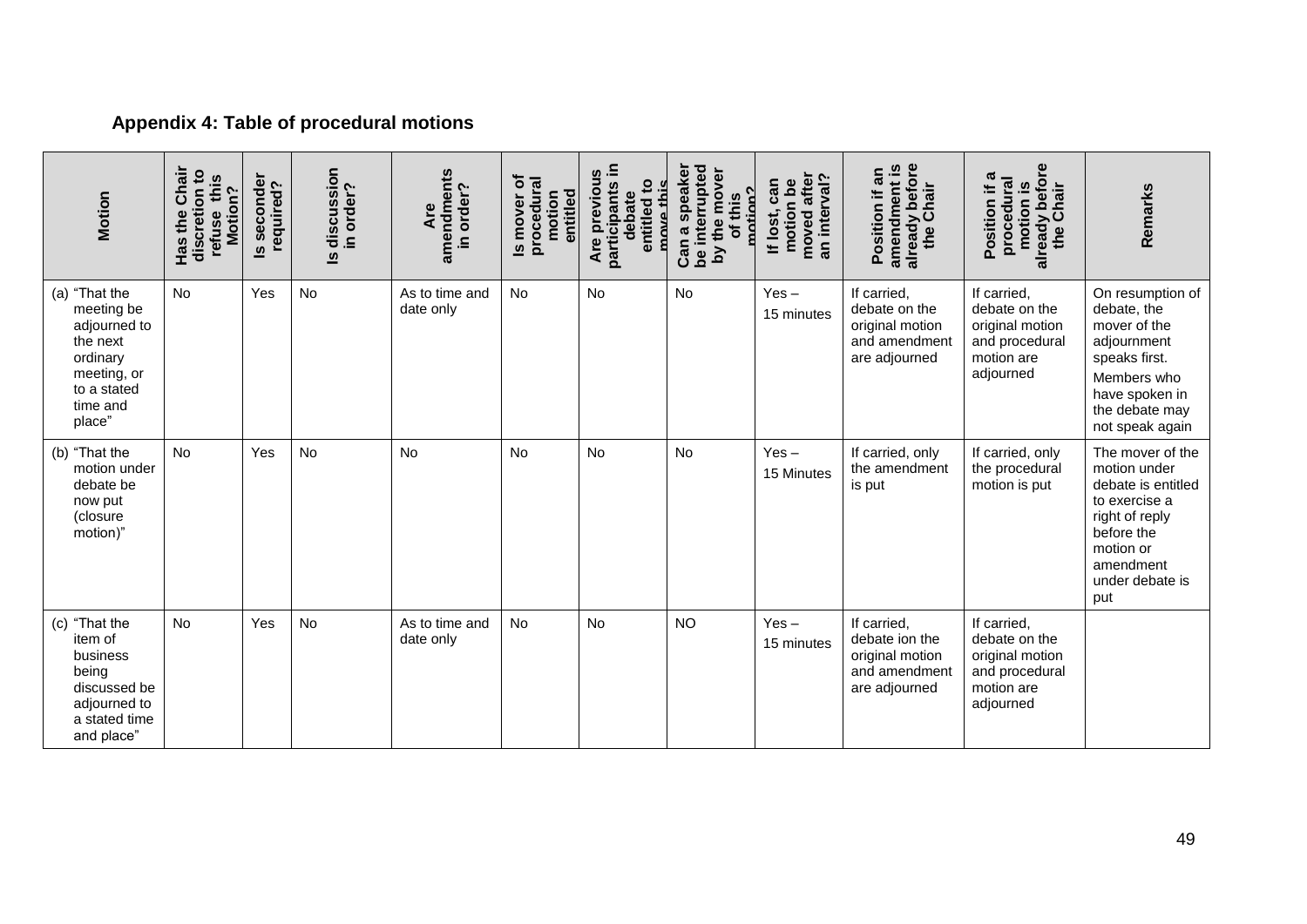| <b>Motion</b>                                                                                                                                                          | Has the Chair<br>discretion to<br>refuse this<br>Motion? | Is seconder<br>required? | Is discussion<br>in order?                 | amendments<br>in order?<br>Are                                | Is mover of<br>procedural<br>entitled<br>motion | debate entitled<br>participants in<br>Are previous<br>to move this<br>matian? | Can a speaker<br>be interrupted<br>by the mover<br>matian?<br>of this | an interval?<br>after<br>can<br>motion be<br>moved<br>If lost, | already before<br>amendment is<br>Position if an<br>the Chair                                   | already before<br>ದ<br>procedural<br><b>S</b><br>the Chair<br>Position if<br>motion i | Remarks                    |
|------------------------------------------------------------------------------------------------------------------------------------------------------------------------|----------------------------------------------------------|--------------------------|--------------------------------------------|---------------------------------------------------------------|-------------------------------------------------|-------------------------------------------------------------------------------|-----------------------------------------------------------------------|----------------------------------------------------------------|-------------------------------------------------------------------------------------------------|---------------------------------------------------------------------------------------|----------------------------|
| (d) "That the<br>item of<br>business<br>being<br>discussed<br>does lie on<br>the table<br>and not be<br>discussed<br>at this<br>meeting"                               | No                                                       | Yes                      | <b>No</b>                                  | <b>No</b>                                                     | <b>No</b>                                       | <b>No</b>                                                                     | No                                                                    | $Yes -$<br>15 minutes                                          | If carried, the<br>original motion<br>and amendment<br>are both laid on<br>the table            | Motion not in<br>order                                                                |                            |
| (e) "That the<br>item of<br>business<br>being<br>discussed<br>be referred<br>(or referred<br>back) to<br>the local<br>authority or<br>to the<br>relevant<br>committee" | No                                                       | Yes                      | <b>No</b>                                  | As to<br>committee,<br>time for<br>reporting back<br>etc only | <b>No</b>                                       | <b>No</b>                                                                     | <b>No</b>                                                             | $Yes -$<br>15 minutes                                          | If carried, the<br>original motion<br>and all<br>amendments<br>are referred to<br>the committee | If carried, the<br>procedural<br>motion is<br>deemed<br>disposed of                   |                            |
| (f) "Points of<br>order <sup>'</sup>                                                                                                                                   | $No - but$<br>may rule<br>against                        | <b>No</b>                | $Yes - at$<br>discretion of<br>Chairperson | <b>No</b>                                                     | <b>No</b>                                       | Yes                                                                           | Yes                                                                   | <b>No</b>                                                      | Point of order<br>takes<br>precedence                                                           | Point of order<br>takes<br>precedence                                                 | See standing<br>order 3.14 |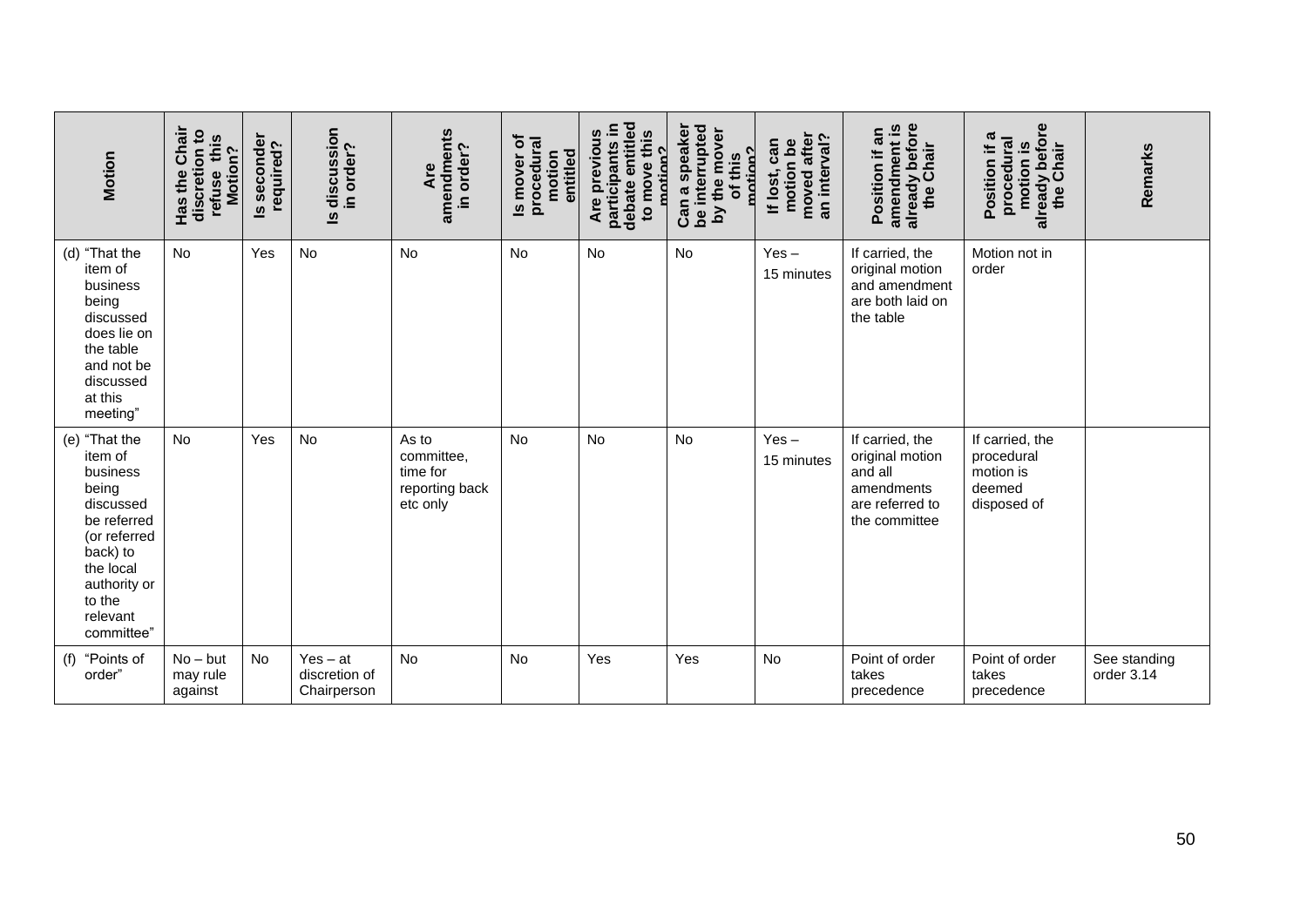## <span id="page-50-0"></span>**Appendix 5: Webcasting protocols**

The provisions are intended as a good practice guide to local authorities that are webcasting meetings or planning to do so.

- 1. The default shot will be on the Chairperson or a wide-angle shot of the meeting room.
- 2. Cameras will cover a member who is addressing the meeting. Cameras will also cover other key participants in a meeting, including staff when giving advice and members of the public when addressing the meeting during the public input time.
- 3. Generally interjections from other members or the public are not covered. However if the Chairperson engages with the interjector, the interjector's reaction can be filmed.
- 4. PowerPoint presentations, recording of votes by division and other matters displayed by overhead projector may be shown.
- 5. Shots unrelated to the proceedings, or not in the public interest, are not permitted.
- 6. If there is general disorder or a disturbance from the public gallery, coverage will revert to the Chairperson.
- 7. Appropriate signage will be displayed both in and outside the meeting room alerting people that the proceedings are being webcast.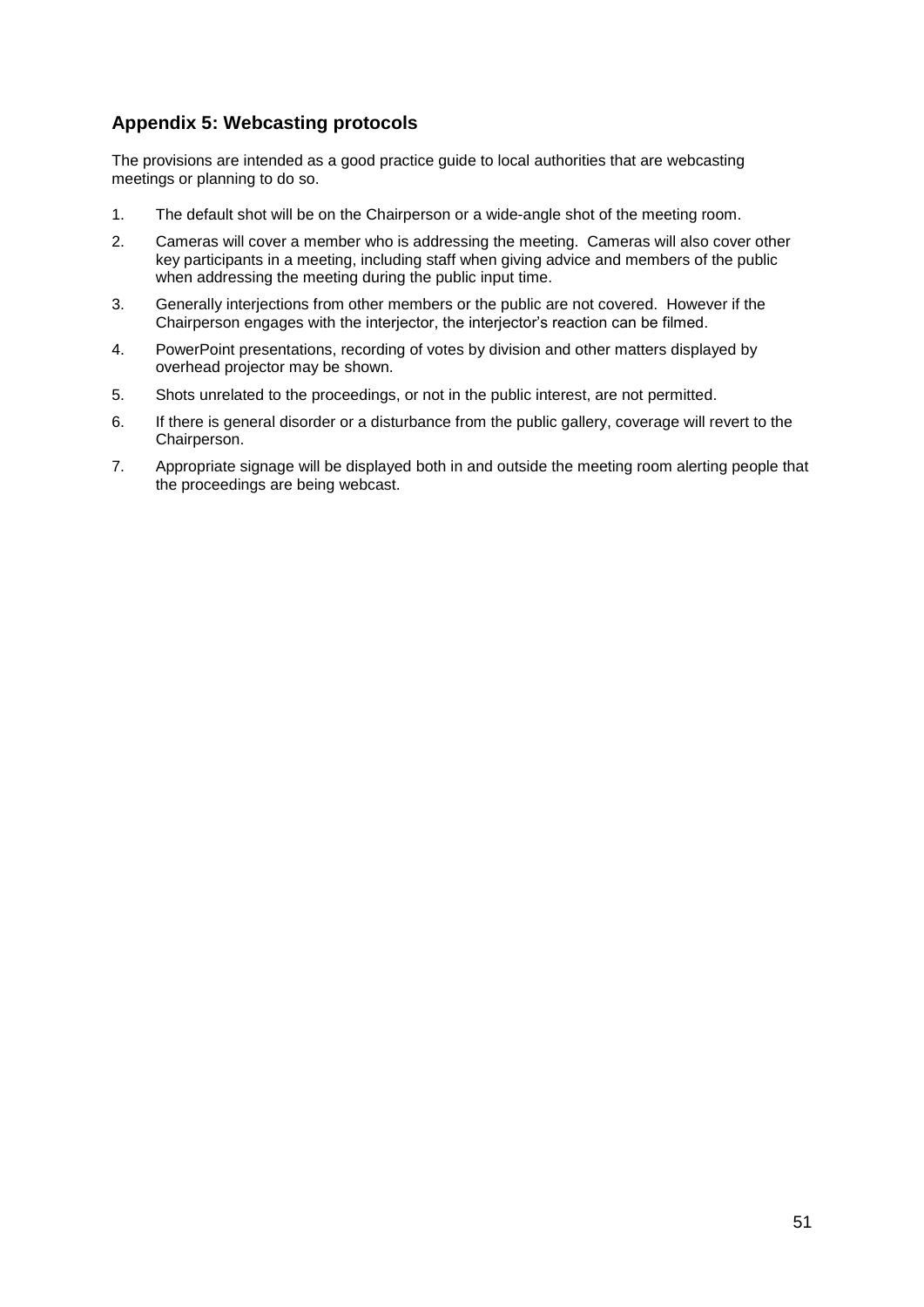## <span id="page-51-0"></span>**Appendix 6: Powers of a Chairperson**

This Appendix sets out the specific powers given to the Chairperson contained in various parts of these Standing Orders.

#### **Chairperson to decide all questions**

The Chairperson is to decide all questions where these standing orders make no provision or insufficient provision. The Chairperson's ruling is final and not open to debate.

#### **Chairperson to decide points of order**

The Chairperson is to decide any point of order and may do so immediately after it has been raised or may first hear further argument before deciding. The ruling of the Chairperson upon any point of order is not open to any discussion and is final. No point of order may be raised during a division except by permission of the Chairperson.

#### **Items not on the agenda**

Major items not on the agenda may be dealt with at that meeting if so resolved by the local authority and the Chairperson explains at the meeting at a time when it is open to the public the reason why the item was not listed on the agenda and the reason why discussion of the item cannot be delayed until a subsequent meeting.

Minor matters not on the agenda relating to the general business of the local authority may be discussed if the Chairperson explains at the beginning of the meeting, at a time when it is open to the public, that the item will be discussed at that meeting, but no resolution, decision or recommendation may be made in respect of that item except to refer it to a subsequent meeting.

#### **Chairperson's report**

The Chairperson, by report, has the right to direct the attention of the local authority to any matter or subject within the role or function of the local authority.

#### **Chairperson's recommendation**

The Chairperson of any meeting may include on the agenda for that meeting a Chairperson's recommendation regarding any item brought before the meeting. The purpose of such a recommendation is to focus debate on a suggested motion.

#### **Chairperson's voting**

The Chairperson at any meeting has a deliberative vote and, in the case of equality of votes, has a casting vote where standing orders make such provision.

#### **Motion in writing**

The Chairperson may require the mover of any motion or amendment to submit it in writing signed by the mover.

#### **Motion in parts**

The Chairperson may require any motion expressed in parts to be decided part by part.

#### **Notice of motion**

The Chairperson may direct the chief executive to refuse to accept any notice of motion which:

- (a) Is disrespectful or which contains offensive language or statements made with malice; or
- (b) Is not within the scope of the role or functions of the local authority; or
- (c) Contains an ambiguity or statement of fact or opinion which cannot properly form part of an effective resolution, and the mover has declined to comply with such requirements as the chief executive may have made; or
- (d) Is concerned with matters which are already the subject of reports or recommendations from a committee to the meeting concerned.

Reasons for refusing a notice of motion should be provided to the proposer.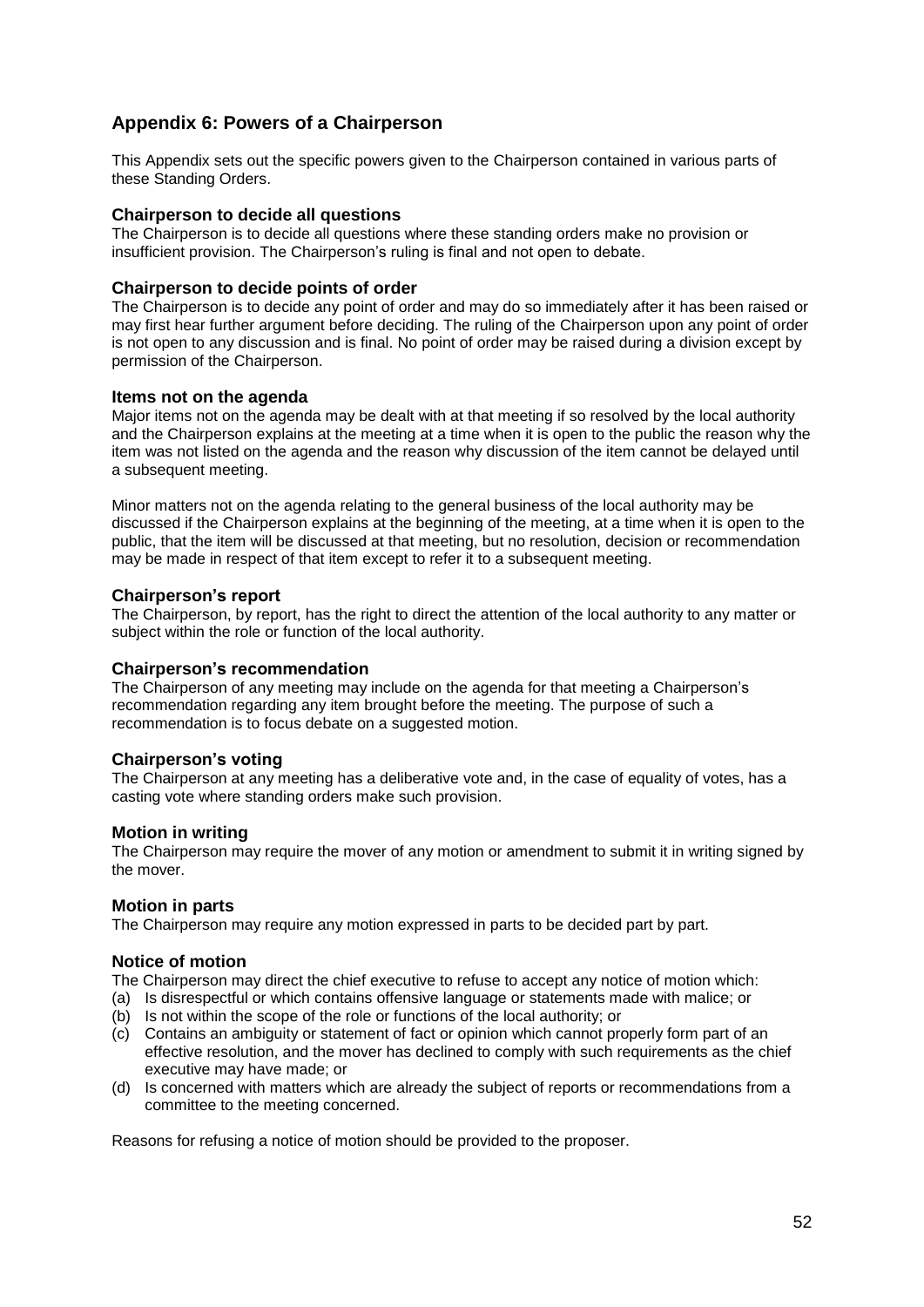Where a notice of motion has been considered and agreed by the local authority, no notice of any other motion which is, in the opinion of the Chairperson, to the same effect, may be put again whilst such original motion stands.

#### **Action on previous resolutions**

If, in the opinion of the Chairperson the practical effect of a delay in taking action on a resolution which is subject to a notice of motion, would be equivalent to revocation of the resolution; or if repetitive notices of motion are considered by the Chairperson to be an attempt by a minority to frustrate the will of the meeting, action may be taken as though no such notice of motion had been given.

#### **Repeat notice of motion**

If in the opinion of the Chairperson, a notice of motion is substantially the same in purport and effect to any previous notice of motion which has been considered and rejected by the local authority, no such notice of motion may be accepted within six months of consideration of the first notice of motion unless signed by not less than one third of the members of the local authority, including vacancies.

#### **Revocation or alteration of previous resolution**

A Chairperson may recommend in a report to the local authority the revocation or alteration of all or part of any resolution previously passed, and the local authority meeting may act on such a recommendation in accordance with the provisions in these standing orders.

#### **Chairperson may call a meeting**

The Chairperson:

- (a) May call a meeting to dispose of the business to be transacted following the lapsing of a meeting due to failure of a quorum, if such business cannot be delayed until the next meeting;
- (b) May requisition an extra meeting to be held at a specified time and place, in order to conduct specified business.

#### **Irrelevant matter and needless repetition**

The Chairperson's ruling preventing members when speaking to any motion or amendment from introducing irrelevant matters or indulging in needless repetition is final and not open to challenge.

#### **Taking down words**

The Chairperson may order words used and objected to by any member, to be recorded in the minutes, provided such objection is made at the time the words are used and not after any other members have spoken.

#### **Explanations**

The Chairperson may permit members to make a personal explanation in addition to speaking to a motion, and members who have already spoken, to explain some material part of a previous speech in the same debate.

#### **Chairperson rising**

Whenever the Chairperson rises during a debate any member then speaking or offering to speak is to be seated and members are to be silent so that the Chairperson may be heard without interruption.

#### **Members may leave places**

The Chairperson may permit members to leave their place while speaking.

#### **Priority of speakers**

The Chairperson must determine the order in which members may speak when two or more members indicate their wish to speak.

#### **Minutes**

The Chairperson is to sign the minutes and proceedings of every meeting once confirmed. The Chairperson and chief executive are responsible for confirming the correctness of the minutes of the last meeting of a local authority prior to the next election of members.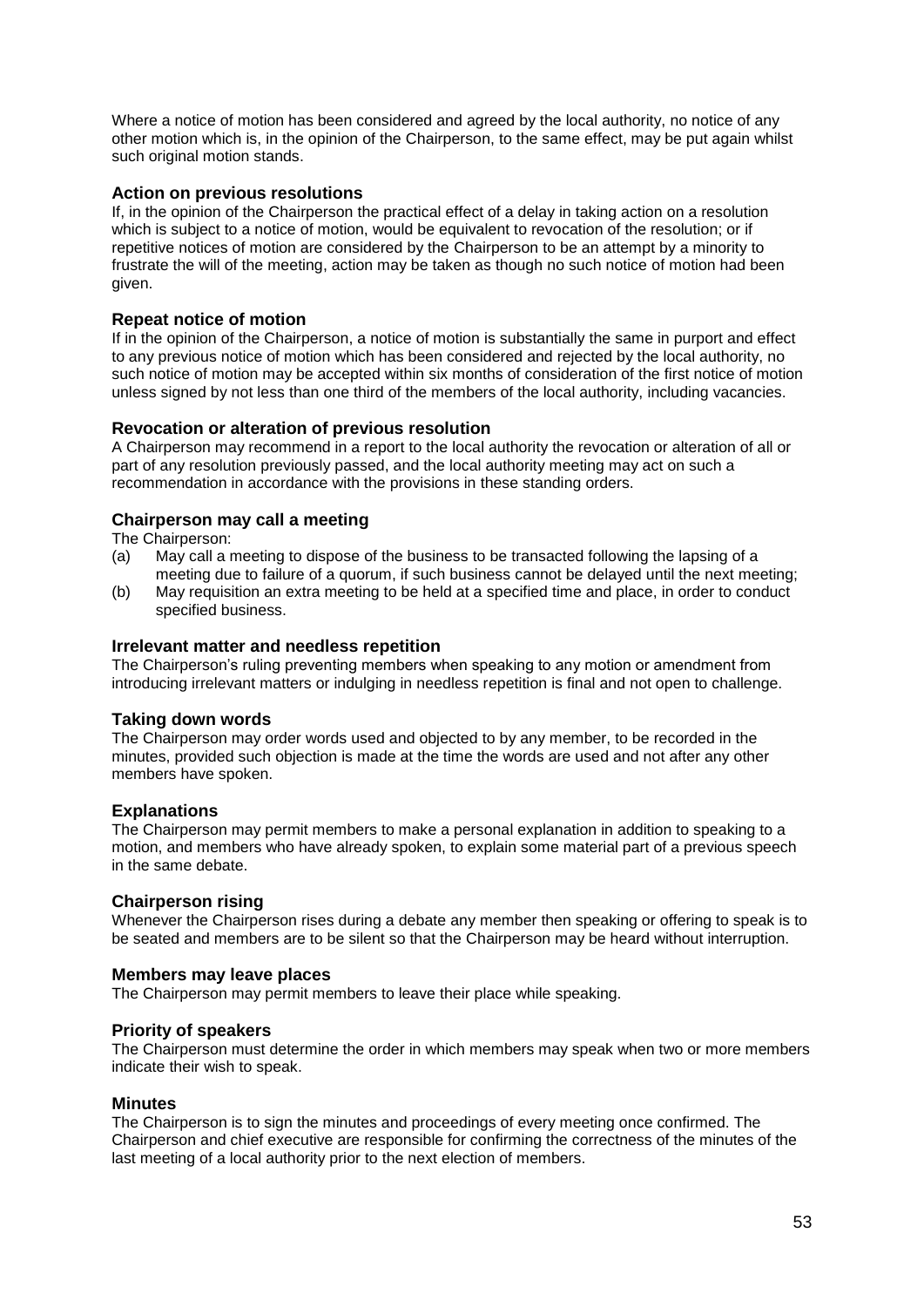#### **Questions of speakers**

The Chairperson may permit members to ask questions of speakers under public forum or deputations/presentations by appointment, for the purpose of obtaining information or clarification on matters raised by the speaker.

#### **Withdrawal of offensive or malicious expressions**

The Chairperson may call upon any member to withdraw any offensive or malicious expression and may require the member to apologise for the expression.

Any member who refuses to withdraw the expression or apologise, if required by the Chairperson, can be directed to withdraw from the meeting for a time specified by the Chairperson.

#### **Chairperson's rulings**

Any member who refuses to accept a ruling of the Chairperson, may be required by the Chairperson to withdraw from the meeting for a specified time.

#### **Disorderly behaviour**

The Chairperson may:

- (a) Require any member or member of the public whose conduct is disorderly or who is creating a disturbance, to withdraw immediately from the meeting for a time specified by the Chairperson.
- (b) Ask the meeting to hold in contempt, any member whose conduct is grossly disorderly and where the meeting resolves to find the member in contempt, that resolution must be recorded in the minutes.

#### **Failure to leave meeting**

If a member or member of the public who is required, in accordance with a Chairperson's ruling, to leave the meeting, refuses or fails to do so, or having left the meeting, attempts to re-enter without the permission of the Chairperson, any member of the police or officer or employee of the local authority may, at the Chairperson's request, remove or exclude that person from the meeting.

#### **Audio or audio visual attendance**

Where the technology is available and a member is attending a meeting by audio or audio-visual link, the Chairperson must ensure that:

- (a) the technology for the link is available and of suitable quality<br>(b) procedures for using the technology in the meeting will ensure
	- procedures for using the technology in the meeting will ensure that:
		- i. everyone participating in the meeting can hear each other
		- ii. the member's attendance by audio or audio-visual link does not reduce their accountability or accessibility in relation to the meeting
		- iii. the requirements of Part 7 of LGOIMA are met
		- iv. the requirements in these standing orders are met.

If the Chairperson is attending by audio or audio visual link then chairing duties will undertaken by the deputy chair or a member who is physically present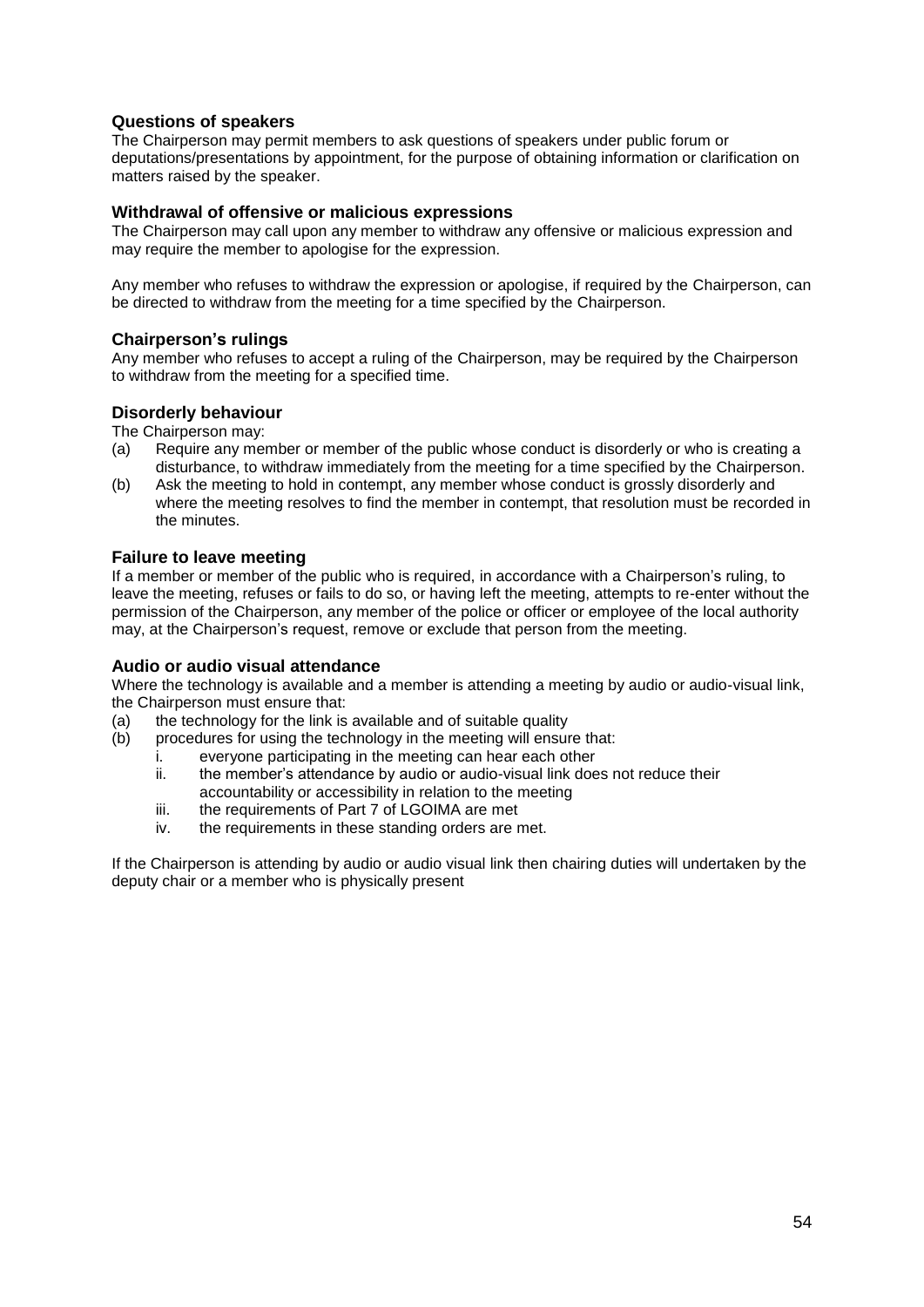## <span id="page-54-0"></span>**Appendix 7: Mayors' powers to appoint under s.41A**

The role of a Mayor is:

- (a) to provide leadership to councillors and the people of the city or district.
- (b) to lead development of the council's plans (including the long-term and annual plans), policies and budgets for consideration by councillors.

The Mayor has authority to:

- (a) Appoint the deputy Mayor.<br>(b) Establish Council committe
- Establish Council committees, their terms of reference, appoint the Chairperson of each of those committees and the members.
- (c) Appoint themselves as the Chairperson of a committee.
- (d) Decline to exercise the powers under clause a) and b) above but may not delegate those powers to another person.

The Council retains the ability to:

- (a) Remove a deputy Mayor appointed by the Mayor.
- (b) Discharge of reconstitute a committee established by the Mayor.
- (c) Discharge a committee Chairperson who has been appointed by the Mayor.

The Mayor is a member of each committee of the Council.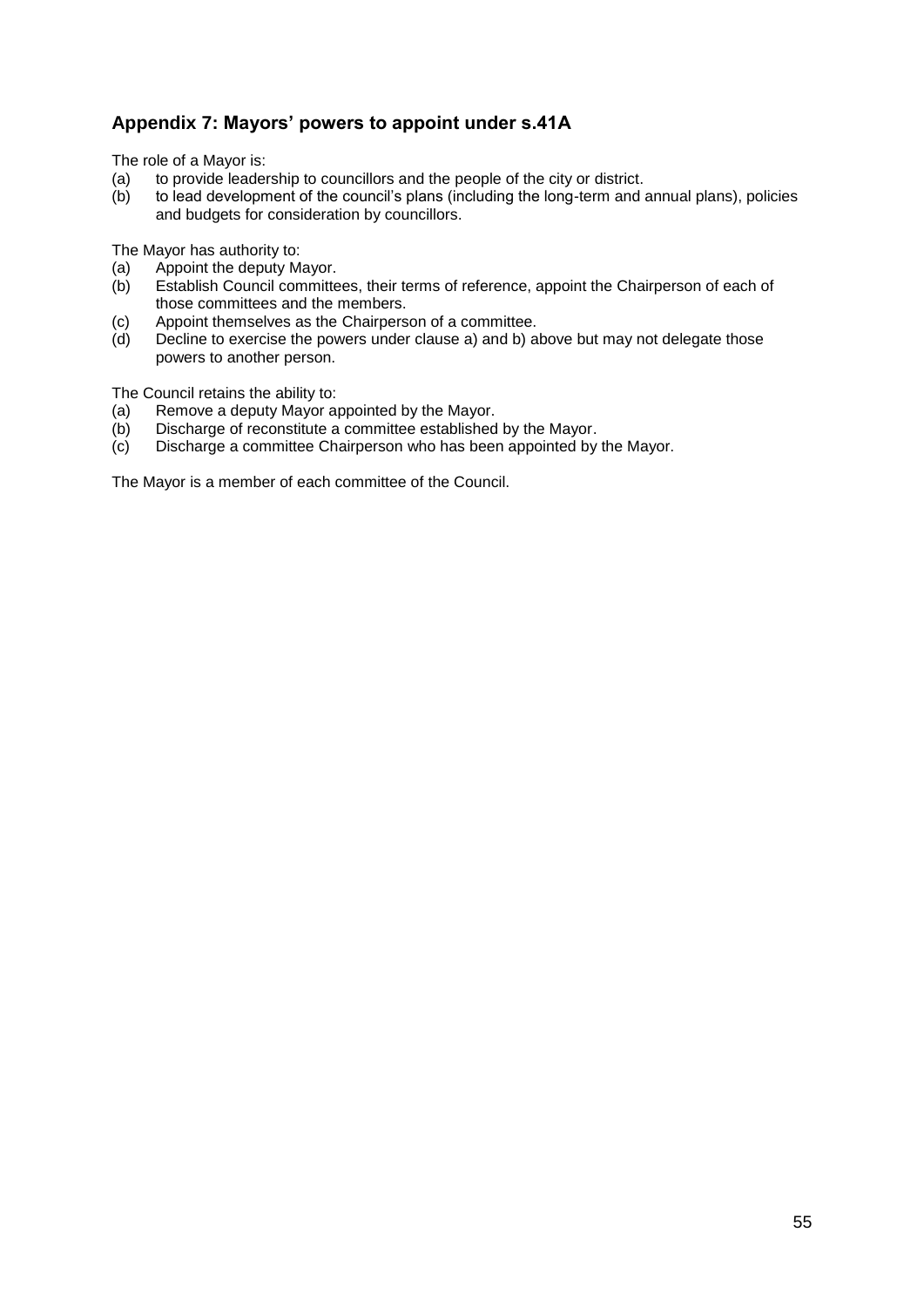## <span id="page-55-0"></span>**Appendix 8: Process for removing a Chairperson and deputy Mayor from office**

- 1. At a meeting that is in accordance with this clause, a territorial authority or regional council may remove its Chairperson, deputy Chairperson, or deputy Mayor from office.
- 2. If a Chairperson, deputy Chairperson, or deputy mayor is removed from office at that meeting, the territorial authority or regional council may elect a new Chairperson, deputy Chairperson, or deputy mayor at that meeting.
- 3. A meeting to remove a Chairperson, deputy Chairperson, or deputy Mayor may be called by:
	- (a) a resolution of the territorial authority or regional council; or
	- (b) a requisition in writing signed by the majority of the total membership of the territorial authority or regional council (excluding vacancies).
- 4. A resolution or requisition must:
	- (a) specify the day, time, and place at which the meeting is to be held and the business to be considered at the meeting; and
	- (b) indicate whether or not, if the Chairperson, deputy Chairperson, or deputy Mayor is removed from office, a new Chairperson, deputy Chairperson, or deputy Mayor is to be elected at the meeting if a majority of the total membership of the territorial authority or regional council (excluding vacancies) so resolves.
- 5. A resolution may not be made and a requisition may not be delivered less than 21 days before the day specified in the resolution or requisition for the meeting.
- 6. The chief executive must give each member notice in writing of the day, time, place, and business of any meeting called under this clause not less than 14 days before the day specified in the resolution or requisition for the meeting.
- 7. A resolution removing a Chairperson, deputy Chairperson, or deputy Mayor carries if a majority of the total membership of the territorial authority or regional council (excluding vacancies) votes in favour of the resolution.
- *cl. 18 Schedule 7, LGA 2002.*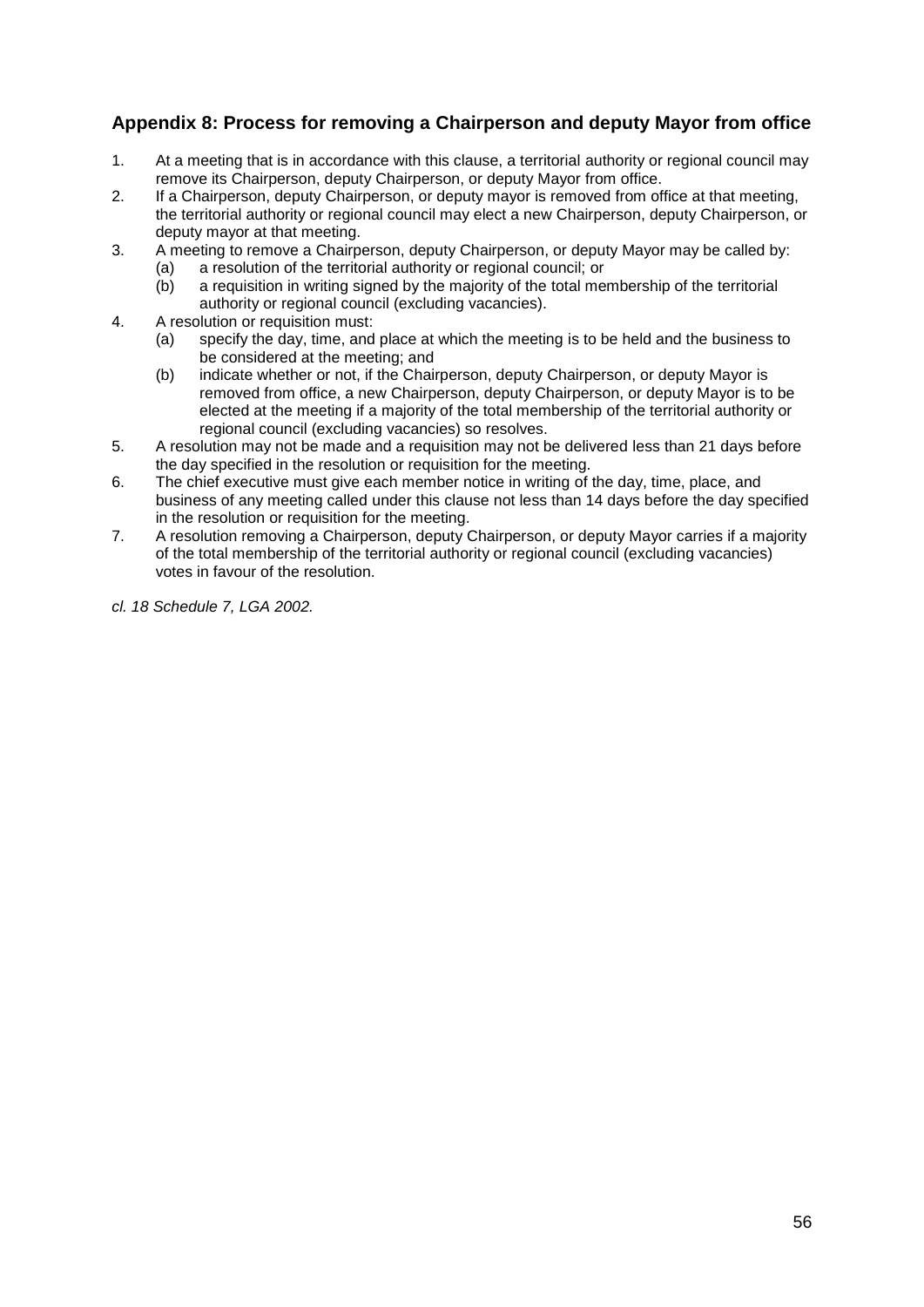## <span id="page-56-0"></span>**Appendix 9: Workshops**

#### **Definition of workshop**

Workshops, however described, provide opportunities for members to discuss particular matters, receive briefings and provide guidance for officials. Workshops are not meetings and cannot be used to either make decisions or come to agreements that are then confirmed without the opportunity for meaningful debate at a formal meeting.

#### **Application of standing orders to workshops**

Standing orders do not apply to workshops and briefings. The Chairperson or workshop organisers will decide how the workshop, briefing or working party should be conducted.

#### **Calling a workshop**

Workshops, briefings and working parties may be called by:

- (a) a resolution of the local authority or its committees<br>(b) the Mayor
- (b) the Mayor<br>(c) a committe
- a committee Chairperson or
- (d) the chief executive.

#### **Process for calling workshops**

The chief executive will give at least 24 hours' notice of the time and place of the workshop and the matters to be discussed at it. Notice may be given by whatever means are reasonable in the circumstances. Any notice given must expressly:

- (a) state that the meeting is a workshop
- (b) advise the date, time and place
- (c) confirm that the meeting is primarily for the provision of information and discussion, and will not make any decisions or pass any resolutions.

Public notice of a workshop is not required and workshops can be either open to the public or public excluded.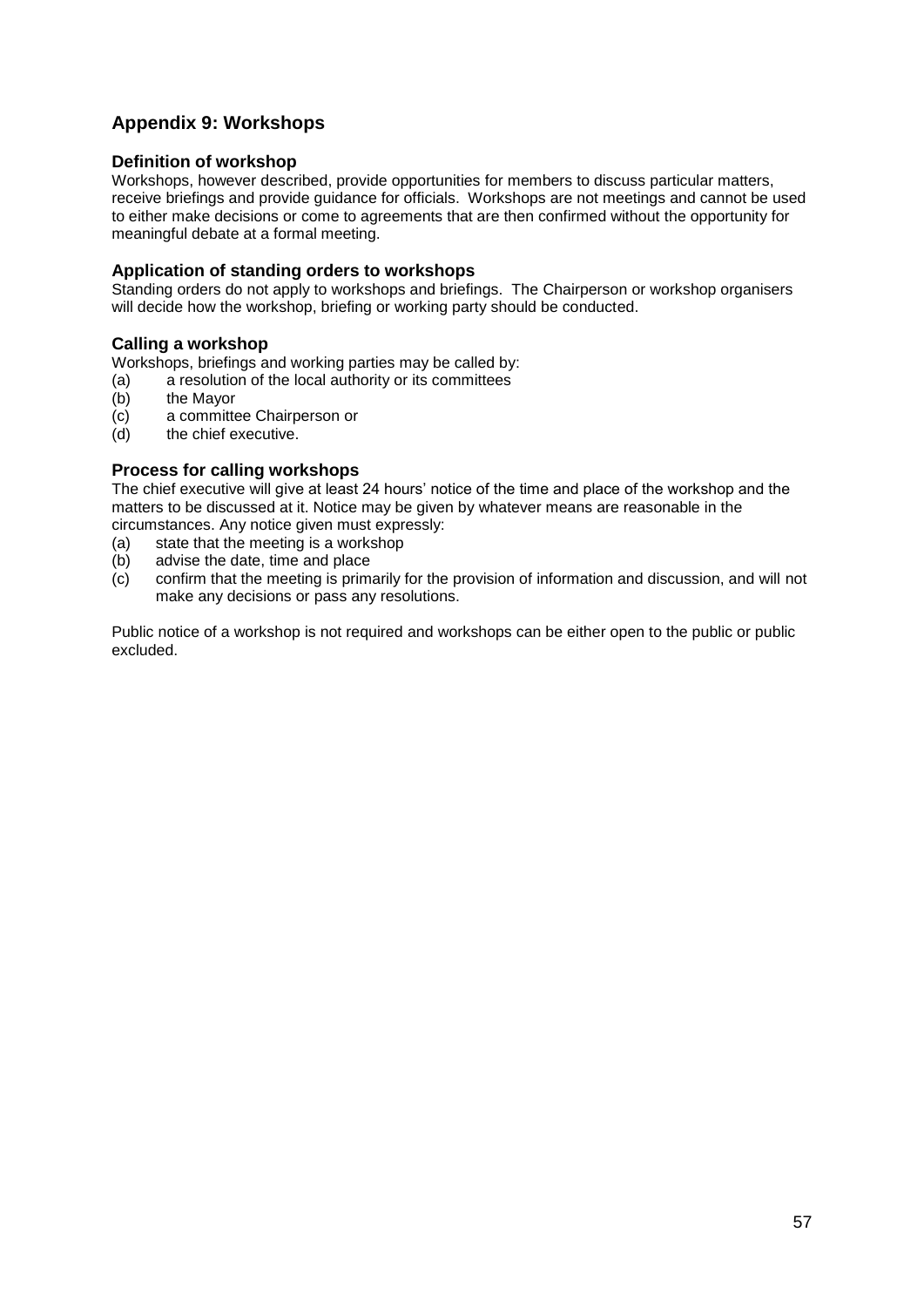## <span id="page-57-0"></span>**Appendix 10: Sample order of business**

#### **Open section**

- (a) Apologies
- (b) Declarations of interest
- (c) Confirmation of minutes
- (d) Leave of absence
- (e) Acknowledgements and tributes
- (f) Petitions
- (g) Public input
- (h) Local and/or community board input
- (i) Extraordinary business
- (j) Notices of motion
- (k) Reports of committees
- (l) Reports of local and/or community boards
- (m) Reports of the chief executive and staff
- (n) Mayor, deputy Mayor and elected members' reports (information)

## **Public excluded section**

- (o) Reports of committees
- (p) Reports of the chief executive and staff
- (q) Mayor, deputy Mayor and elected members' reports (information)